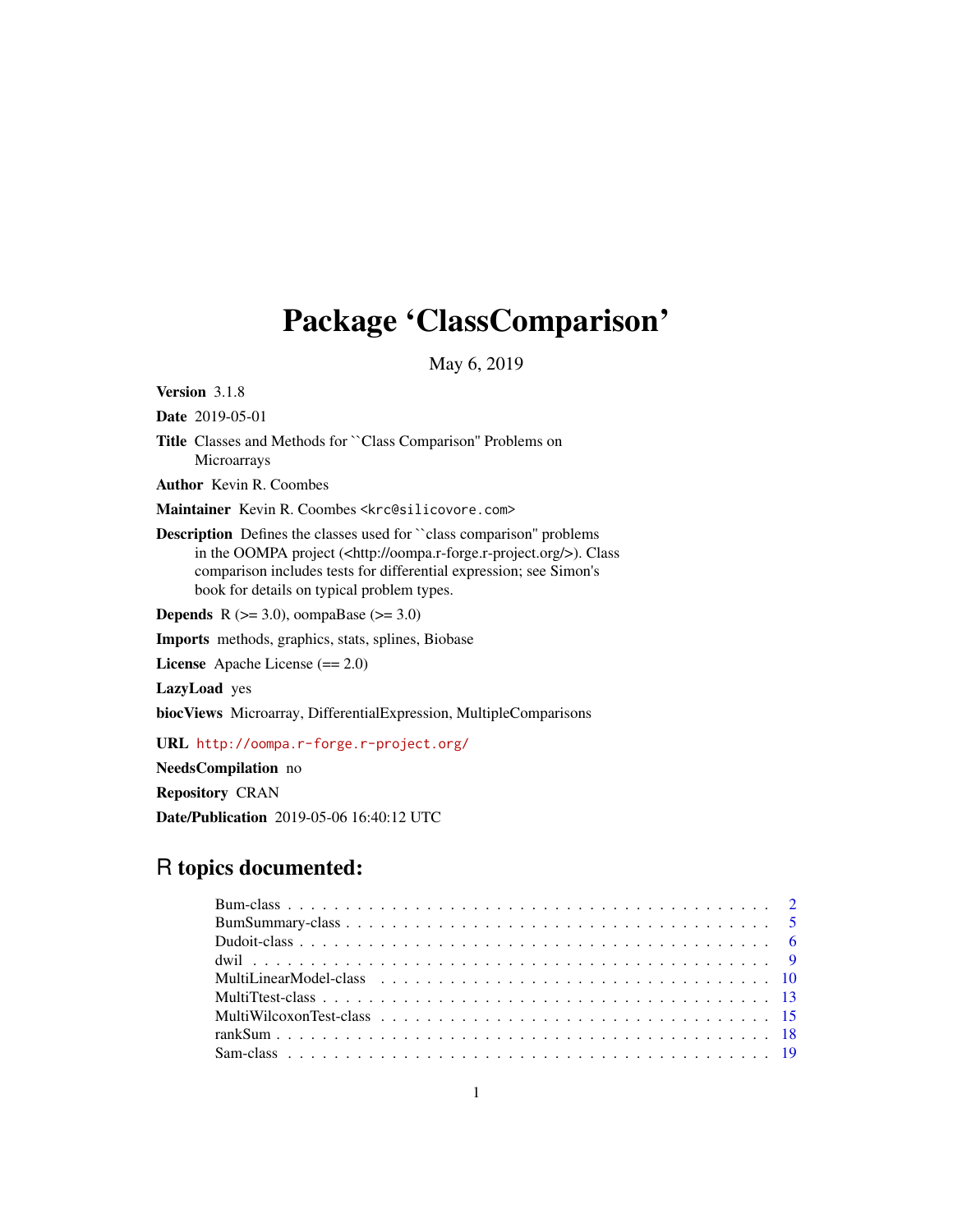<span id="page-1-0"></span>

#### **Index** [38](#page-37-0)

Bum-class *Class "Bum"*

# <span id="page-1-1"></span>Description

The Bum class is used to fit a beta-uniform mixture model to a set of p-values.

# Usage

```
Bum(pvals, ...)
## S4 method for signature 'Bum'
summary(object, tau=0.01, ...)
## S4 method for signature 'Bum'
hist(x, res=100, xlab='P Values', main='', ...)
## S4 method for signature 'Bum'
image(x, \ldots)## S4 method for signature 'Bum'
cutoffSignificant(object, alpha, by='FDR', ...)
## S4 method for signature 'Bum'
selectSignificant(object, alpha, by='FDR', ...)
## S4 method for signature 'Bum'
countSignificant(object, alpha, by='FDR', ...)
likelihoodBum(object)
```

| pvals  | numeric vector containing values between 0 and 1                                                      |
|--------|-------------------------------------------------------------------------------------------------------|
| object | object of class Bum                                                                                   |
| tau    | numeric scalar between 0 and 1, representing a cutoff on the p-values                                 |
| x      | object of class Bum                                                                                   |
| res    | positive integer scalar specifying the resolution at which to plot the fitted distri-<br>bution curve |
| xlab   | character string specifying the label for the x axis                                                  |
| main   | character string specifying the graph title                                                           |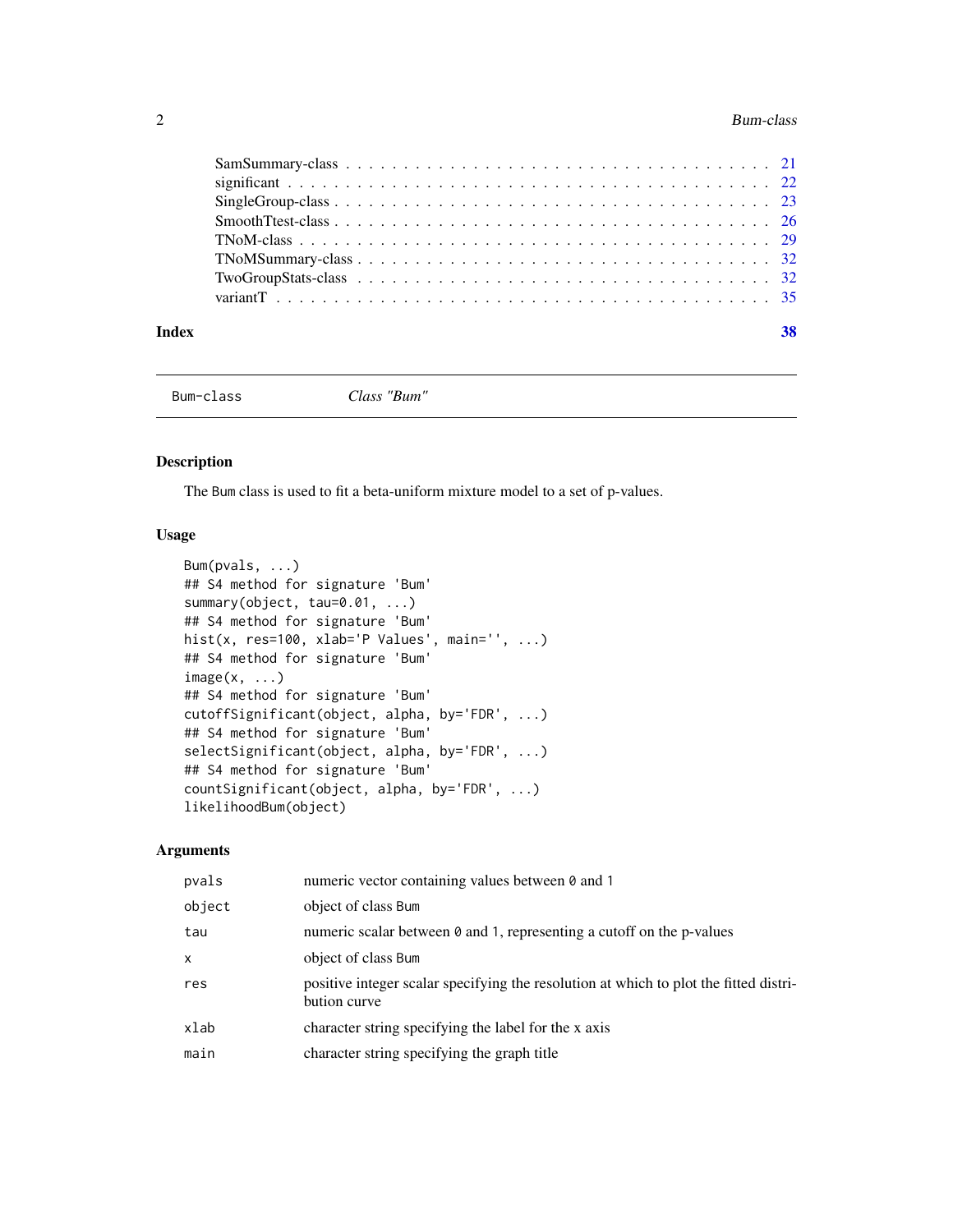#### <span id="page-2-0"></span>Bum-class 3

| alpha    | Either the false discovery rate (if by $=$ 'FDR') or the posterior probability (if<br>$by = 'EmpiricalBayes')$ |
|----------|----------------------------------------------------------------------------------------------------------------|
| by       | character string denoting the method to use for determining cutoffs. Valid values<br>are:                      |
|          | $\cdot$ FDR                                                                                                    |
|          | • FalseDiscovery                                                                                               |
|          | • EmpiricalBayes                                                                                               |
| $\cdots$ | extra arguments for generic or plotting routines                                                               |

# Details

The BUM method was introduced by Stan Pounds and Steve Morris, although it was simultaneously discovered by several other researchers. It is generally applicable to any analysis of microarray or proteomics data that performs a separate statistical hypothesis test for each gene or protein, where each test produces a p-value that would be valid if the analyst were only performing one statistical test. When performing thousands of statistical tests, however, those p-values no longer have the same interpretation as Type I error rates. The idea behind BUM is that, under the null hypothesis that none of the genes or proteins is interesting, the expected distribution of the set of p-values is uniform. By contrast, if some of the genes are interesting, then we should see an overabundance of small p-values (or a spike in the histogram near zero). We can model the alternative hypothesis with a beta distribution, and view the set of all p-values as a mixture distribution.

Fitting the BUM model is straightforward, using a nonlinear optimizer to compute the maximum likelihood parameters. After the model has been fit, one can easily determine cutoffs on the p-values that correspond to desired false discovery rates. Alternatively, the original Pounds and Morris paper shows that their results can be reinterpreted to recover the empirical Bayes method introduced by Efron and Tibshirani. Thus, one can also determine cutoffs by specifying a desired posterior probability of significance.

#### Value

Graphical functions (hist and image) invisibly return the object on which they were invoked.

The cutoffSignificant method returns a real number between zero and one. P-values below this cutoff are considered statistically significant at either the specified false discovery rate or at the specified posterior probability.

The selectSignificant method returns a vector of logical values whose length is equal to the length of the vector of p-values that was used to construct the Bum object. True values in the return vector mark the statistically significant p-values.

The countSignificant method returns an integer, the number of statistically significant p-values.

The summary method returns an object of class [BumSummary](#page-4-1).

# Creating Objects

Although objects can be created directly using new, the most common usage will be to pass a vector of p-values to the Bum function.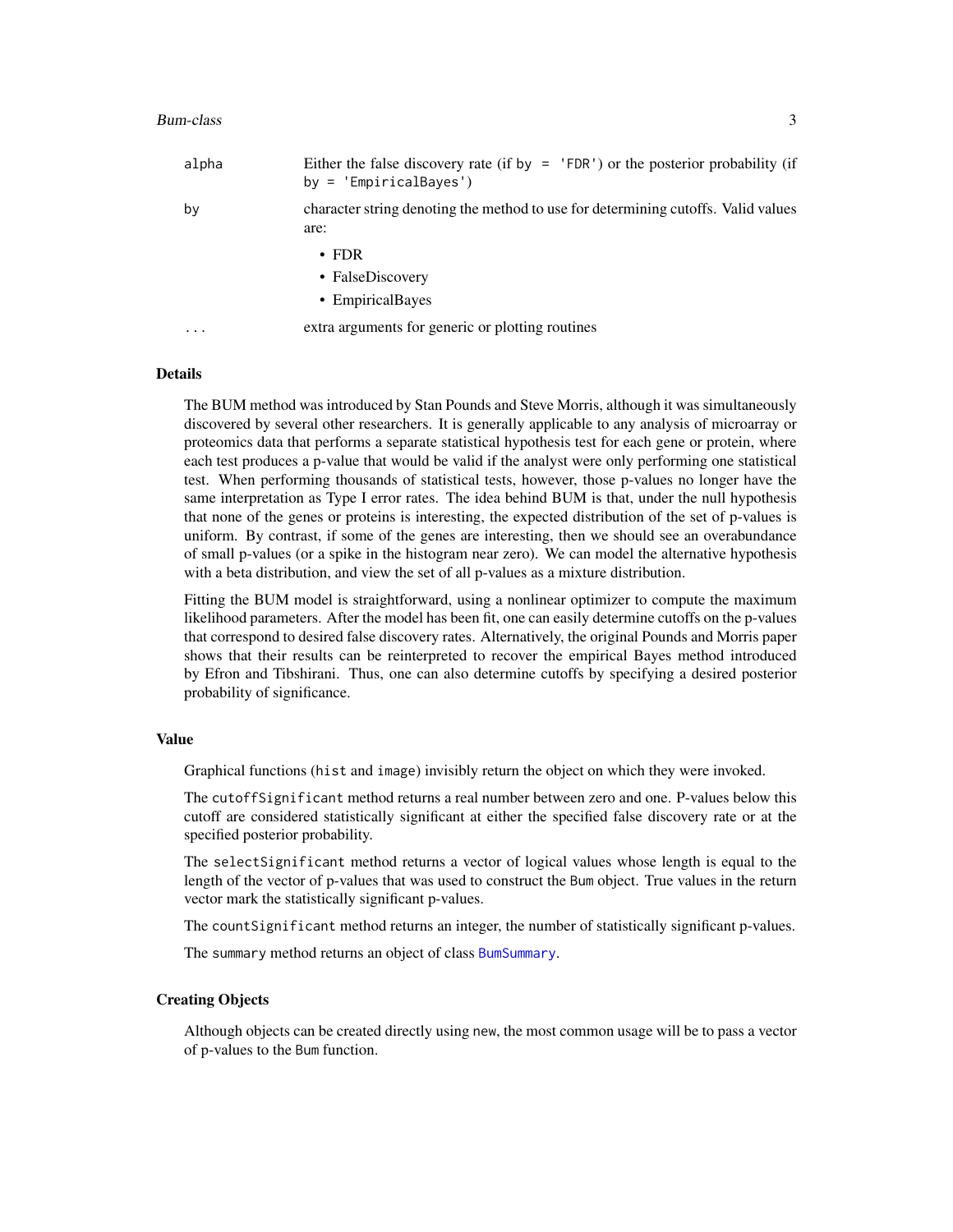#### <span id="page-3-0"></span>4 Bum-class

# **Slots**

pvals: numeric vector of p-values used to construct the object.

ahat: Model parameter

lhat: Model parameter

pihat: Model parameter

#### **Methods**

- summary(object, tau= $0.01, \ldots$ ) For each value of the p-value cutoff tau, computes estimates of the fraction of true positives (TP), false negatives (FN), false positives (FP), and true negatives (TN).
- hist(x, res=100, xlab='P Values', main=",...) Plots a histogram of the object, and overlays  $(1)$ a straight line to indicate the contribution of the uniform component and (2) the fitted betauniform distribution from the observed values. Colors in the plot are controlled by [oompaColor\\$EXPECTED](#page-0-0) and [oompaColor\\$OBSERVED](#page-0-0).
- **image(x,...)** Produces four plots in a 2x2 layout: (1) the histogram produced by hist; (2) a plot of cutoffs against the desired false discovery rate; (3) a plot of cutoffs against the posterior probability of coming from the beta component; and (4) an ROC curve.
- cutoffSignificant(object, alpha, by='FDR', ...) Computes the cutoff needed for significance, which in this case means arising from the beta component rather than the uniform component of the mixture. Significance is specified either by the false discovery rate (when by  $=$  'FDR' or by = 'FalseDiscovery') or by the posterior probability (when by = 'EmpiricalBayes')
- selectSignificant(object, alpha, by='FDR', ...) Uses cutoffSignificant to determine a logical vector that indicates which of the p-values are significant.
- countSignificant(object, alpha, by='FDR', ...) Uses selectSignificant to count the number of significant p-values.

#### Author(s)

Kevin R. Coombes <krc@silicovore.com>

# References

Pounds S, Morris SW.

*Estimating the occurrence of false positives and false negatives in microarray studies by approximating and partitioning the empirical distribution of p-values.* Bioinformatics. 2003 Jul 1;19(10):1236-42.

Benjamini Y, Hochberg Y. *Controlling the false discovery rate: a practical and powerful approach to multiple testing.* J Roy Statist Soc B, 1995; 57: 289-300.

Efron B, Tibshirani R. *Empirical bayes methods and false discovery rates for microarrays.* Genet Epidemiol 2002, 23: 70-86.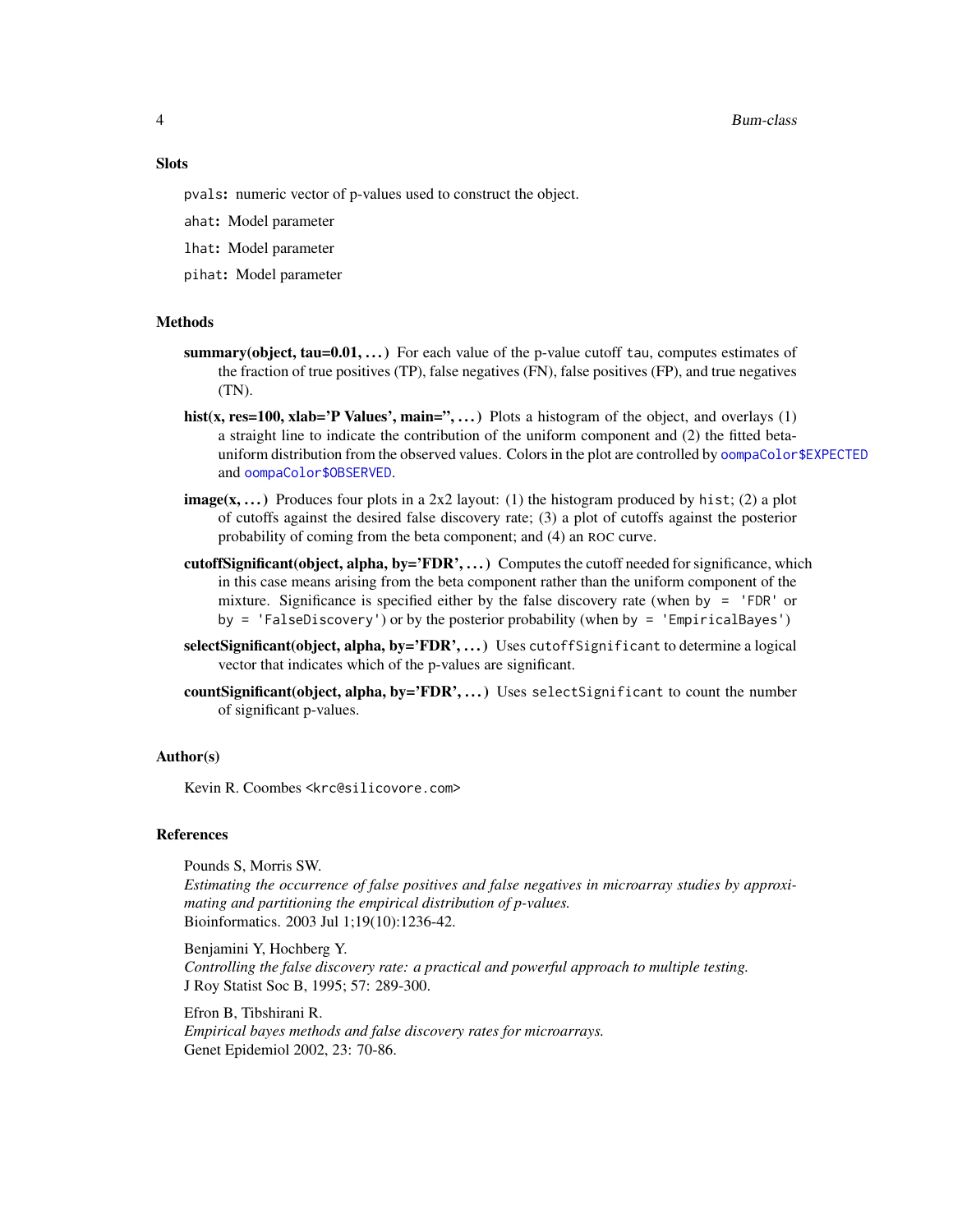# <span id="page-4-0"></span>BumSummary-class 5

# See Also

Two classes that produce lists of p-values that can (and often should) be analyzed using BUM are [MultiTtest](#page-12-1) and [MultiLinearModel](#page-9-1). Also see [BumSummary](#page-4-1).

# Examples

```
showClass("Bum")
fake.data <- c(runif(700), rbeta(300, 0.3, 1))
a <- Bum(fake.data)
hist(a, res=200)
alpha \leq - (1:25)/100
plot(alpha, cutoffSignificant(a, alpha, by='FDR'),
     xlab='Desired False Discovery Rate', type='l',
     main='FDR Control', ylab='Significant P Value')
GAMMA <- 5*(10:19)/100
plot(GAMMA, cutoffSignificant(a, GAMMA, by='EmpiricalBayes'),
     ylab='Significant P Value', type='l',
     main='Empirical Bayes', xlab='Posterior Probability')
b <- summary(a, (0:100)/100)
be <- b@estimates
sens <- be$TP/(be$TP+be$FN)
spec <- be$TN/(be$TN+be$FP)
plot(1-spec, sens, type='l', xlim=c(0,1), ylim=c(0,1), main='ROC Curve')
points(1-spec, sens)
abline(0,1)
image(a)
countSignificant(a, 0.05, by='FDR')
countSignificant(a, 0.99, by='Emp')
```
BumSummary-class *Class "BumSummary"*

#### <span id="page-4-1"></span>Description

An implementation class. Users are not expected to create these objects directly; they are produced as return objects from the summary method for Bum.

#### Slots

bum: object of class Bum estimates: data.frame Fhat: numeric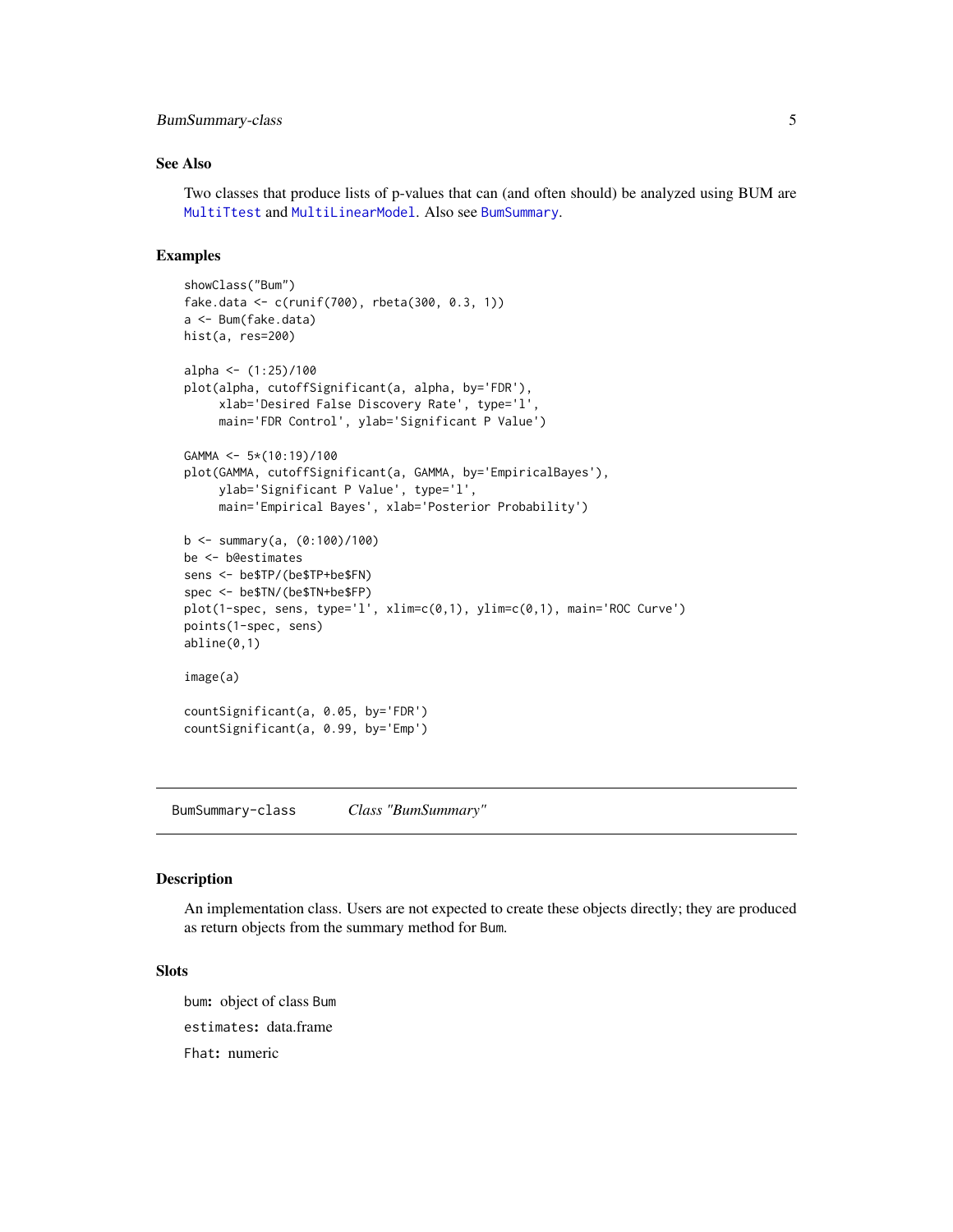## <span id="page-5-0"></span>Methods

show signature(object = "BumSummary"): Print the object, which contains a summary of the underlying Bum object. The summary contains a data frame with estimates of the fraction of true positives (TP), false positives (FP), true negatives (TN) and false negatives (FN) at the set of p-value cutoffs specified in the call to the summary method.

# Author(s)

Kevin R. Coombes <krc@silicovore.com>

# See Also

[Bum](#page-1-1)

#### Examples

showClass("BumSummary")

Dudoit-class *Class "Dudoit"*

# <span id="page-5-1"></span>Description

An implementation of the method of Dudoit and colleagues to apply the Westfall-Young adjustment to p-values to control the family-wise error rate when analyzing microarray data.

#### Usage

```
Dudoit(data, classes, nPerm=1000, verbose=TRUE)
## S4 method for signature 'Dudoit,missing'
plot(x, y, xlab='T-Statistic', ylab='P-Value', ...)
## S4 method for signature 'Dudoit'
cutoffSignificant(object, alpha, ...)
## S4 method for signature 'Dudoit'
selectSignificant(object, alpha, ...)
## S4 method for signature 'Dudoit'
countSignificant(object, alpha, ...)
```

| data    | either a data frame or matrix with numeric values, or an ExpressionSet as<br>defined in the BioConductor tools for analyzing microarray data.                                                                                                       |
|---------|-----------------------------------------------------------------------------------------------------------------------------------------------------------------------------------------------------------------------------------------------------|
| classes | If data is a data frame or matrix, then classes must be either a logical vector or<br>a factor. If data is an Expression Set, then classes can be a character string<br>that names one of the factor columns in the associated phenoData subobject. |
| nPerm   | integer scalar specifying the number of permutations to perform                                                                                                                                                                                     |
| verbose | logical scalar. If TRUE, prints additional output                                                                                                                                                                                                   |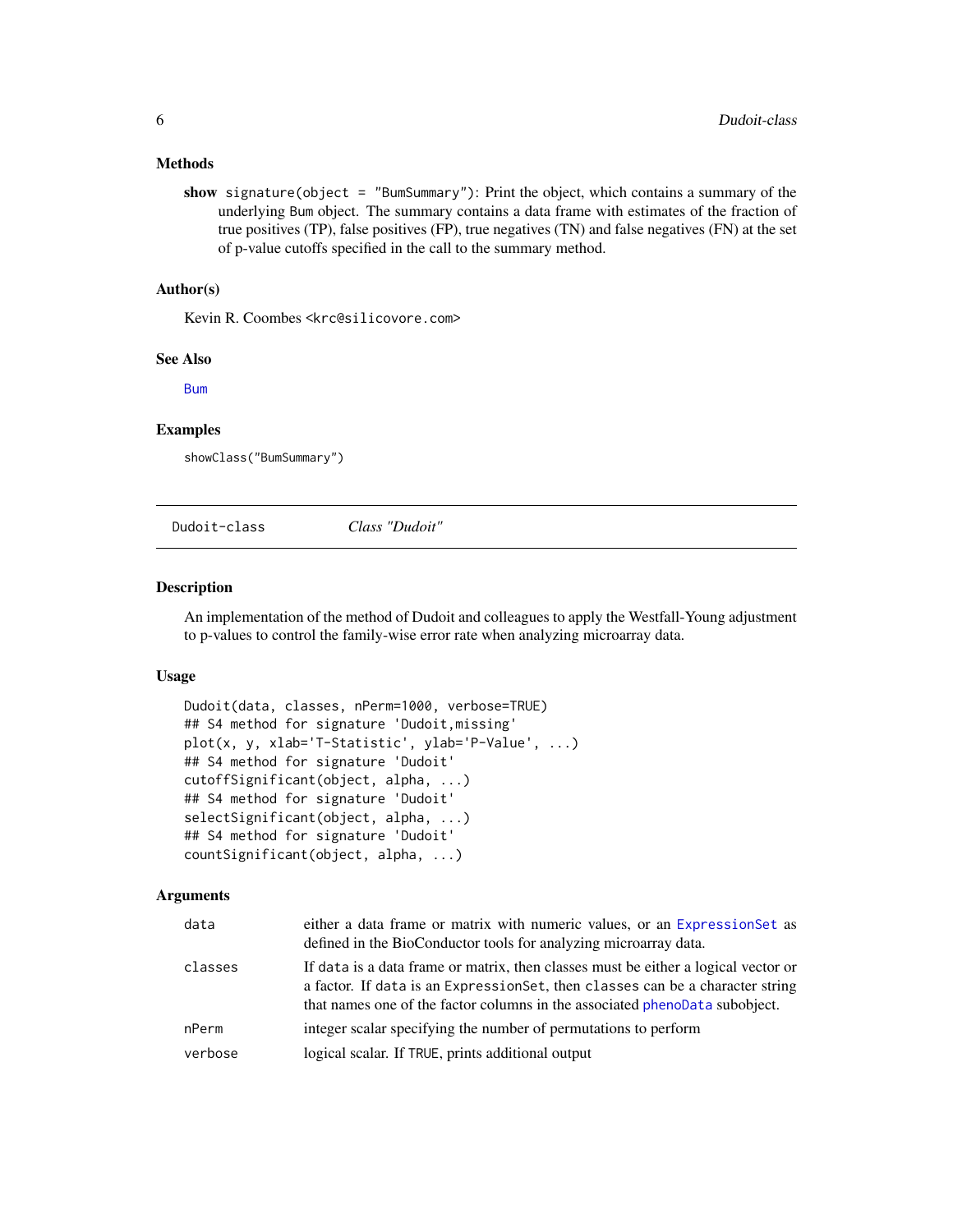#### <span id="page-6-0"></span>Dudoit-class 7

| object                  | object of class Dudoit                                                                                             |
|-------------------------|--------------------------------------------------------------------------------------------------------------------|
| alpha                   | numeric scalar specifying the target family-wise error rate                                                        |
| X                       | object of class Dudoit                                                                                             |
| У                       | Nothing, since it is supposed to be missing. Changes to the Rd processor require<br>documenting the missing entry. |
| xlab                    | character string specifying label for the x axis                                                                   |
| ylab                    | character string specifying label for the y axis                                                                   |
| $\cdot$ $\cdot$ $\cdot$ | extra arguments for generic or plotting routines                                                                   |

# Details

In 2002, Dudoit and colleagues introduced a method to adjust the p-values when performing geneby-gene tests for differential expression. The adjustment was based on the method of Westfall and Young, with the goal of controlling the family-wise error rate.

# Value

The standard method for plot returns what you would expect.

The cutoffSignificant method returns a real number (its input value alpha). The selectSignificant method returns a vector of logical values identifying the significant test results, and countSignificant returns an integer counting the number of significant test results.

#### Objects from the Class

As usual, objects can be created by new, but better methods are available in the form of the Dudoit function. The basic inputs to this function are the same as those used for row-by-row statistical tests throughout the ClassComparison package; a detailed description can be found in the [MultiTtest](#page-12-1) class.

The additional input determines the number, nPerm, of permutations to perform. The accuracy of the p-value adjustment depends on this value. Since the implementation is in R (and does not call out to something compiled like C or FORTRAN), however, the computations are slow. The default value of 1000 can take a long time with modern microarrays that contain 40,000 spots.

# **Slots**

adjusted.p: numeric vector of adjusted p-values.

t.statistics: Object of class numeric containing the computed t-statistics.

p.values: Object of class numeric containing the computed p-values.

groups: Object of class character containing the names of the classes being compared.

call: Object of class call containing the function call that created the object.

# Extends

Class MultiTtest, directly. In particular, objects of this class inherit methods for summary, hist, and plot from the base class.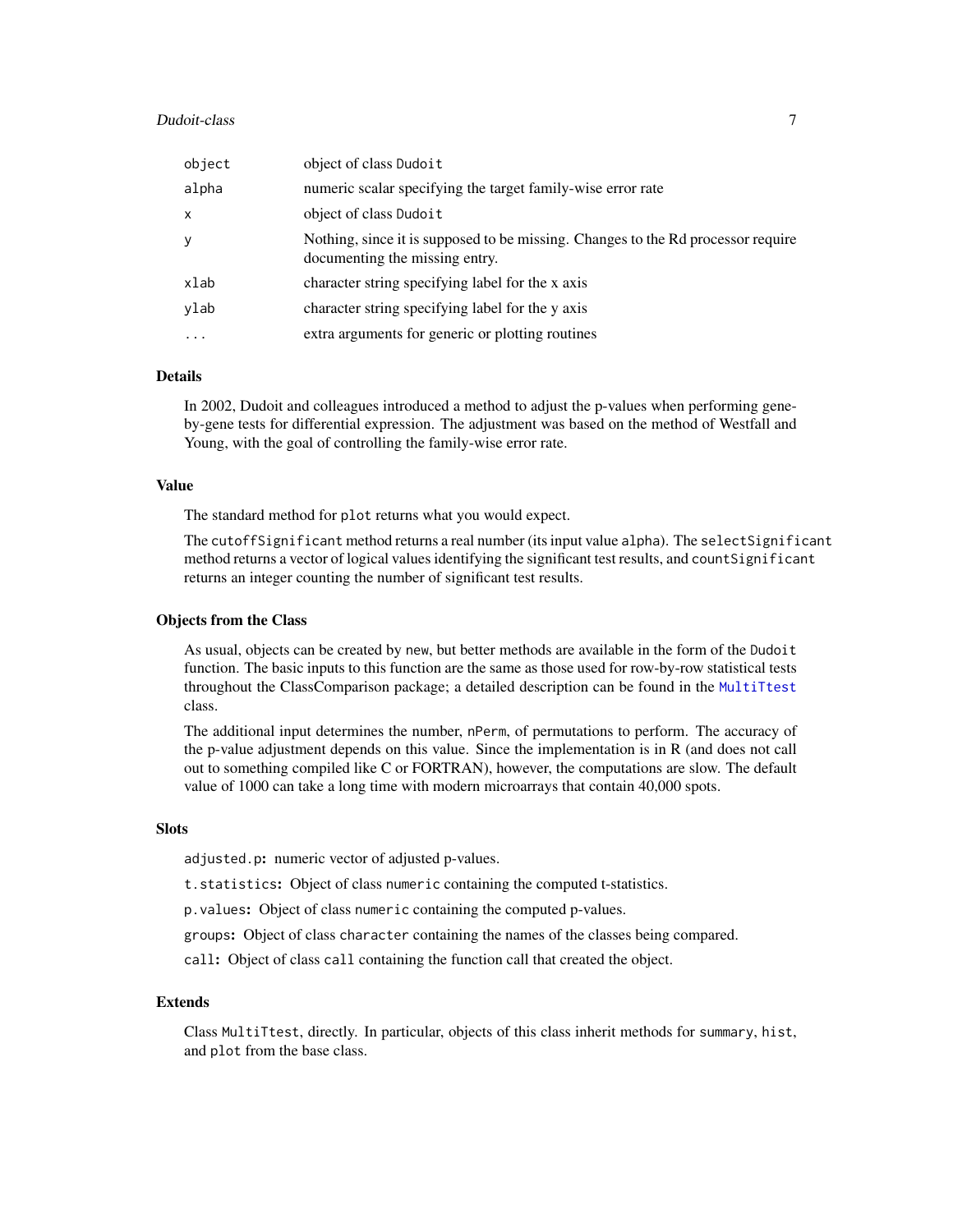#### <span id="page-7-0"></span>Methods

cutoffSignificant(object, alpha, . . . ) Determine cutoffs on the adjusted p-values at the desired significance level. In other words, this function simply returns alpha.

selectSignificant(object, alpha, ...) Compute a logical vector for selecting significant test results.

countSignificant(object, alpha, ...) Count the number of significant test results.

plot signature(x=Dudoit, y=missing): ...

# Author(s)

Kevin R. Coombes <krc@silicovore.com>

#### References

Dudoit S, Yang YH, Callow MJ, Speed TP. *Statistical Methods for Identifying Differentially Expressed Genes in Replicated cDNA Microarray Experiments.* Statistica Sinica (2002), 12(1): 111-139.

Westfall PH, Young SS. *Resampling-based multiple testing: examples and methods for p-value adjustment.* Wiley series in probability and mathematics statistics. John Wiley and Sons, 1993.

# See Also

[Bum](#page-1-1), [MultiTtest](#page-12-1), [SmoothTtest](#page-25-1)

# Examples

```
showClass("Dudoit")
ng <- 10000
ns <- 15
nd <- 200
fake.class <- factor(rep(c('A', 'B'), each=ns))
fake.data <- matrix(rnorm(ng*ns*2), nrow=ng, ncol=2*ns)
fake.data[1:nd, 1:ns] \le fake.data[1:nd, 1:ns] + 2
fake.data[(nd+1):(2*nd), 1:ns] <- fake.data[(nd+1):(2*nd), 1:ns] - 2
# the permutation test is slow. it really needs many more
# than 10 permutations, but this is just an example...
dud <- Dudoit(fake.data, fake.class, nPerm=10)
summary(dud)
plot(dud)
countSignificant(dud, 0.05)
```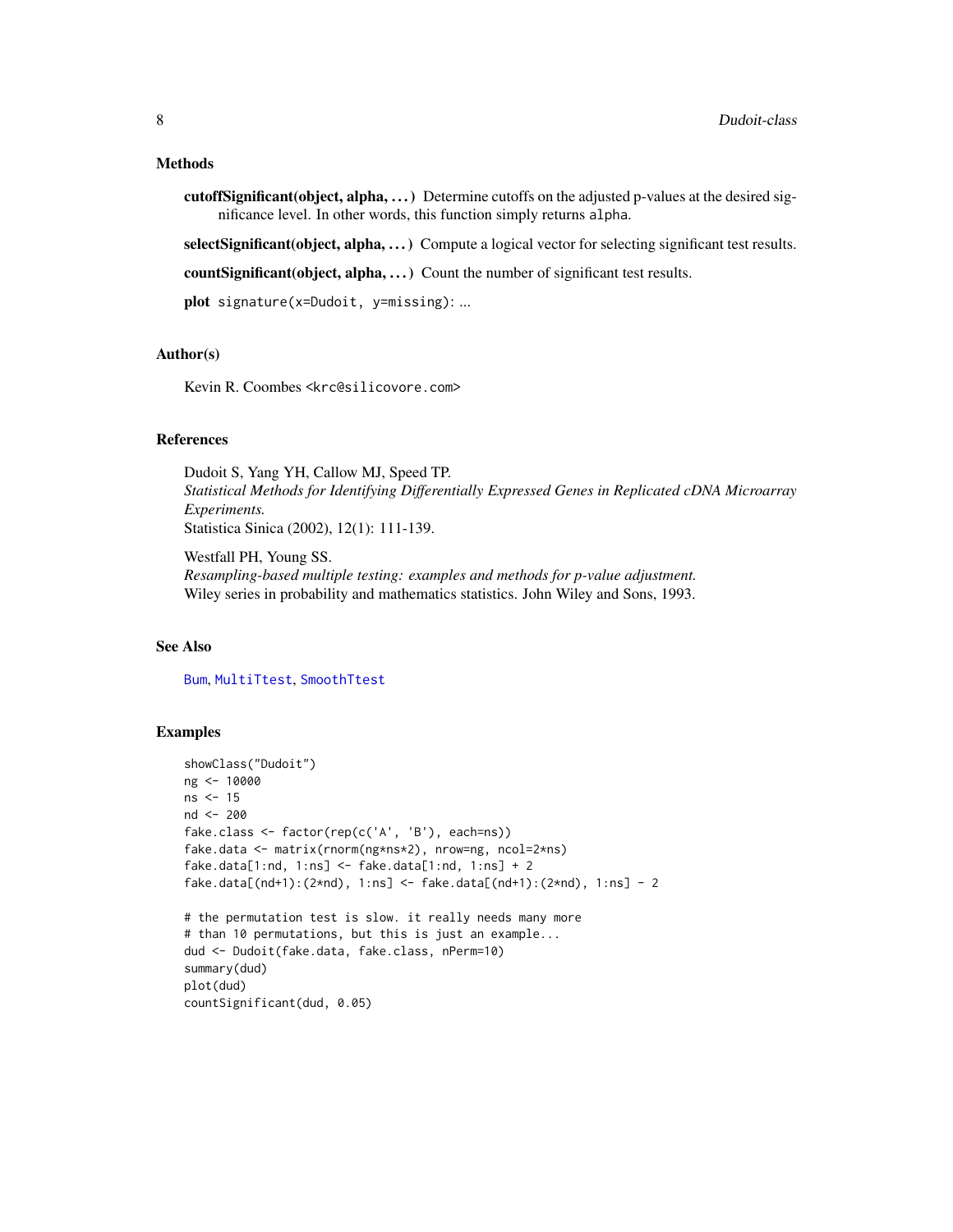<span id="page-8-1"></span><span id="page-8-0"></span>

# Description

Computes the density function for the Wilcoxon rank-sum distribution without centering.

# Usage

 $dwil(q, m, n)$ 

# Arguments

| a | vector of quantiles                         |
|---|---------------------------------------------|
| m | number of observations in the first sample  |
| n | number of observations in the second sample |

# Details

Computes the density function for the Wilcoxon rank-sum distribution, using exact values when both groups have fewer than 50 items and switching to a normal approximation otherwise. It was originally written for S-Plus, which still perversely insists that m and n must be less than 50. The function was retained when the OOMPA library was ported to R, since S-Plus keeps the actual rank-sum but R centers the distribution at zero. This function encapsulated the difference, allowing everything else to continue to work as it had worked previously.

# Value

A vector of the same length as q containing (approximate or exact) values of the density function.

# Author(s)

Kevin R. Coombes <krc@silicovore.com>

# See Also

[MultiWilcoxonTest](#page-14-1)

# Examples

dwil(51:60, 9, 3) dwil(51:60, 9, 51)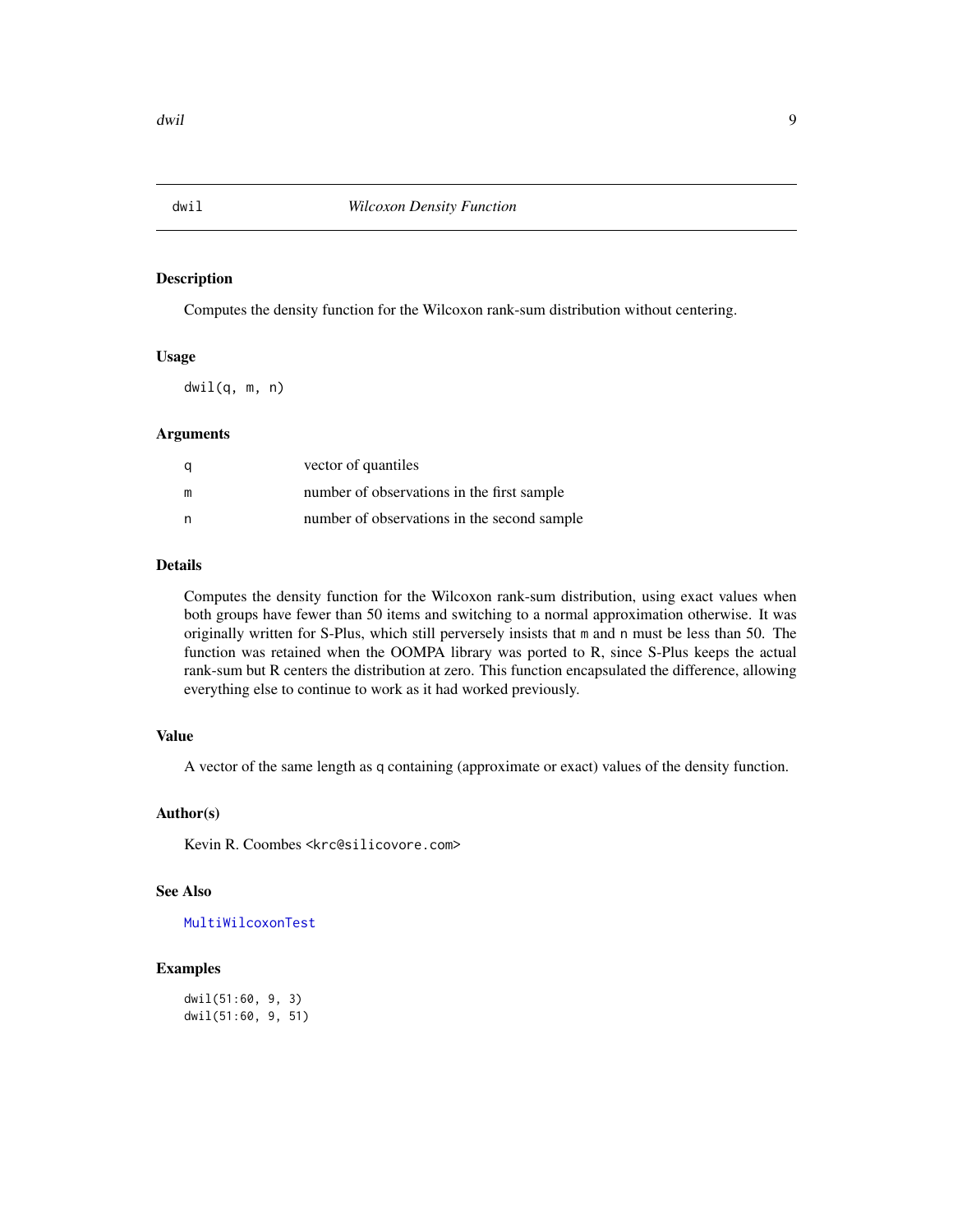```
MultiLinearModel-class
```
*Class "MultiLinearModel"*

# <span id="page-9-1"></span>Description

Class to fit multiple (row-by-row) linear (fixed-effects) models on microarray or proteomics data.

#### Usage

```
MultiLinearModel(form, clindata, arraydata)
## S4 method for signature 'MultiLinearModel'
summary(object, ...)
## S4 method for signature 'MultiLinearModel'
hist(x, xlab='F Statistics', main=NULL, ...)
## S4 method for signature 'MultiLinearModel,missing'
plot(x, y, ylab='F Statistics', ...)
## S4 method for signature 'MultiLinearModel,ANY'
plot(x, y, xlab='F Statistics',
ylab=deparse(substitute(y)), ...)
## S4 method for signature 'MultiLinearModel'
anova(object, ob2, ...)
multiTukey(object, alpha)
```

| form            | formula object specifying the linear model                                                                                                                                              |  |
|-----------------|-----------------------------------------------------------------------------------------------------------------------------------------------------------------------------------------|--|
| clindata        | either a data frame of "clinical" or other covariates, or an Expression Set.                                                                                                            |  |
| arraydata       | matrix or data frame of values to be explained by the model. If clindata is an<br>ExpressionSet, then arraydata can be omitted, since it is assumed to be part<br>of the ExpressionSet. |  |
| object          | object of class MultiLinearModel                                                                                                                                                        |  |
| ob <sub>2</sub> | object of class MultiLinearModel                                                                                                                                                        |  |
| $\mathsf{x}$    | object of class MultiLinearModel                                                                                                                                                        |  |
| y               | optional numeric vector                                                                                                                                                                 |  |
| xlab            | character string specifying label for the x-axis                                                                                                                                        |  |
| ylab            | character string specifying label for the y-axis                                                                                                                                        |  |
| main            | character string specifying graph title                                                                                                                                                 |  |
| $\ddotsc$       | extra arguments for generic or plotting functions                                                                                                                                       |  |
| alpha           | numeric scalar between $\theta$ and 1 specifying the significance level for the Tukey<br>test.                                                                                          |  |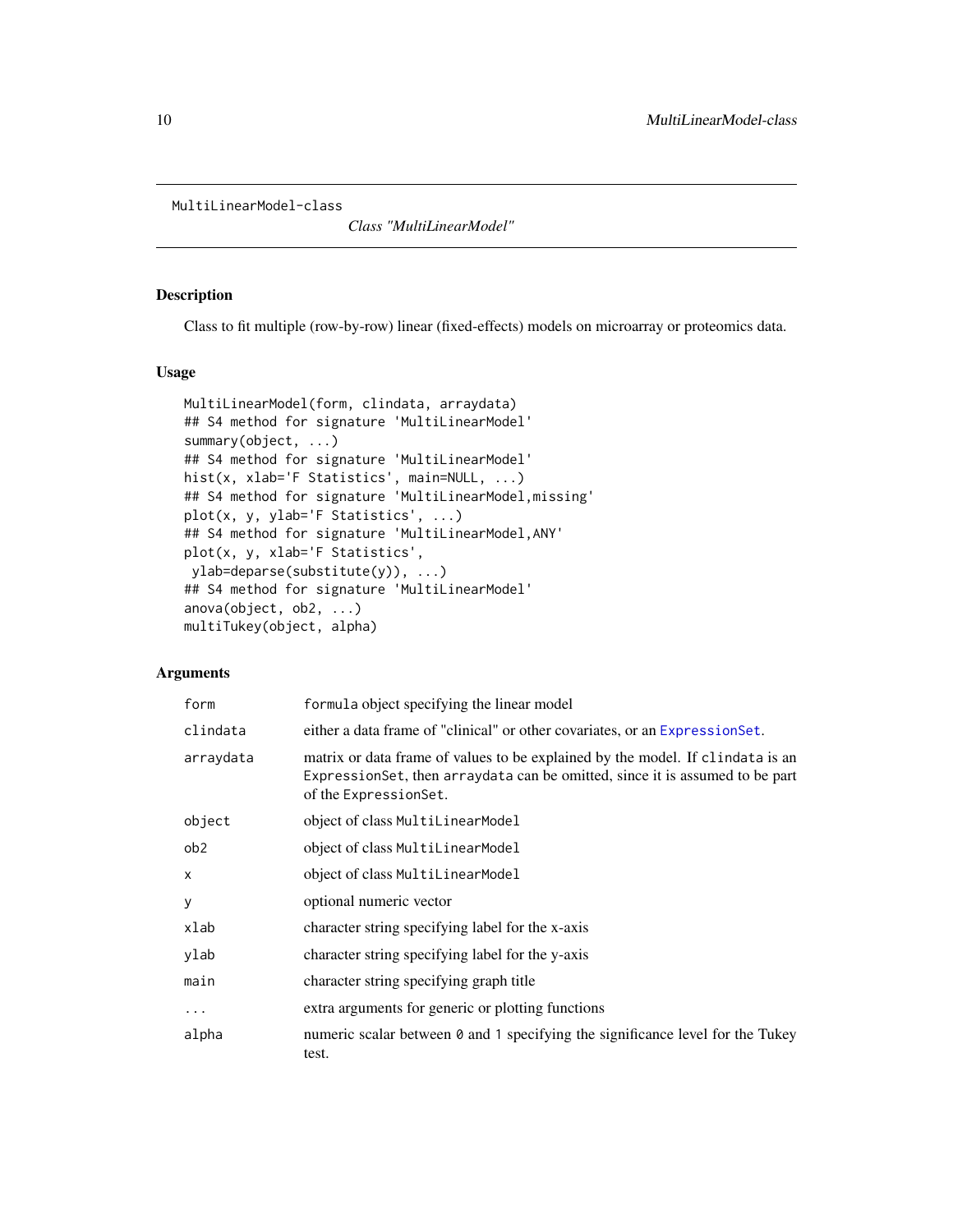# <span id="page-10-0"></span>Value

The anova method returns a data frame. The rows in the data frame corresponds to the rows in the arraydata object that was used to construct the MultiLinearModel objects. The first column contains the F-statistics and the second column contains the p-values.

The multiTukey function returns a vector whose length equals the number of rows in the arraydata object used to construct the MultiLinearModel. Assuming that the overall F-test was significant, differences in group means (in each data row) larger than this value are significant by Tukey's test for honestly significant difference. (Of course, that statement is incorrect, since we haven't fully corrected for multiple testing. Our standard practice is to take the p-values from the row-by-row F-tests and evaluate them using the beta-uniform mixture model (see [Bum](#page-1-1)). For the rows that correspond to models whose p-values are smaller than the Bum cutoff, we simply use the Tukey HSD values without further modification.)

# Creating Objects

Objects should be created by calling the MultiLinearModel function. The first argument is a [formula](#page-0-0) specifying the linear model, in the same manner that it would be passed to [lm](#page-0-0). We will fit the linear model separately for each row in the arraydata matrix. Rows of arraydata are attached to the clindata data frame and are always referred to as "Y" in the formulas. In particular, this implies that clindata can not include a column already called "Y". Further, the implementation only works if "Y" is the response variable in the model.

#### Multiple linear models with "ExpressionSet" objects

The BioConductor packages uses an ExpressionSet to combine microarray data and clinical covariates (known in their context as [phenoData](#page-0-0) objects) into a single structure. You can call MultiLinearModel using an ExpressionSet object for the clindata argument. In this case, the function extracts the phenoData slot of the ExpressionSet to use for the clinical covariates, and extracts the exprs slot of the ExpressionSet object to use for the array data.

#### **Slots**

call: A call object describing how the object was constructed.

model: The formula object specifying the linear model.

F.statistics: A numeric vector of F-statistics comparing the linear model to the null model.

p.values: A numeric vector containing the p-values associated to the F-statistics.

coefficients: A matrix of the coefficients in the linear models.

predictions: A matrix of the (Y-hat) values predicted by the models.

sse: A numeric vector of the sum of squared error terms from fitting the models.

ssr: A numeric vector of the sum of squared regression terms from the model.

df: A numeric vector (of length two) containing the degrees of freedom for the F-tests.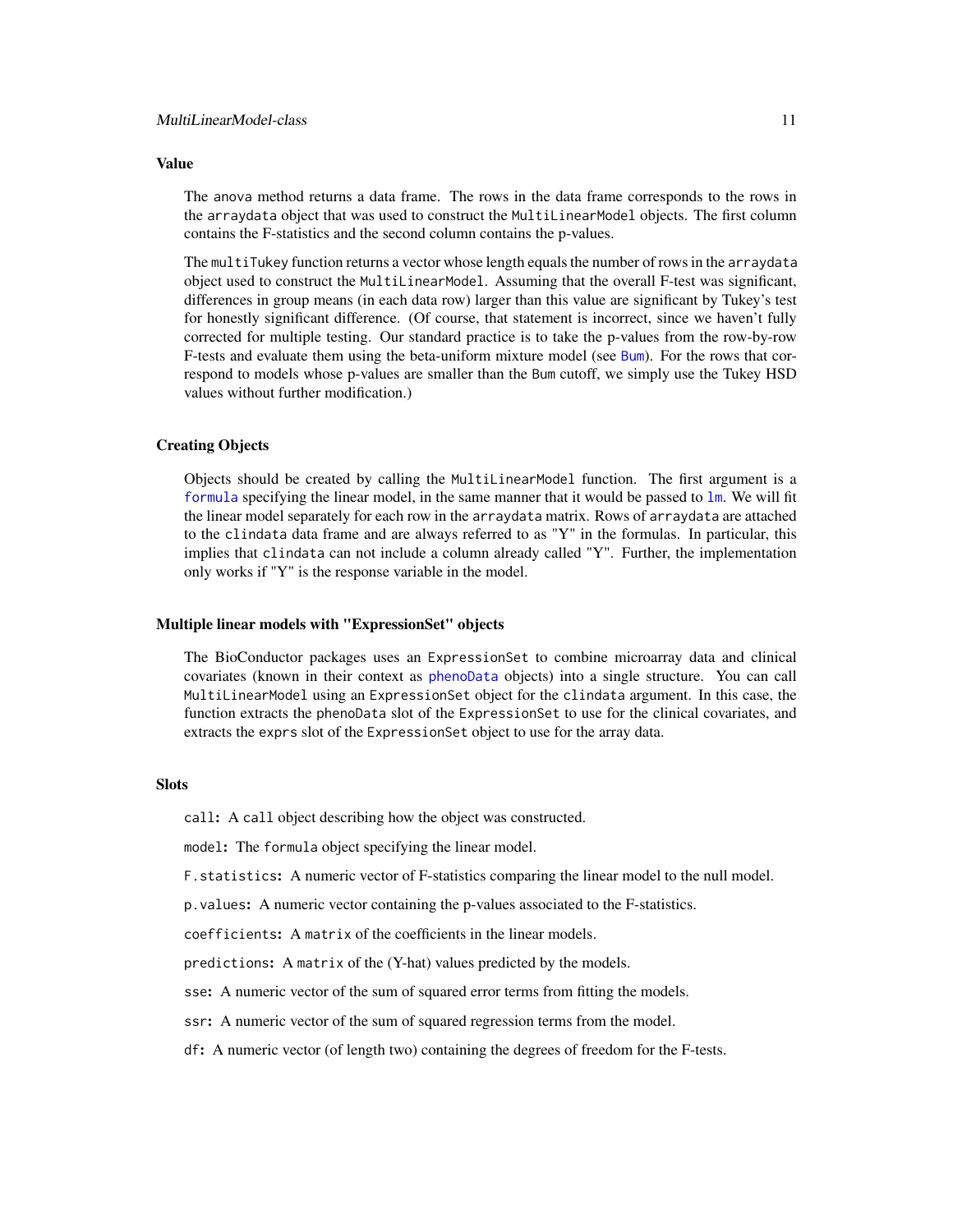#### <span id="page-11-0"></span>Methods

summary(object, ...) Write out a summary of the object.

hist(x, xlab='F Statistics', main=NULL, ...) Create a histogram of the F-statistics.

 $plot(x, ylab='F Statistics', ...)$  Plot the F-statistics as a function of the row index.

 $plot(x, y, x]$  and  $\overline{F}$  Statistics', ylab=deparse(substitute(y)), ...) Plot the F-statistics against the numeric vector y.

 $anova(object, ob2, ...)$  Perform row-by-row F-tests comparing two different linear models.

#### Details

The MultiLinearModel constructor computes row-by-row F-tests comparing each linear model to the null model  $Y \sim 1$ . In many instances, one wishes to use an F-test to compare two different linear models. For instance, many standard applications of analysis of variance (ANOVA) can be described using such a comparison between two different linear models. The anova method for the MultiLinearModel class performs row-by-row F-tests comparing two competing linear models.

The implementation of MultiLinearModel does not take the naive approach of using either [apply](#page-0-0) or a [for](#page-0-0)-loop to attach rows one at a time and fit separate linear models. All the models are actually fit simultaneously by a series of matrix operations, which greatly reduces the amount of time needed to compute the models. The constraint on the column names in clindata still holds, since one row is attached to allow [model.matrix](#page-0-0) to determine the contrasts matrix.

# Author(s)

Kevin R. Coombes <krc@silicovore.com>

# See Also

[anova](#page-0-0), [lm](#page-0-0), [Bum](#page-1-1), [MultiTtest](#page-12-1), [MultiWilcoxonTest](#page-14-1)

# Examples

```
showClass("MultiLinearModel")
ng <- 10000
ns <- 50
dat <- matrix(rnorm(ng*ns), ncol=ns)
cla <- factor(rep(c('A', 'B'), 25))
cla2 <- factor(rep(c('X', 'Y', 'Z'), times=c(15, 20, 15)))
covars <- data.frame(Grade=cla, Stage=cla2)
res <- MultiLinearModel(Y ~ Grade + Stage, covars, dat)
summary(res)
hist(res, breaks=101)
plot(res)
plot(res, res@p.values)
graded <- MultiLinearModel(Y ~ Grade, covars, dat)
summary(graded)
hist(graded@p.values, breaks=101)
hist(res@p.values, breaks=101)
```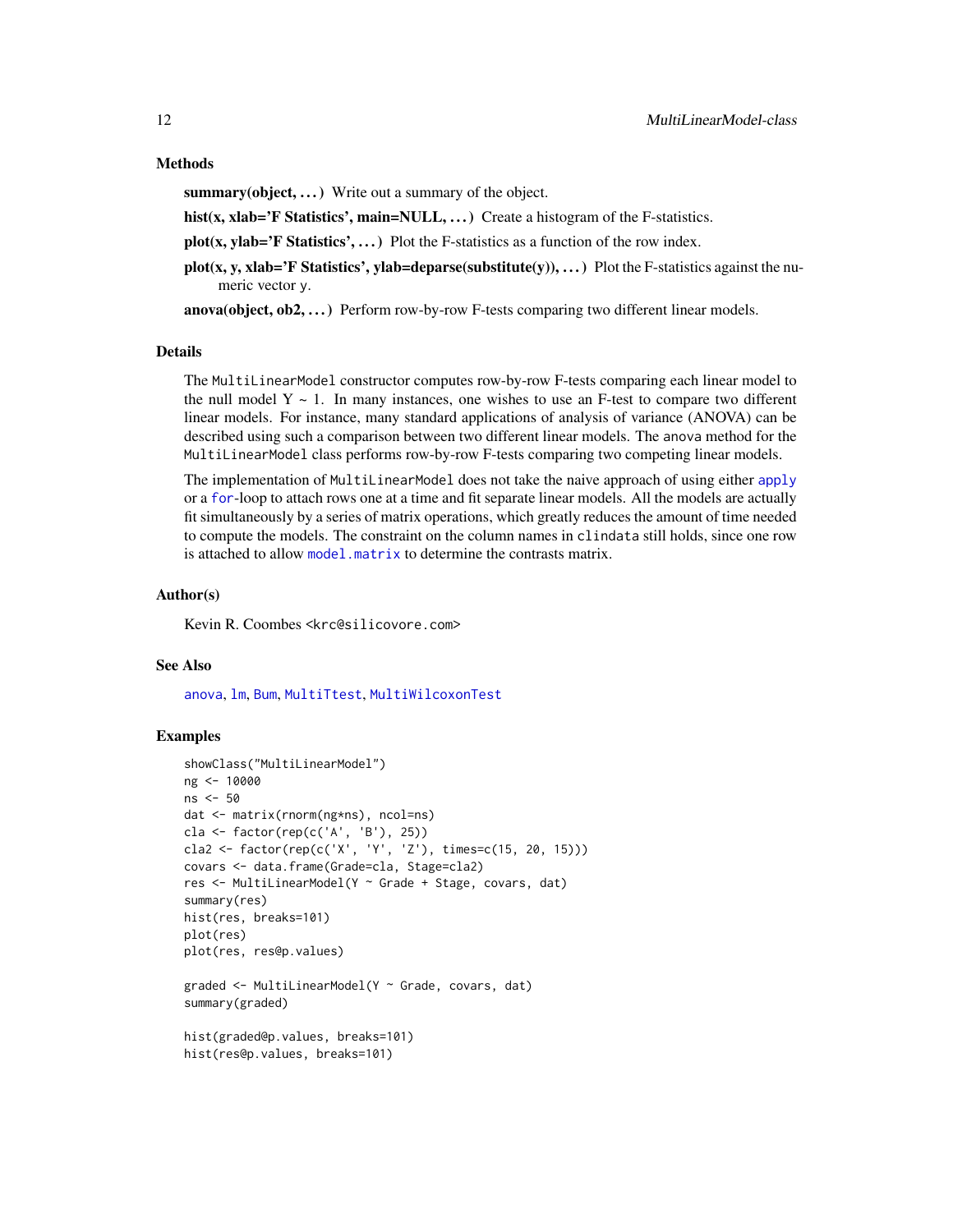```
oop <- anova(res, graded)
hist(oop$p.values, breaks=101)
```
MultiTtest-class *Class "MultiTtest"*

# <span id="page-12-1"></span>Description

Class to perform row-by-row t-tests on microarray or proteomics data.

# Usage

```
MultiTtest(data, classes, na.rm=TRUE)
## S4 method for signature 'MultiTtest'
summary(object, ...)
## S4 method for signature 'MultiTtest'
as.data.frame(x, row.names=NULL, optional=FALSE, ...)
## S4 method for signature 'MultiTtest'
hist(x, xlab='T Statistics', main=NULL, ...)
## S4 method for signature 'MultiTtest,missing'
plot(x, y, ylab='T Statistics', ...)
## S4 method for signature 'MultiTtest,ANY'
plot(x, y, xlab='T Statistics', ylab=deparse(substitute(y)), ...)
```

| data         | either a data frame or matrix with numeric values, or an Expression Set as<br>defined in the BioConductor tools for analyzing microarray data                                                                                                       |
|--------------|-----------------------------------------------------------------------------------------------------------------------------------------------------------------------------------------------------------------------------------------------------|
| classes      | If data is a data frame or matrix, then classes must be either a logical vector or<br>a factor. If data is an Expression Set, then classes can be a character string<br>that names one of the factor columns in the associated phenoData subobject. |
| $na$ . $rm$  | logical scalar. If TRUE, compute t-statistics after omitting NA values from indi-<br>vidual rows of the data matrix                                                                                                                                 |
| object       | object of class MultiTtest                                                                                                                                                                                                                          |
| $\mathsf{x}$ | object of class MultiTtest                                                                                                                                                                                                                          |
| y            | numeric vector                                                                                                                                                                                                                                      |
| xlab         | character string specifying the label for the x axis                                                                                                                                                                                                |
| ylab         | character string specifying the label for the y axis                                                                                                                                                                                                |
| main         | character string specifying the plot title                                                                                                                                                                                                          |
| row.names    | see the base version                                                                                                                                                                                                                                |
| optional     | see the base version                                                                                                                                                                                                                                |
| .            | extra arguments for generic or plotting routines                                                                                                                                                                                                    |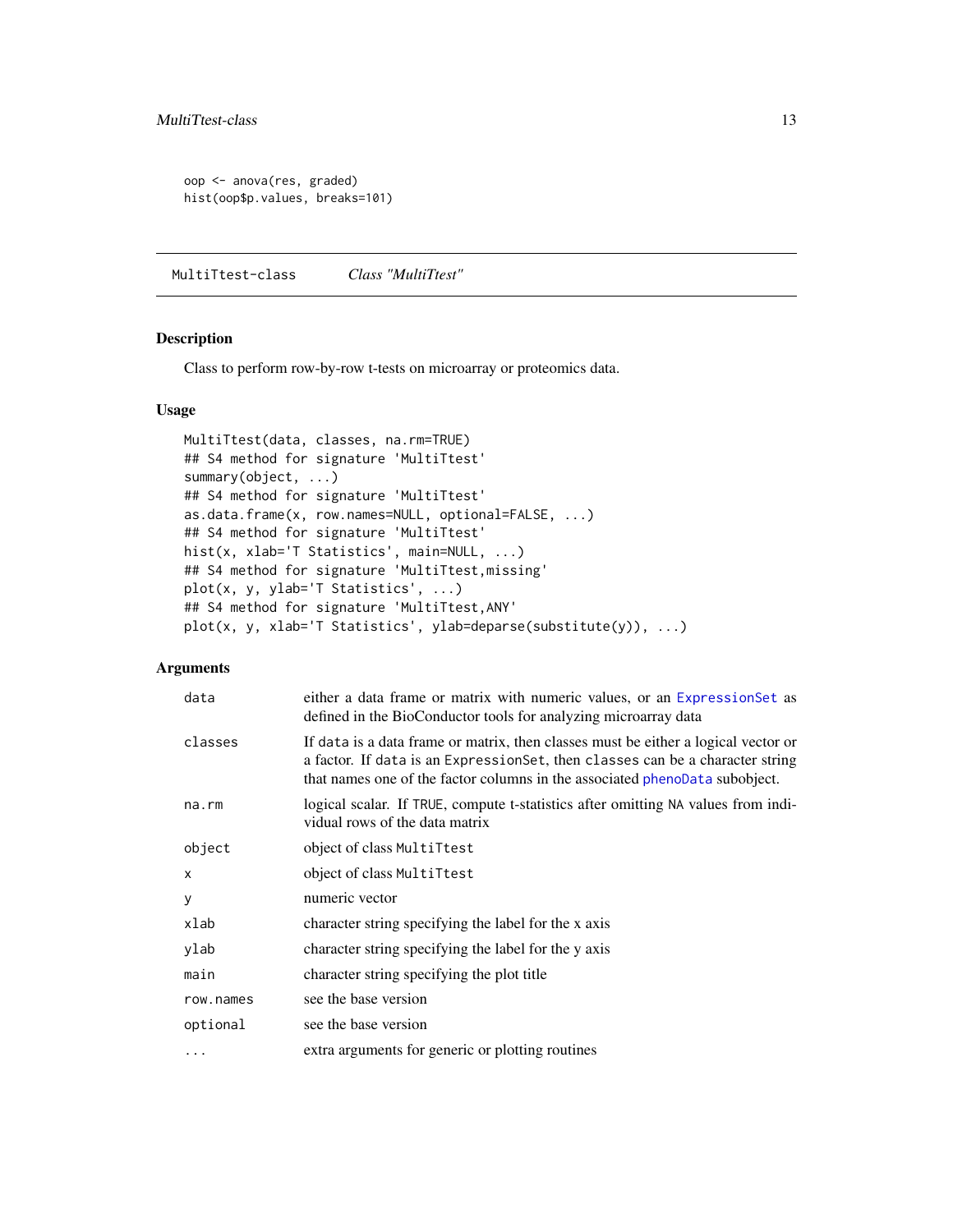<span id="page-13-0"></span>The graphical routines invisibly return the object against which they were invoked.

#### Creating objects

Although objects can be created using new, the preferred method is to use the MultiTtest generator. In the simplest case, you simply pass in a data matrix and a logical vector assigning classes to the columns, and the constructor performs row-by-row two-sample t-tests and computes the associated (single test) p-values. To adjust for multiple testing, you can pass the p-values on to the [Bum](#page-1-1) class.

If you use a factor instead of a logical vector, then the t-test compares the first level of the factor to everything else. To handle the case of multiple classes, see the [MultiLinearModel](#page-9-1) class.

As with other class comparison functions that are part of the OOMPA, we can also perform statistical tests on [ExpressionSet](#page-0-0) objects from the BioConductor libraries. In this case, we pass in an ExpressionSet object along with the name of a factor to use for splitting the data.

# **Slots**

t.statistics: Object of class numeric containing the computed t-statistics.

p.values: Object of class numeric containing the computed p-values.

df: Numeric vector of the degrees of freedom per gene. Introduced to allow for missing data.

groups: Object of class character containing the names of the classes being compared.

call: Object of class call containing the function call that created the object.

#### Methods

summary(object, ...) Write out a summary of the object.

hist(x, xlab='T Statistics', main=NULL, ...) Produce a histogram of the t-statistics.

plot(x) Produces a scatter plot of the t-statistics against their index.

 $plot(x,y)$  Produces a scatter plot of the t-statistics in the object x against the numeric vector y.

#### Author(s)

Kevin R. Coombes <krc@silicovore.com>

# See Also

[matrixT](#page-0-0), [Bum](#page-1-1), [Dudoit](#page-5-1), [MultiLinearModel](#page-9-1)

# Examples

```
showClass("MultiTtest")
ng <- 10000
ns <- 50
dat <- matrix(rnorm(ng*ns), ncol=ns)
cla <- factor(rep(c('A', 'B'), each=25))
res <- MultiTtest(dat, cla)
summary(res)
```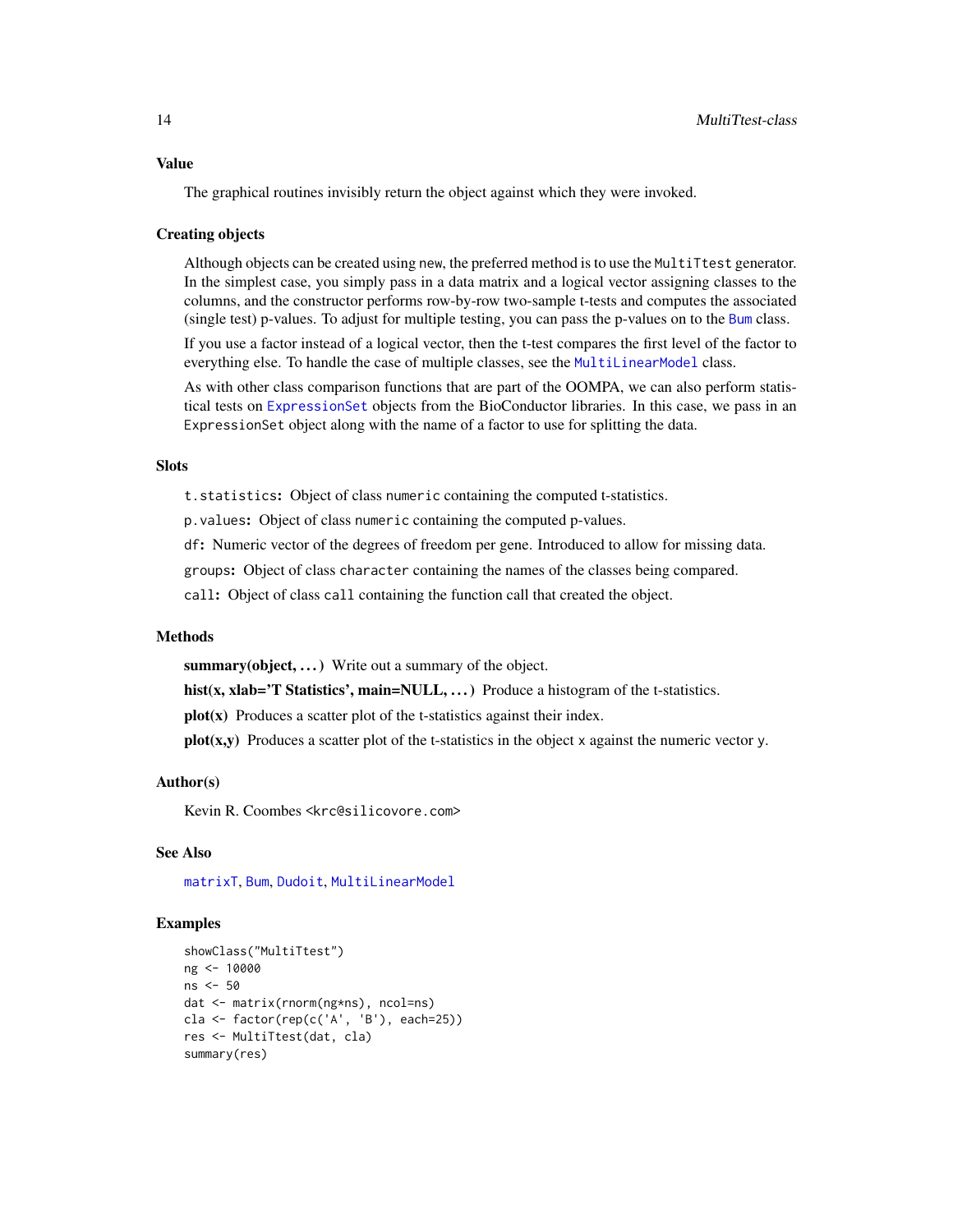# <span id="page-14-0"></span>MultiWilcoxonTest-class 15

```
hist(res, breaks=101)
plot(res)
plot(res, res@p.values)
hist(res@p.values, breaks=101)
dat[1,1] <- NA
mm <- matrixMean(dat, na.rm=TRUE)
vv <- matrixVar(dat, mm, na.rm=TRUE)
tt <- matrixT(dat, cla, na.rm=TRUE)
mtt <- MultiTtest(dat,cla)
```
MultiWilcoxonTest-class

*Class "MultiWilcoxonTest"*

# <span id="page-14-1"></span>Description

The MultiWilcoxonTest class is used to perform row-by-row Wilcoxon rank-sum tests on a data matrix. Significance cutoffs are determined by the empirical Bayes method of Efron and Tibshirani.

# Usage

```
MultiWilcoxonTest(data, classes, histsize=NULL)
## S4 method for signature 'MultiWilcoxonTest'
summary(object, prior=1, significance=0.9, ...)
## S4 method for signature 'MultiWilcoxonTest'
hist(x, xlab='Rank Sum',
ylab='Prob(Different | Y)', main='', ...)
## S4 method for signature 'MultiWilcoxonTest,missing'
plot(x, prior=1, significance=0.9,
ylim=c(-0.5, 1), xlab='Rank Sum', ylab='Prob(Different | Y)', ...)
## S4 method for signature 'MultiWilcoxonTest'
cutoffSignificant(object, prior, significance, ...)
## S4 method for signature 'MultiWilcoxonTest'
selectSignificant(object, prior, significance, ...)
## S4 method for signature 'MultiWilcoxonTest'
countSignificant(object, prior, significance, ...)
```

| data     | either a data frame or matrix with numeric values, or an Expression Set as<br>defined in the BioConductor tools for analyzing microarray data.                                                                                                     |
|----------|----------------------------------------------------------------------------------------------------------------------------------------------------------------------------------------------------------------------------------------------------|
| classes  | If data is a data frame or matrix, then classes must be either a logical vector or<br>a factor. If data is an ExpressionSet, then classes can be a character string<br>that names one of the factor columns in the associated phenoData subobject. |
| histsize | An integer; the number of bins used for the histogram summarizing the Wilcoxon<br>statistics. When NULL, each discrete rank-sum value gets its own bin.                                                                                            |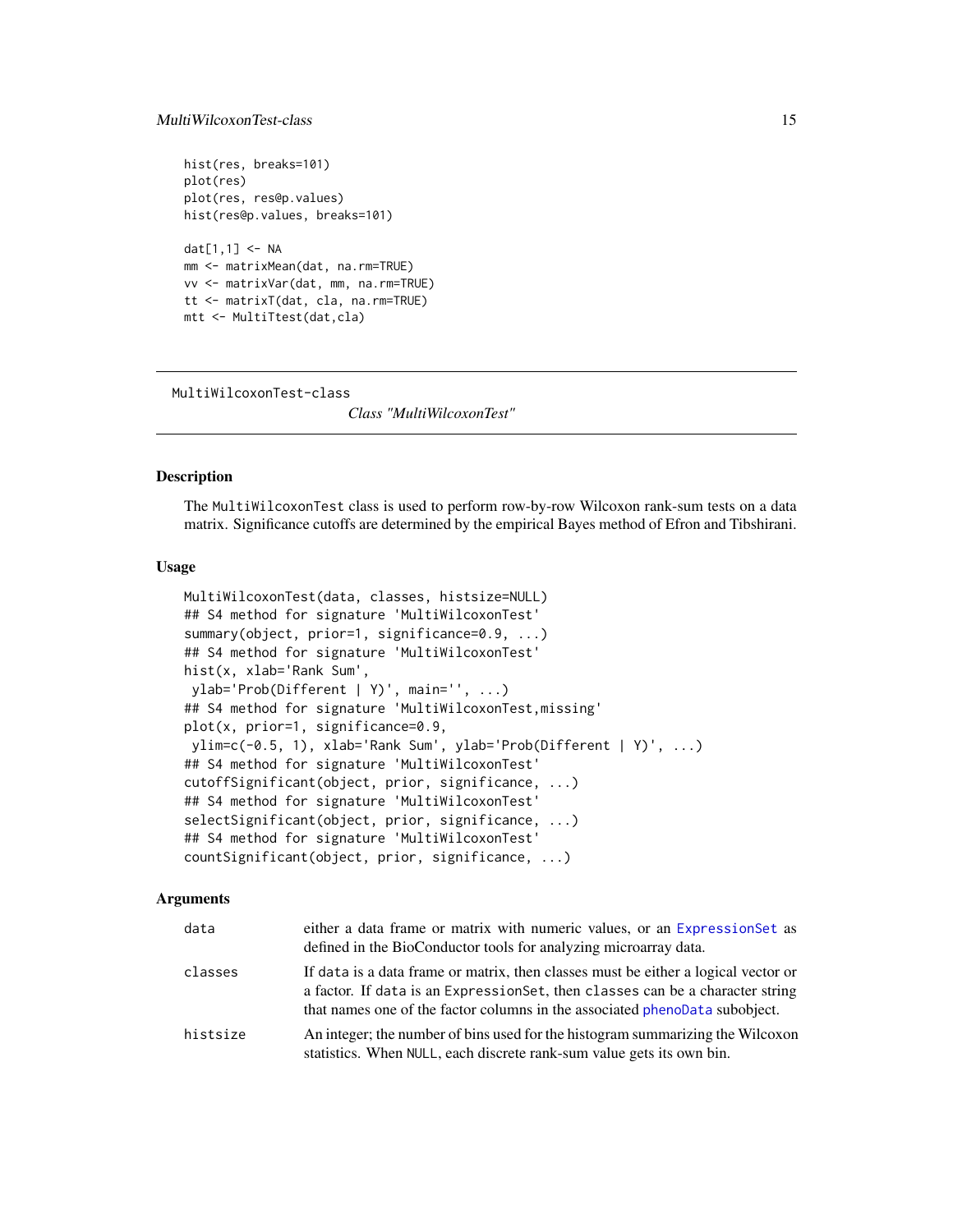<span id="page-15-0"></span>

| object       | an object of the MultiWilcoxonTest class.                                                                                                                       |
|--------------|-----------------------------------------------------------------------------------------------------------------------------------------------------------------|
| $\mathsf{x}$ | an object of the MultiWilcoxonTest class.                                                                                                                       |
| xlab         | character string specifying label for the x axis                                                                                                                |
| ylab         | character string specifying label for the y axis                                                                                                                |
| ylim         | Plotting limits on the y-axis                                                                                                                                   |
| main         | character string specifying graph title                                                                                                                         |
| prior        | Prior probability that an arbitrary gene is not differentially expressed, or that an<br>arbitrary row does not yield a significant Wilcoxon rank-sum statistic. |
| significance | Desired level of posterior probability                                                                                                                          |
| $\ddotsc$    | extra arguments for generic or plotting routines                                                                                                                |

# Details

See the paper by Efron and Tibshirani.

#### Value

The standard methods summary, hist, and plot return what you would expect.

The cutoffSignificant method returns a list of two integers. Rank-sum values smaller than the first value or larger than the second value are statistically significant in the sense that their posterior probability exceeds the specified significance level given the assumptions about the prior probability of not being significant.

The selectSignificant method returns a vector of logical values identifying the significant test results, and countSignificant returns an integer counting the number of significant test results.

# Creating Objects

As usual, objects can be created by new, but better methods are available in the form of the MultiWilcoxonTest function. The inputs to this function are the same as those used for row-byrow statistical tests throughout the ClassComparison package; a detailed description can be found in the [MultiTtest](#page-12-1) class.

The constructor computes row-by-row Wilcoxon rank-sum statistics on the input data, comparing the two groups defined by the classes argument. It also estimates the observed and theoretical (expected) density functions for the collection of rank-sum statistics.

The additional input argument, histsize is usually best left to its default value. In certain pathological cases, we have found it necessary to use fewer bins; one suspects that the underlying model does not adequately capture the complexity of those situations.

#### Slots

rank.sum.statistics: numeric vector containing the computed rank-sum statistics.

- xvals: numeric vector, best thought of as the vector of possible rank-sum statistics given the sizes of the two groups.
- theoretical.pdf: numeric vector containing the theoretical density function evaluated at the points of xvals.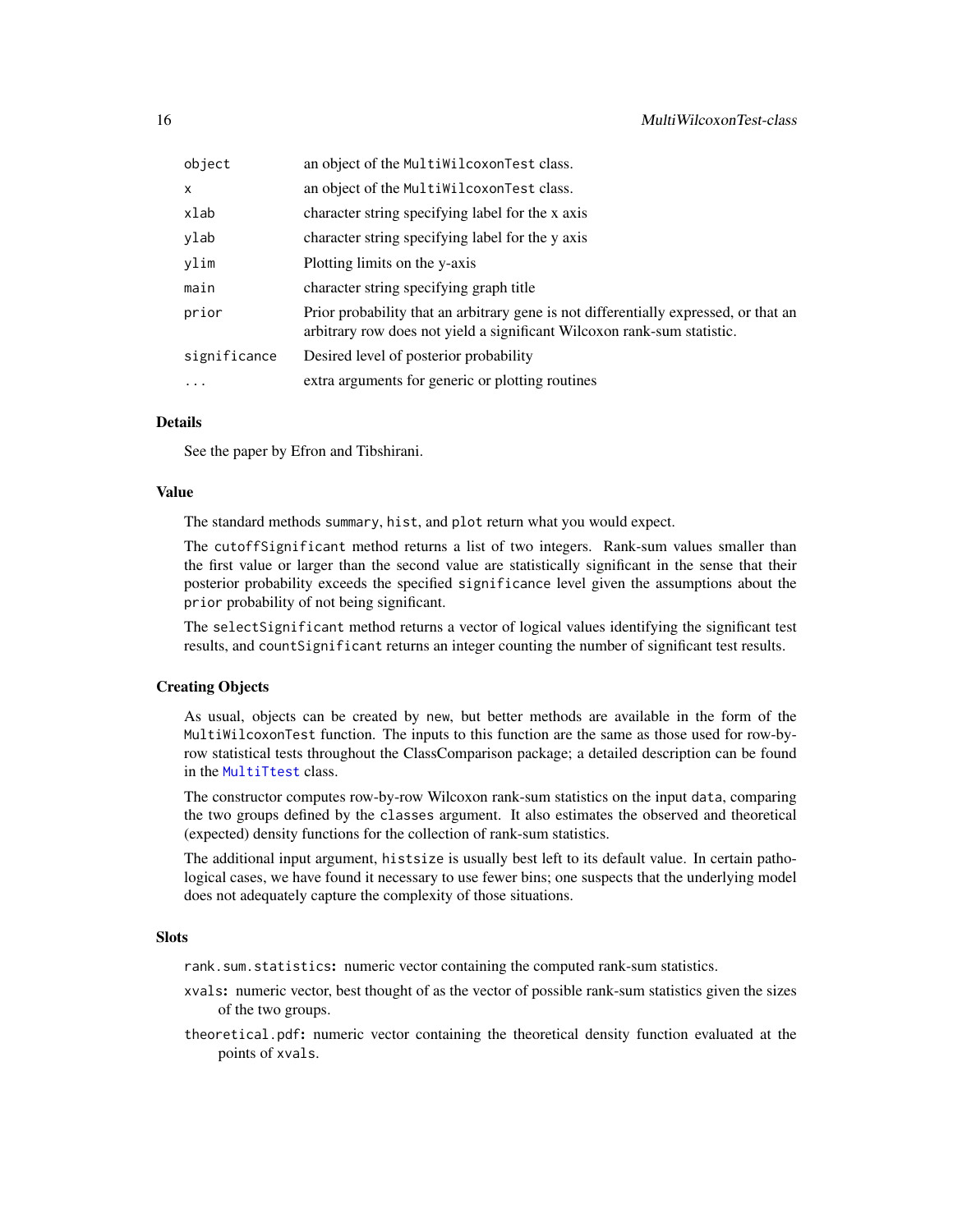- <span id="page-16-0"></span>pdf: numeric vector containing the empirical density function computed at the points of xvals.
- unravel: numeric vector containing a smoothed estimate (by Poisson regression using B-splines) of the empirical density function evaluated at xvals.
- groups: A vector containing the names of the groups defined by classes.
- call: object of class call representing the function call that created the object.

#### Methods

- summary(object, prior=1, significance= $0.9, \ldots$ ) Write out a summary of the object. For a given value of the prior probability of not being differentially expressed and a given significance cutoff on the posterior probability, reports the cutoffs and number of items in both tails of the distribution.
- hist(x, xlab='Rank Sum', ylab='Prob(Different|Y)', main='',...) Plot a histogram of the ranksum statistics, with overlaid curves representing the expected and observed distributions. Colors of the curves are controlled by [oompaColor\\$EXPECTED](#page-0-0) and [oompaColor\\$OBSERVED](#page-0-0).
- plot(x, prior=1, significance=0.9, ylim=c(-0.5, 1), xlab='Rank Sum', ylab='Prob(Different | Y)', ...) Plots the posterior probability of being differentially expressed for given values of the prior. Horizontal lines are added at each specified significance level for the posterior probability.
- cutoffSignificant(object, prior, significance, ...) Determine cutoffs on the rank-sum statistic at the desired significance level.
- selectSignificant(object, prior, significance, ...) Compute a logical vector for selecting significant test results.

countSignificant(object, prior, significance, ...) Count the number of significant test results.

#### Author(s)

Kevin R. Coombes <krc@silicovore.com>

#### References

Efron B, Tibshirani R. *Empirical bayes methods and false discovery rates for microarrays.* Genet Epidemiol 2002, 23: 70-86.

Pounds S, Morris SW.

*Estimating the occurrence of false positives and false negatives in microarray studies by approximating and partitioning the empirical distribution of p-values.* Bioinformatics. 2003 Jul 1;19(10):1236-42.

# See Also

Implementation is handled in part by the functions [dwil](#page-8-1) and [rankSum](#page-17-1). The empirical Bayes results for alternative tests (such as [MultiTtest](#page-12-1)) can be obtained using the beta-uniform mixture model in the [Bum](#page-1-1) class.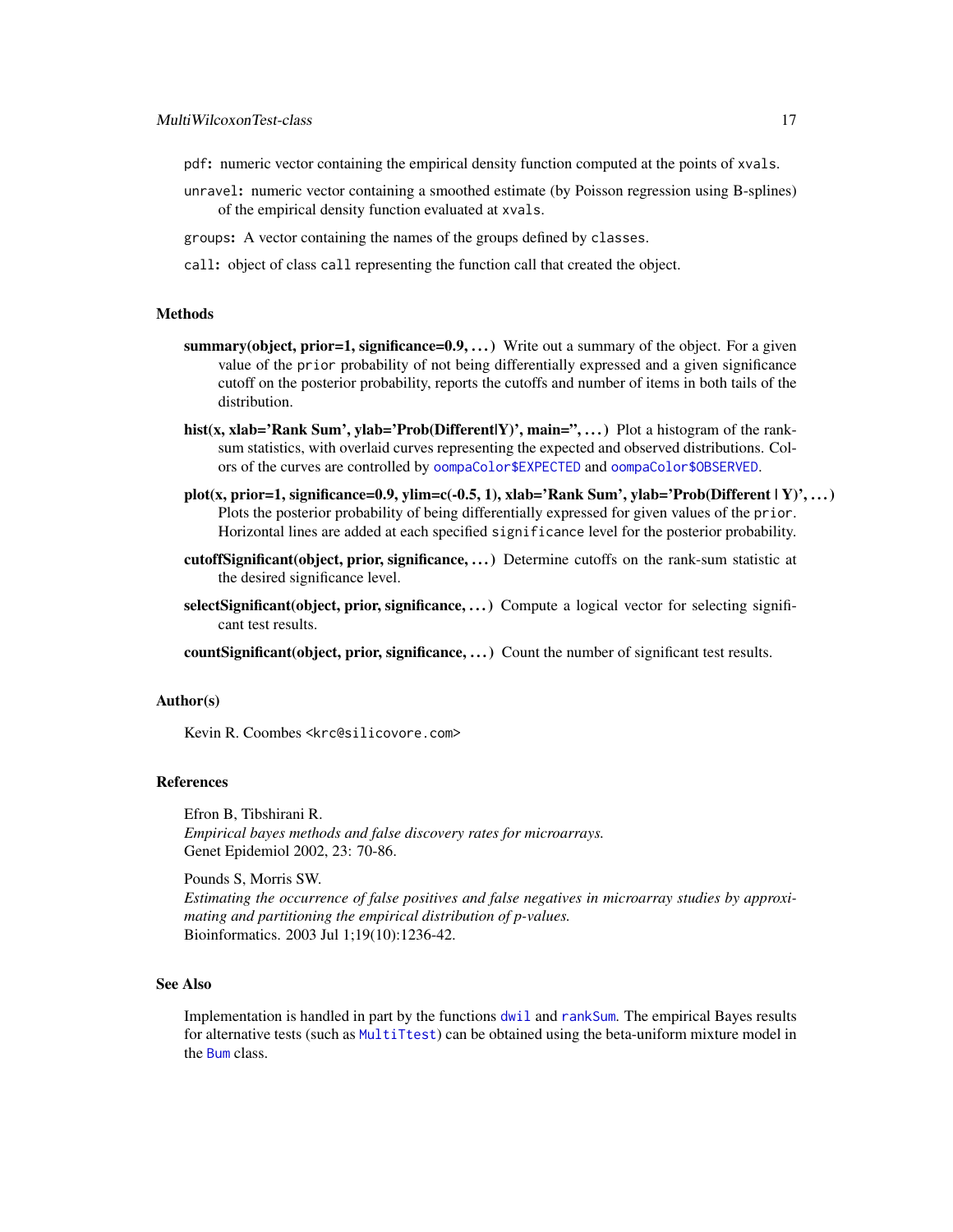# Examples

```
showClass("MultiWilcoxonTest")
ng <- 10000
ns < -15nd <- 200
fake.class <- factor(rep(c('A', 'B'), each=ns))
fake.data <- matrix(rnorm(ng*ns*2), nrow=ng, ncol=2*ns)
fake.data[1:nd, 1:ns] <- fake.data[1:nd, 1:ns] + 2
fake.data[(nd+1):(2*nd), 1:ns] <- fake.data[(nd+1):(2*nd), 1:ns] - 2
a <- MultiWilcoxonTest(fake.data, fake.class)
hist(a)
plot(a)
plot(a, prior=0.85)
abline(h=0)
cutoffSignificant(a, prior=0.85, signif=0.95)
countSignificant(a, prior=0.85, signif=0.95)
```
<span id="page-17-1"></span>rankSum *Wilcoxon Rank-Sum Statistic*

#### Description

Compute the Wilcoxon rank-sum statistic.

# Usage

```
rankSum(data, selector)
```
#### **Arguments**

| data     | numeric vector                         |
|----------|----------------------------------------|
| selector | logical vector the same length as data |

#### Details

This is an efficient function to compute the value of the Wilcoxon rank-sum statistic without the extra overhead of the full wilcox.test function. It is used internally by the [MultiWilcoxonTest](#page-14-1) class to perform row-by-row Wilcoxon tests.

# Value

Returns an integer, the rank-sum of the subset of the data for which the selector is true.

# Author(s)

Kevin R. Coombes <krc@silicovore.com>

<span id="page-17-0"></span>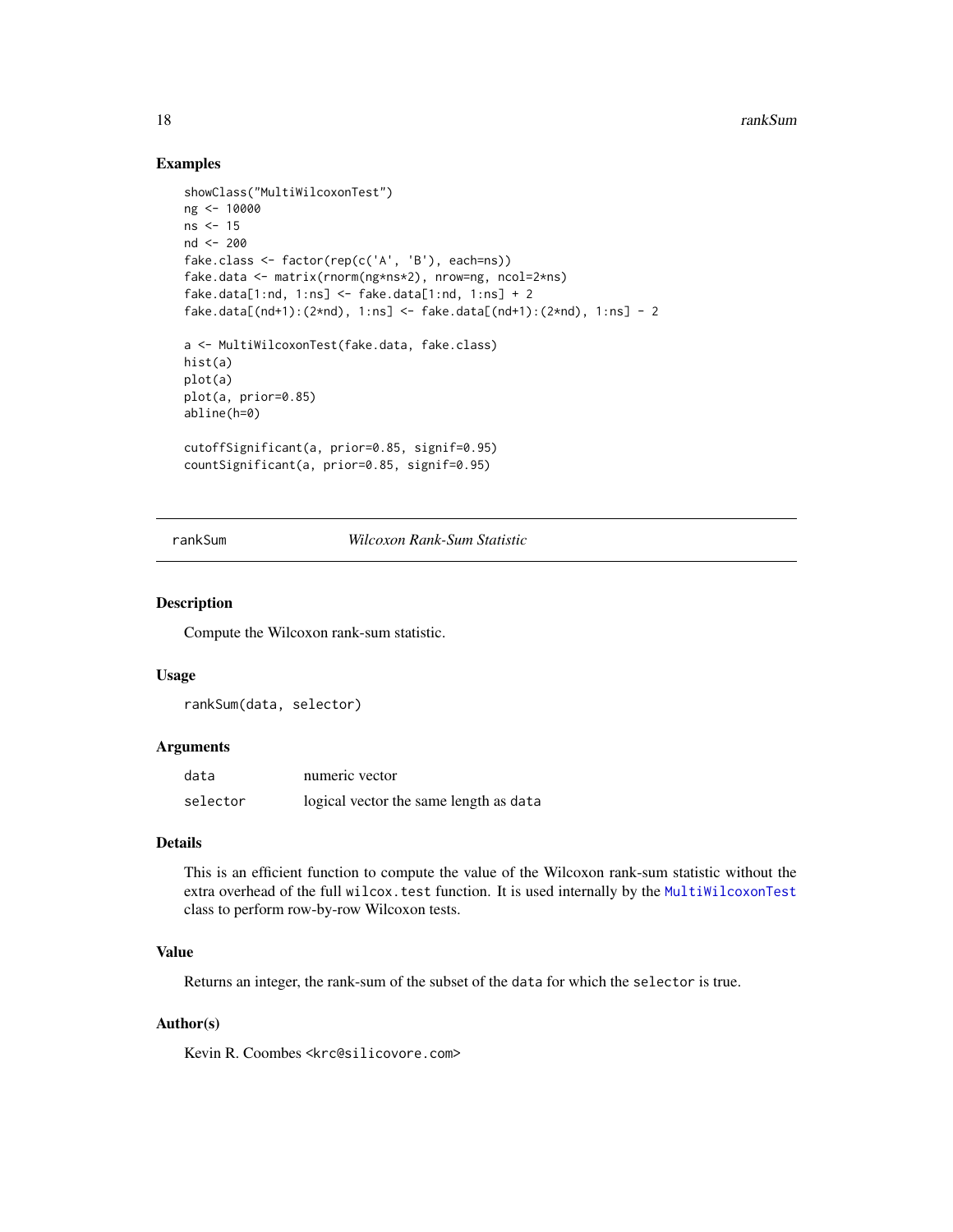#### <span id="page-18-0"></span>Sam-class 19

# See Also

[dwil](#page-8-1), [MultiWilcoxonTest](#page-14-1)

#### Examples

dd <- rnorm(100) cc <- rep(c(TRUE, FALSE), each=50) rankSum(dd, cc)

Sam-class *Class "Sam"*

# <span id="page-18-1"></span>Description

Implements the "Significance Analysis of Microarrays" approach to detecting differentially expressed genes.

# Usage

```
Sam(data, classes, nPerm=100, verbose=TRUE)
## S4 method for signature 'Sam,missing'
plot(x, y, tracks=NULL, xlab='Expected T Statistics (Empirical)',
ylab='Observed T Statistics', ...)
## S4 method for signature 'Sam'
summary(object, cutoff=1, ...)
## S4 method for signature 'Sam'
selectSignificant(object, cutoff=1, ...)
## S4 method for signature 'Sam'
countSignificant(object, cutoff=1, ...)
```

| data         | Either a data frame or matrix with numeric values or an Expression Set as<br>defined in the BioConductor tools for analyzing microarray data.                                                                                                      |
|--------------|----------------------------------------------------------------------------------------------------------------------------------------------------------------------------------------------------------------------------------------------------|
| classes      | If data is a data frame or matrix, then classes must be either a logical vector or<br>a factor. If data is an ExpressionSet, then classes can be a character string<br>that names one of the factor columns in the associated phenoData subobject. |
| nPerm        | An integer; the number of permutations                                                                                                                                                                                                             |
| verbose      | A logical flag                                                                                                                                                                                                                                     |
| $\mathsf{x}$ | A Sam object                                                                                                                                                                                                                                       |
| V            | Nothing, since it is supposed to be missing. Changes to the Rd processor require<br>documenting the missing entry.                                                                                                                                 |
| tracks       | a numeric vector                                                                                                                                                                                                                                   |
| xlab         | Label for the x axis                                                                                                                                                                                                                               |
| ylab         | Label for the y axis                                                                                                                                                                                                                               |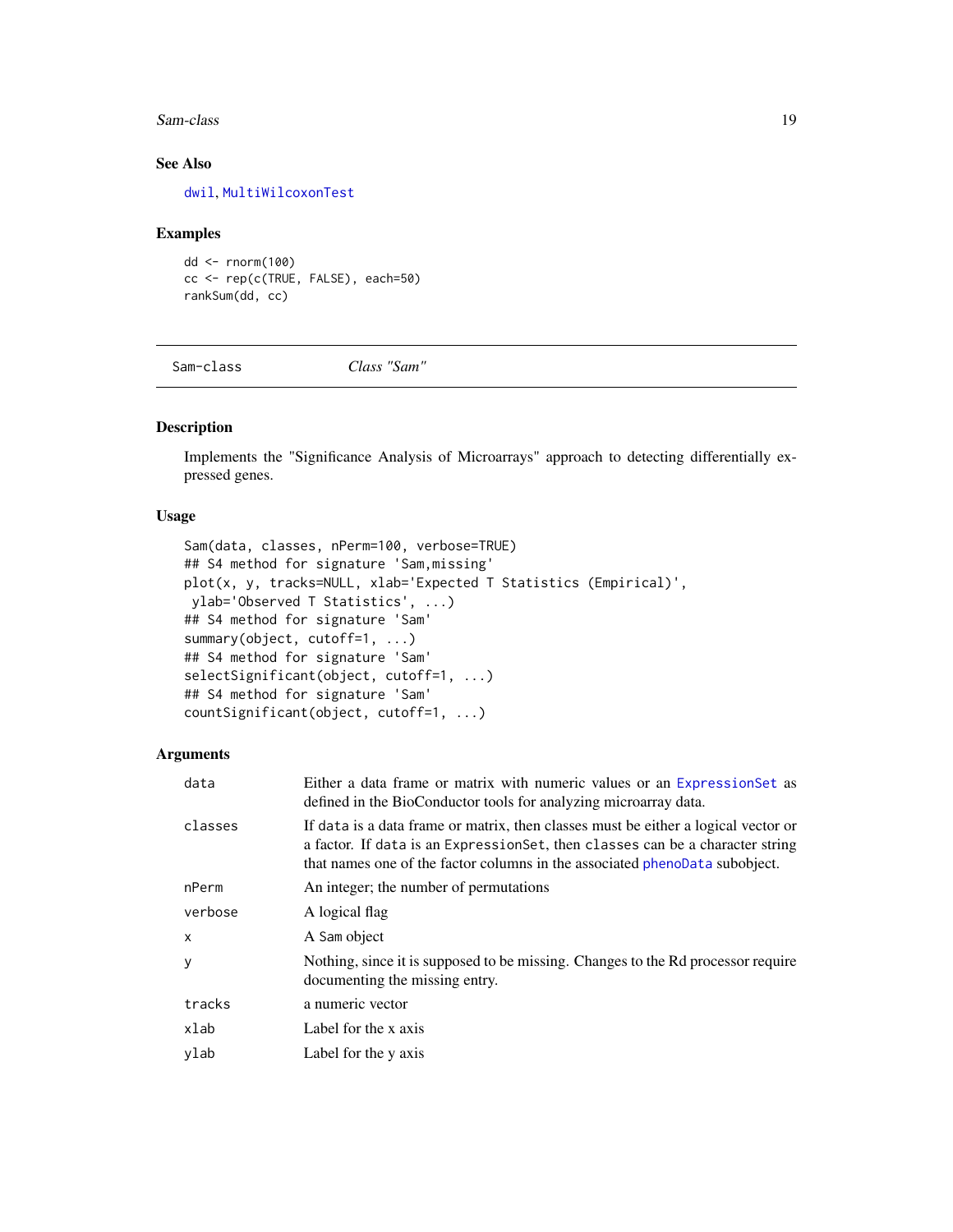#### <span id="page-19-0"></span>20 Sam-class 20 Sam-class 20 Sam-class 20 Sam-class 20 Sam-class 20 Sam-class 20 Sam-class 20 Sam-class 20 Sam-class 20 Sam-class 20 Sam-class 20 Sam-class 20 Sam-class 20 Sam-class 20 Sam-class 20 Sam-class 20 Sam-class 2

| object                  | A Sam object                                   |
|-------------------------|------------------------------------------------|
| cutoff                  | A numeric value                                |
| $\cdot$ $\cdot$ $\cdot$ | The usual extra arguments to generic functions |

# Details

The SAM approach to analyzing microarray data was developed by Tusher and colleagues; their implementation is widely available. This is an independent implementation based on the description in their original paper, customized to use the same interface (and thus work with [ExpressionSet](#page-0-0) objects) used by the rest of the ClassComparison package. The fundamental idea behind SAM is that the observed distribution of row-by-row two-sample t-tests should be compared not to the theoretical null distribution but to a null distribution estimated by a permutation test. The Sam constructor performs the permutation test.

#### Value

summary returns an object of class [SamSummary](#page-20-1).

selectSignificant returns a vector of logical values.

countSignificant returns an integer.

#### Creating Objects

As usual, objects can be created by new, but better methods are available in the form of the Sam function. The inputs to this function are the same as those used for row-by-row statistical tests throughout the ClassComparison package; a detailed description can be found in the MultiTtest class.

#### **Slots**

t.statistics: numeric vector containing the observed t-statistics.

observed: numeric vector containing the sorted observed t-statistics.

expected: numeric vector of the expected distribution of t-statistics based on a permutation test.

sim.data: numeric matrix containing all the t-statistics from all the permutations.

call: object of class call specifying the function call that was used to create this object.

#### **Methods**

summary(object, cutoff=1, ...) Compute a summary of the object.

plot(x, tracks=NULL, xlab='Expected T Statistics (Empirical)', ylab='Observed t Statistics', ...) Plot the observed and expected t-statistics. The tracks argument causes parallel lines to be drawn on either side of the quantile-quantile central line, at the specified offsets. Colors in the plot are controlled by the current values of [oompaColor\\$CENTRAL.LINE](#page-0-0) and [oompaColor\\$CONFIDENCE.CURVE](#page-0-0)

selectSignificant(object, cutoff=1, ...) Compute a vector that selects significant values

count Significant (object, cutoff=1,  $\dots$ ) Count the number of significant values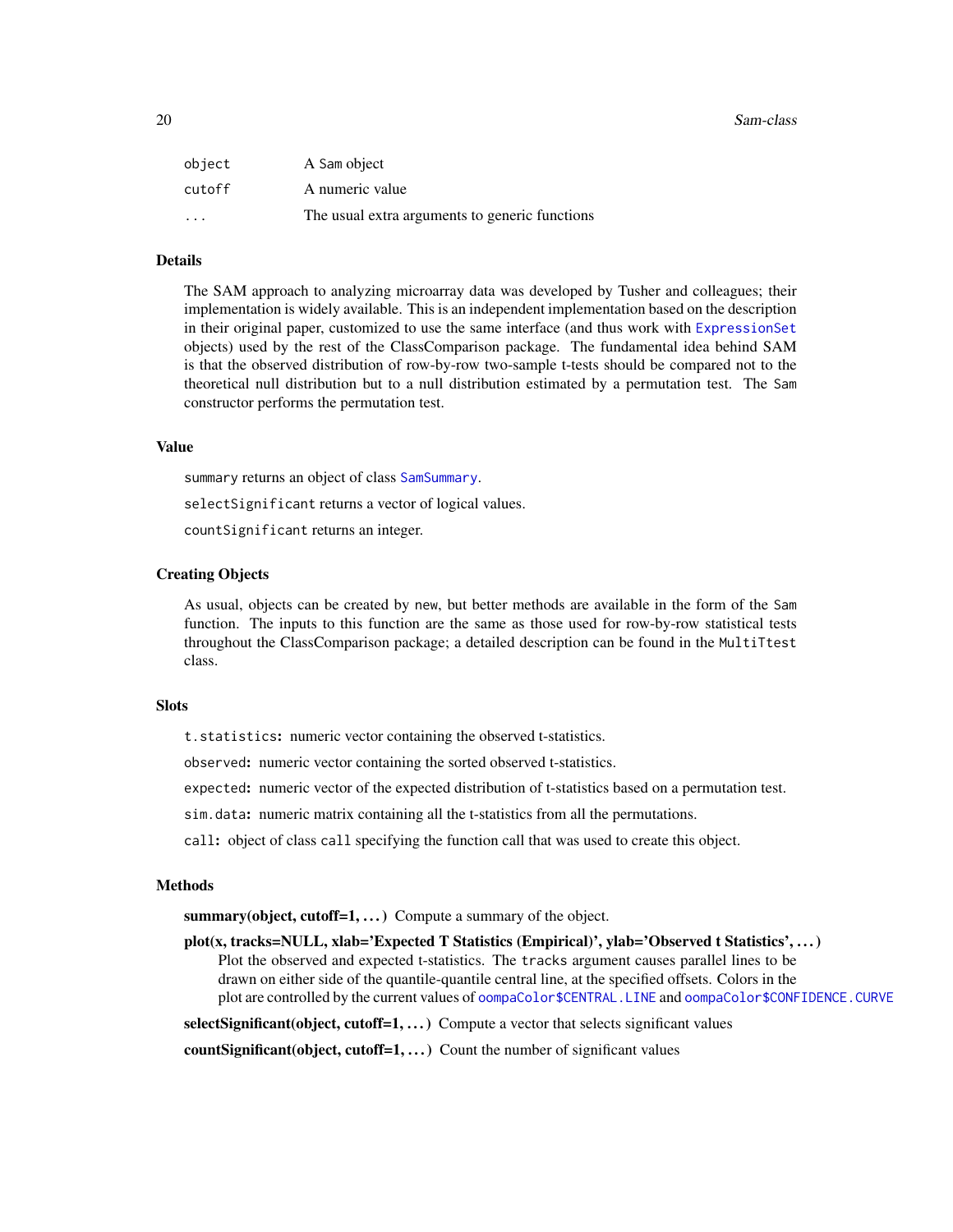# <span id="page-20-0"></span>SamSummary-class 21

# Author(s)

Kevin R. Coombes <krc@silicovore.com>

# References

Tusher VG, Tibshirani R, Chu G. *Significance analysis of microarrays applied to the ionizing radiation response.* Proc Natl Acad Sci U S A (2001) 98, 5116-5121.

# See Also

[Bum](#page-1-1), [MultiTtest](#page-12-1)

# Examples

```
showClass("Sam")
ng <- 10000
ns <- 50
nd <- 100
dat <- matrix(rnorm(ng*ns), ncol=ns)
dat[1:nd, 1:(ns/2)] <- dat[1:nd, 1:(ns/2)] + 2
dat[(nd+1):(2*nd), 1:(ns/2)] <- dat[(nd+1):(2*nd), 1:(ns/2)] - 2
cla <- factor(rep(c('A', 'B'), each=25))
res <- Sam(dat, cla)
plot(res)
plot(res, tracks=1:3)
summary(res)
summary(res, cutoff=2)
a <- summary(res)
plot(a@significant.calls)
plot(a@significant.calls[1:300])
countSignificant(res, 1)
```
SamSummary-class *Class "SamSummary"*

# <span id="page-20-1"></span>Description

An implementation class. Users are not expected to create these objects directly; they are produced as return objects from the summary method for Sam.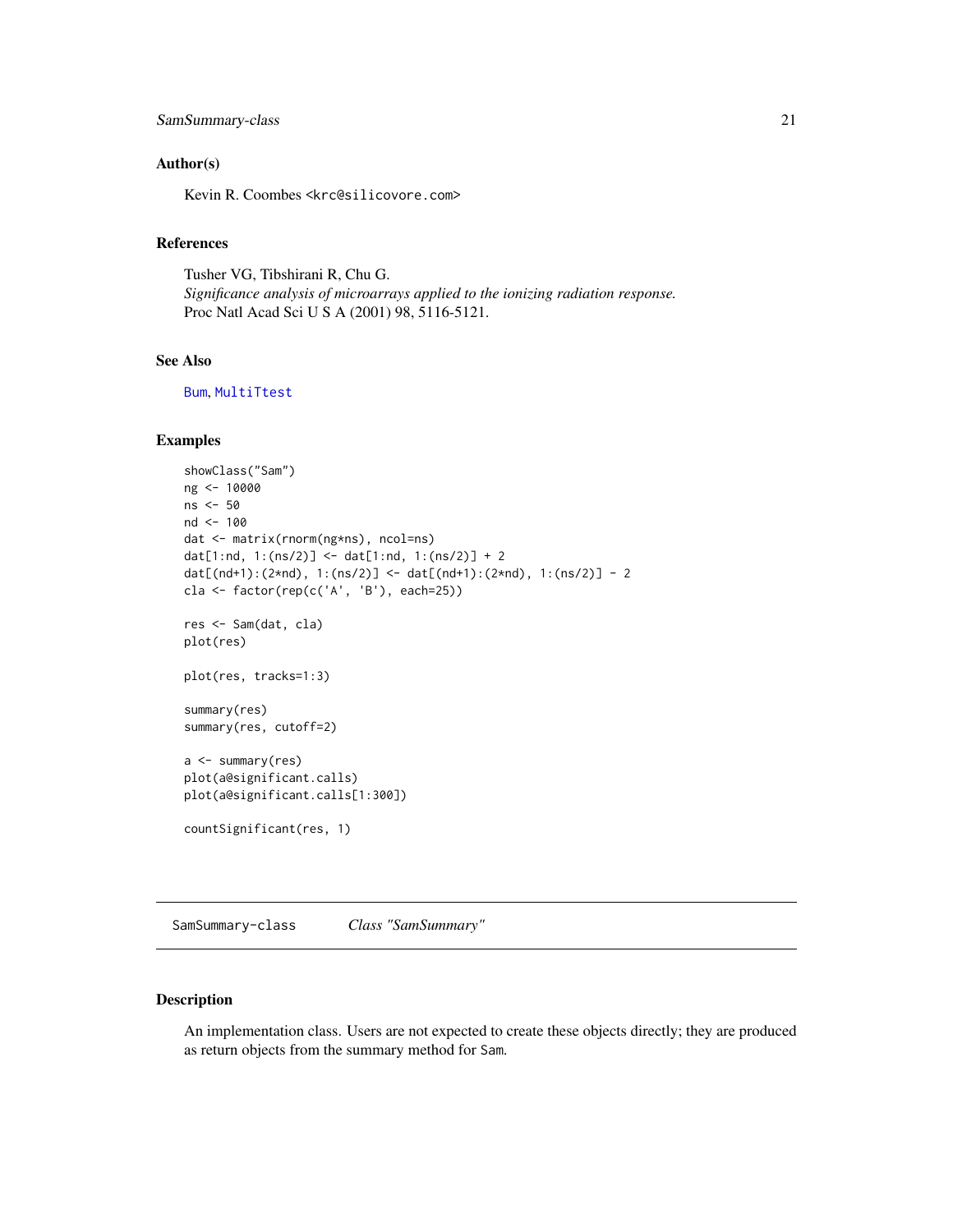# <span id="page-21-0"></span>**Slots**

fdr: numeric scalar between 0 and 1 specifying the expected false discovery rate

hi: Upper threshold for significance

lo: Lower threshold for significance

cutoff: numeric scalar specified in the call to the Sam summary method.

significant.calls: vector of logical values

average.false.count: The average number of false positives in the permuted data at this cutoff level.

# Methods

show signature(object = SamSummary): Print the object, which contains a summary of the underlying Sam object.

# Author(s)

Kevin R. Coombes <krc@silicovore.com>

#### See Also

[Sam](#page-18-1)

# Examples

showClass("SamSummary")

significant *Generic Methods for Significance*

#### **Description**

In the world of multiple testing that is inhabited by most microarray or protein profiling experiments, analysts frequently perform separate statistical tests for each gene or protein in the experiment. Determining cutoffs that achieve statistical significance (in a meaningful way) is an inherent part of the procedure. It is then common to select the significant items for further processing or for preparing reports, or at least to count the number of significant items. These generic functions provide a standard set of tools for selecting and counting the significant items, which can be used with various statistical tests and various ways to account for multiple testing.

# Usage

```
## S4 method for signature 'ANY'
cutoffSignificant(object, ...)
## S4 method for signature 'ANY'
selectSignificant(object, ...)
## S4 method for signature 'ANY'
countSignificant(object, ...)
```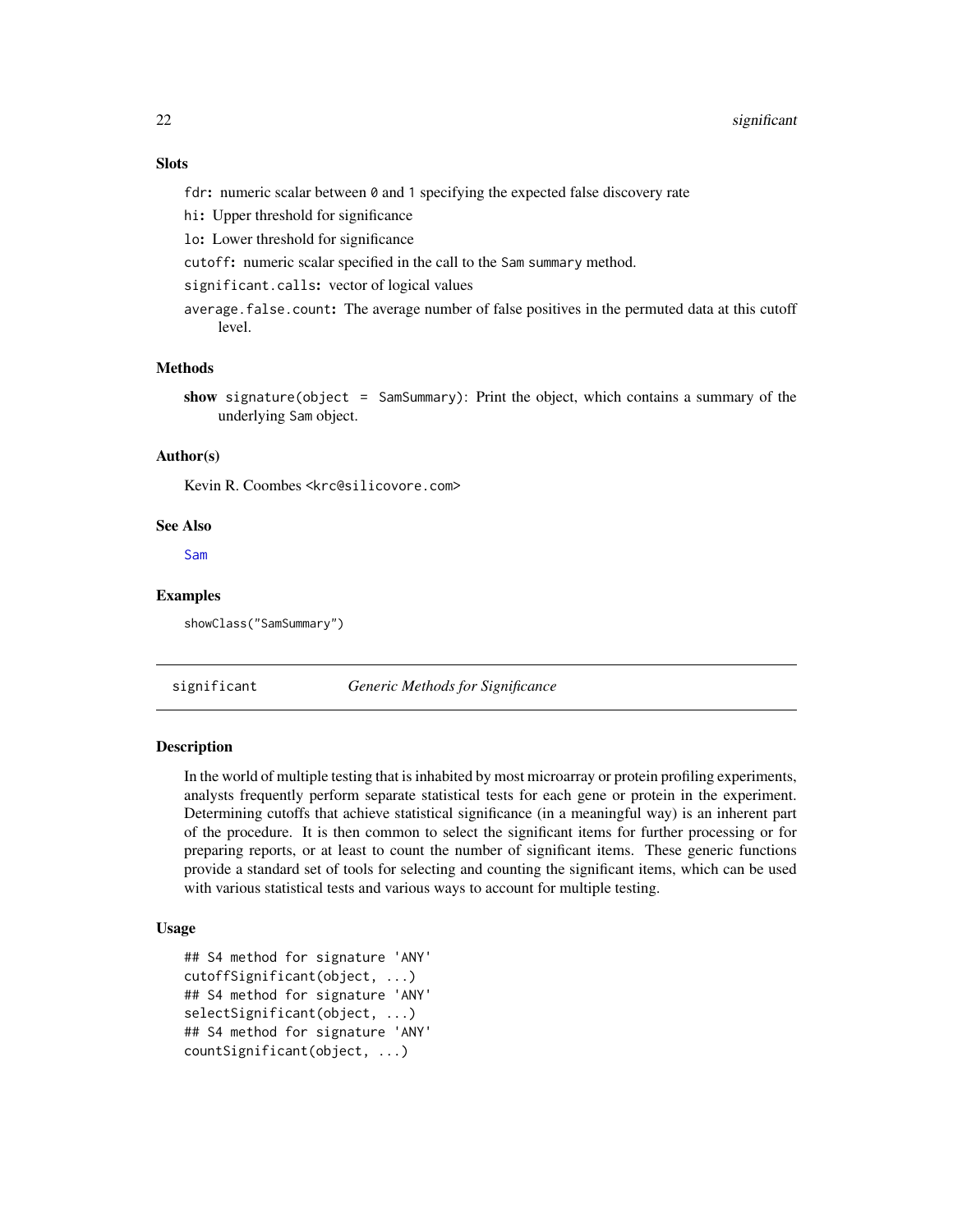#### <span id="page-22-0"></span>Arguments

| obiect               | an object that performs multiple statistical tests on microarray or proteomics<br>data |
|----------------------|----------------------------------------------------------------------------------------|
| $\ddot{\phantom{0}}$ | additional arguments affecting these generic methods                                   |

# Value

cutoffSignificant returns appropriate cutoff values that achieve specified significance criteria.

selectSignificant returns a logical vector, with TRUE values indicating items that satisfy the cutoff making them statistically significant.

countSignificant returns an integer, representing the number of significant items.

# Author(s)

Kevin R. Coombes <krc@silicovore.com>

SingleGroup-class *Class "SingleGroup"*

# <span id="page-22-1"></span>Description

Preliminary analysis of one group of samples for use in the [SmoothTtest](#page-25-1) class. A key feature is the standard quality control plot.

# Usage

```
SingleGroup(avg, sd, span=0.5, name='')
## S4 method for signature 'SingleGroup'
as.data.frame(x, row.names=NULL, optional=FALSE)
## S4 method for signature 'SingleGroup'
summary(object, ...)
## S4 method for signature 'SingleGroup'
print(x, \ldots)## S4 method for signature 'SingleGroup'
show(object)
## S4 method for signature 'SingleGroup,missing'
plot(x, multiple=3, ccl=0, main=x@name,
xlab='Mean', ylab='Std Dev', xlim=0, ylim=0, ...)
```

| avg  | numeric vector of mean values                       |
|------|-----------------------------------------------------|
| sd   | numeric vector of standard deviations               |
| span | parameter is passed onto loess                      |
| name | character string specifying the name of this object |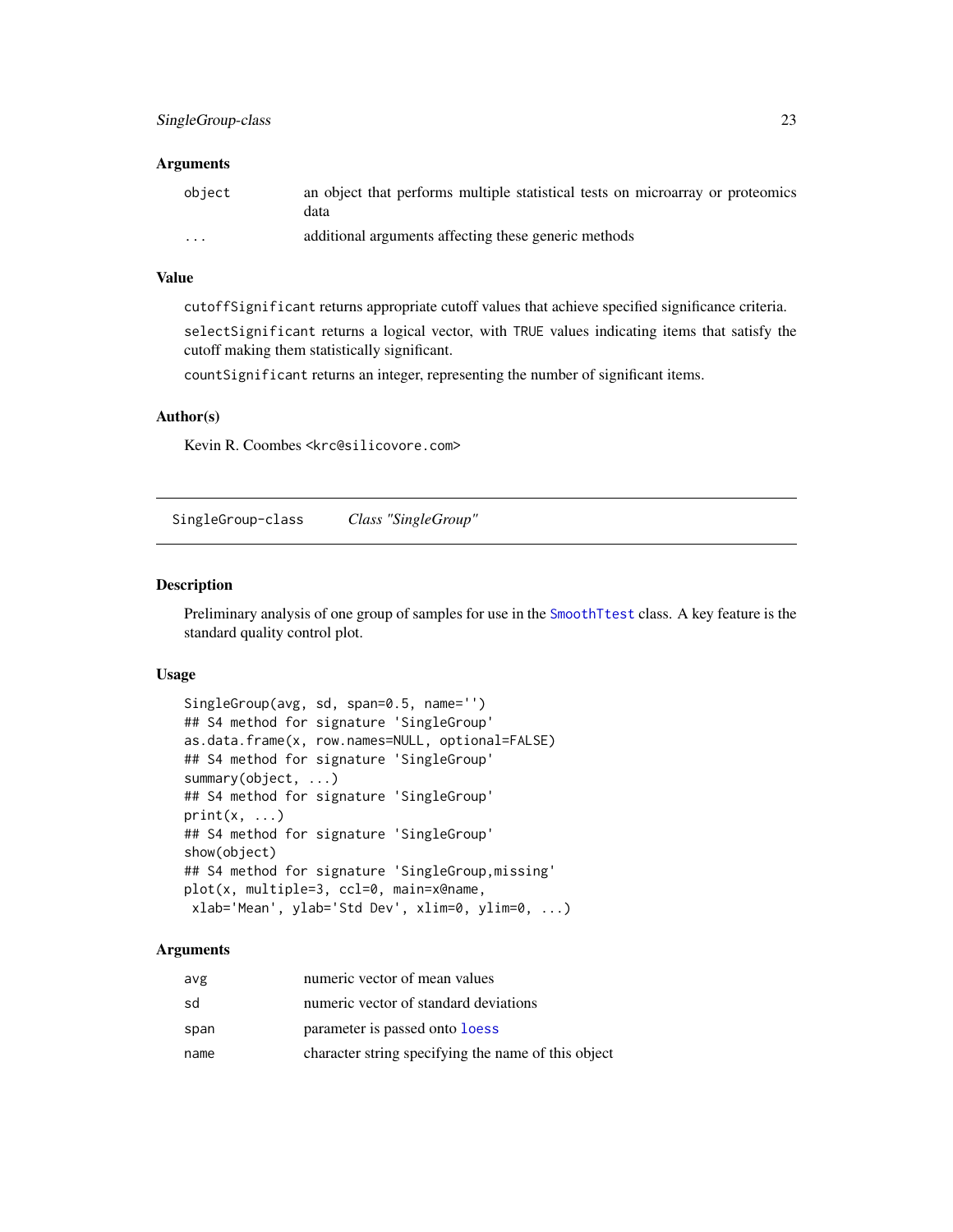<span id="page-23-0"></span>

| object    | object of class SingleGroup                                                                                                 |
|-----------|-----------------------------------------------------------------------------------------------------------------------------|
| x         | object of class SingleGroup                                                                                                 |
| multiple  | numeric scalar specifying the multiple of the smoothed standard deviation to<br>call significant                            |
| ccl       | list containing objects of the ColorCoding class. If left at its default value of<br>zero, colors are chosen automatically. |
| main      | character string specifying plot title                                                                                      |
| xlab      | character string specifying label for the x axis                                                                            |
| ylab      | character string specifying label for the y axis                                                                            |
| xlim      | Plotting limits for the x axis. If left at the default value of zero, then the limits<br>are automatically generated        |
| ylim      | Plotting limits for the y axis. If left at the default value of zero, then the limits<br>are automatically generated        |
| row.names | See the base version of as.data.frame.default                                                                               |
| optional  | See the base version of as.data.frame.default                                                                               |
| .         | extra arguments for generic or plotting routines                                                                            |
|           |                                                                                                                             |

# Details

In 2001 and 2002, Baggerly and Coombes developed the smooth t-test for finding differentially expressed genes in microarray data. Along with many others, they began by log-transforming the data as a reasonable step in the direction of variance stabilization. They observed, however, that the gene-by-gene standard deviations still seemed to vary in a systematic way as a function of the mean log intensity. By borrowing strength across genes and using [loess](#page-0-0) to fit the observed standard deviations as a function of the mean, one presumably got a better estimate of the true standard deviation.

# Creating Objects

Objects can be created by calls to the SingleGroup constructor. Users rarely have need to create these objects directly; they are usually created as a consequence of the construction of an object of the [SmoothTtest](#page-25-1) class.

# Slots

name: character string specifying the name of this object

avg: numeric vector of mean values

sd: numeric vector of standard deviations

span: parameter used in the [loess](#page-0-0) function to fit sd as a function of avg.

- fit: list containing components x and y resulting from the loess fit
- score: numeric vector specifying the ratio of the pointwise standard deviations to their smooth (loess) estimates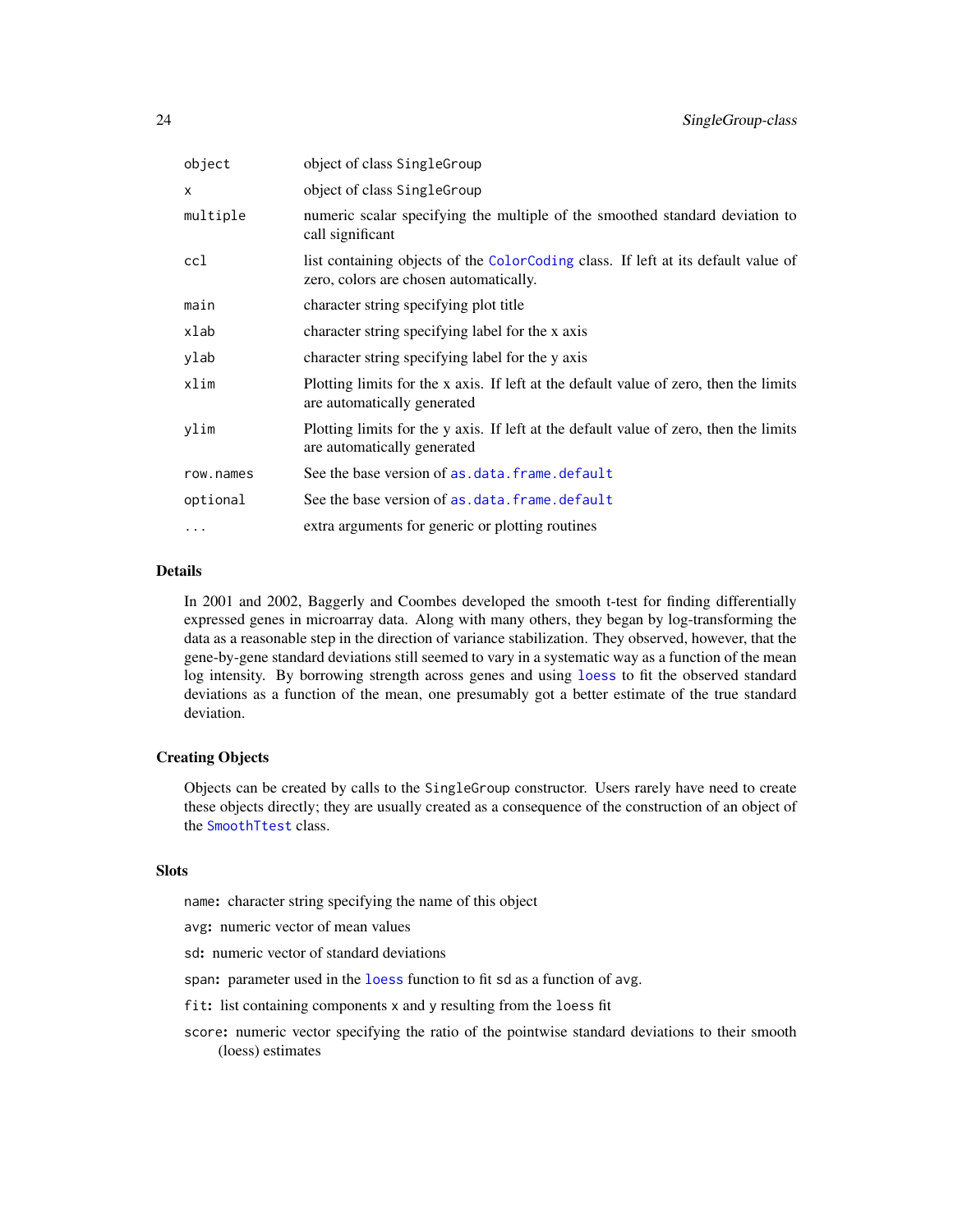#### <span id="page-24-0"></span>Methods

as.data.frame(x, row.names=NULL, optional=FALSE) Combine the slots containing numeric vectors into a data frame, suitable for printing or exporting.

summary(object, ...) Write out a summary of the object.

 $print(x, \ldots)$  Print the entire object. You never want to do this.

show(object) Print the entire object. You never want to do this.

plot(x, multiple=3, ccl=0, main=x@name, xlab='Mean', ylab='Std Dev', xlim=0, ylim=0, . . . ) Produce a scatter plot of the standard deviations (x@sd) as a function of the means (x@avg). The appropriate multiple of the loess fit is overlaid, and points that exceed this multiple are flagged in a different color. Colors in the plot are controlled by the current values of [oompaColor\\$CENTRAL.LINE](#page-0-0), [oompaColor\\$CONFIDENCE.CURVE](#page-0-0), [oompaColor\\$BORING](#page-0-0), [oompaColor\\$BAD.REPLICATE](#page-0-0), and [oompaColor\\$WORST.REPLICATE](#page-0-0).

# Author(s)

Kevin R. Coombes <krc@silicovore.com>

# References

Baggerly KA, Coombes KR, Hess KR, Stivers DN, Abruzzo LV, Zhang W. *Identifying differentially expressed genes in cDNA microarray experiments.* J Comp Biol. 8:639-659, 2001.

Coombes KR, Highsmith WE, Krogmann TA, Baggerly KA, Stivers DN, Abruzzo LV. *Identifying and quantifying sources of variation in microarray data using high-density cDNA membrane arrays.* J Comp Biol. 9:655-669, 2002.

# See Also

[SmoothTtest](#page-25-1)

#### Examples

```
showClass("SingleGroup")
m <- rnorm(1000, 8, 2.5)
v <- rnorm(1000, 0.7)
plot(m, v)
x <- SingleGroup(m, v, name='bogus')
summary(x)
plot(x)
plot(x, multiple=2)
```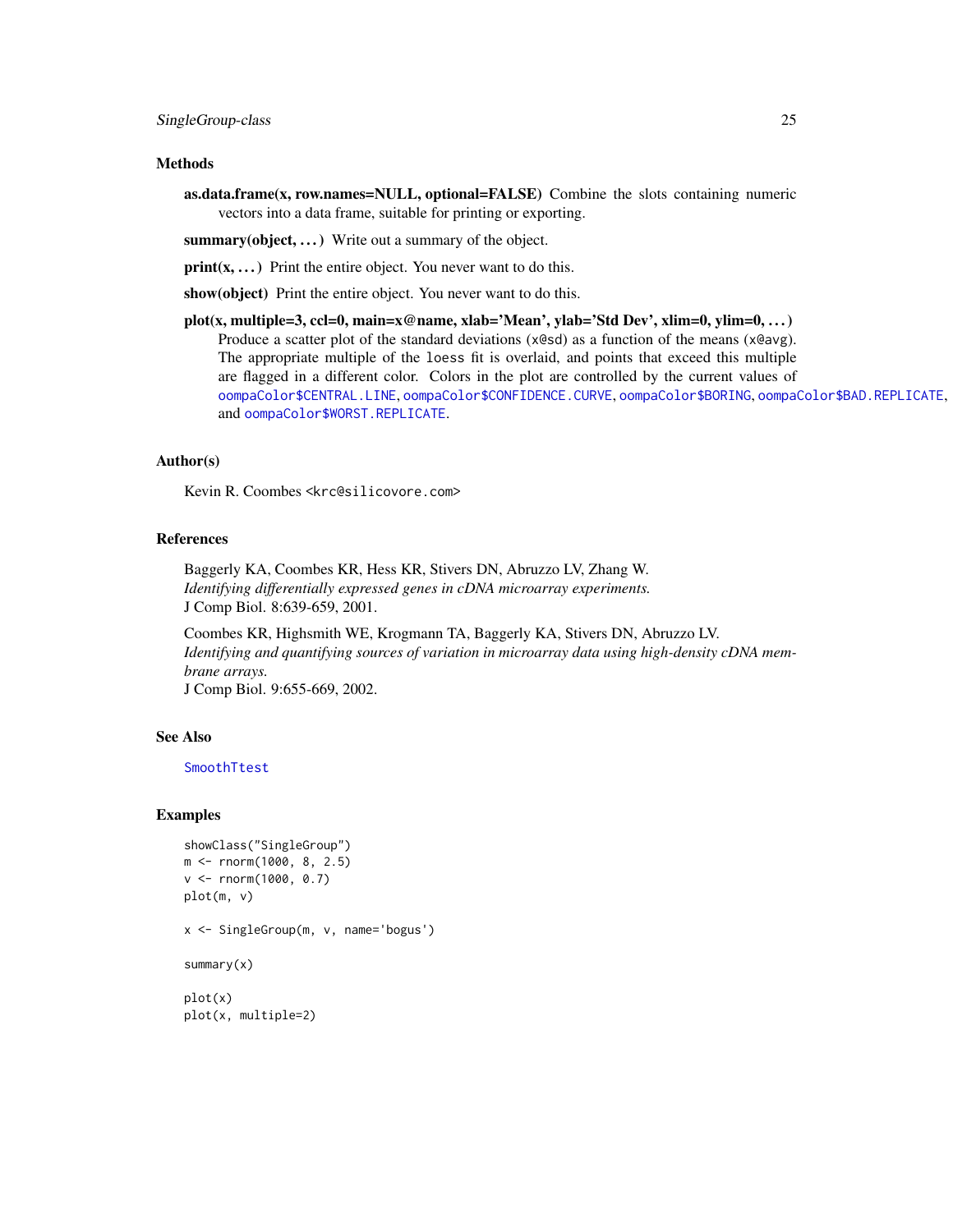# <span id="page-25-1"></span><span id="page-25-0"></span>Description

Implements the smooth t-test for differential expression as developed by Baggerly and Coombes.

# Usage

```
SmoothTtest(stats, aname='Group One', bname='Group Two',
name=paste(aname, 'vs.', bname))
## S4 method for signature 'SmoothTtest'
as.data.frame(x, row.names=NULL, optional=FALSE)
## S4 method for signature 'SmoothTtest'
summary(object, ...)
## S4 method for signature 'SmoothTtest,missing'
plot(x, folddiff=3, goodflag=2, badch=4, ccl=0,
name=x@name, pch='.', xlab='log intensity', ylab='log ratio', ...)
```

| stats     | object of class TwoGroupStats                                                                                                                                                             |
|-----------|-------------------------------------------------------------------------------------------------------------------------------------------------------------------------------------------|
| aname     | character string specifying the name of the first group                                                                                                                                   |
| bname     | character string specifying the name of the second group                                                                                                                                  |
| name      | character string specifying the name of this object                                                                                                                                       |
| object    | object of class SmoothTtest                                                                                                                                                               |
| X         | object of class SmoothTtest                                                                                                                                                               |
| row.names | See the base version of as.data.frame.default                                                                                                                                             |
| optional  | See the base version of as.data.frame.default                                                                                                                                             |
| folddiff  | numeric scalar specifying the level of fold difference considered large enough<br>to be indicated in the plots                                                                            |
| goodflag  | numeric scalar specifying the level (in standard deviation units) of the smooth<br>t-statistic considered large enough to be indicated in the plot                                        |
| badch     | numeric scalar specifying the level of variability in single groups considered<br>large enough to be worrisome. See the multiple argument to the plot method<br>in the SingleGroup class. |
| ccl       | list containing objects of class ColorCoding. If left at its default value of zero,<br>colors are chosen automatically.                                                                   |
| pch       | default plotting character                                                                                                                                                                |
| xlab      | character string specifying label for the x axis                                                                                                                                          |
| ylab      | character string specifying label for the y axis                                                                                                                                          |
| $\cdots$  | extra arguments for generic or plotting routines                                                                                                                                          |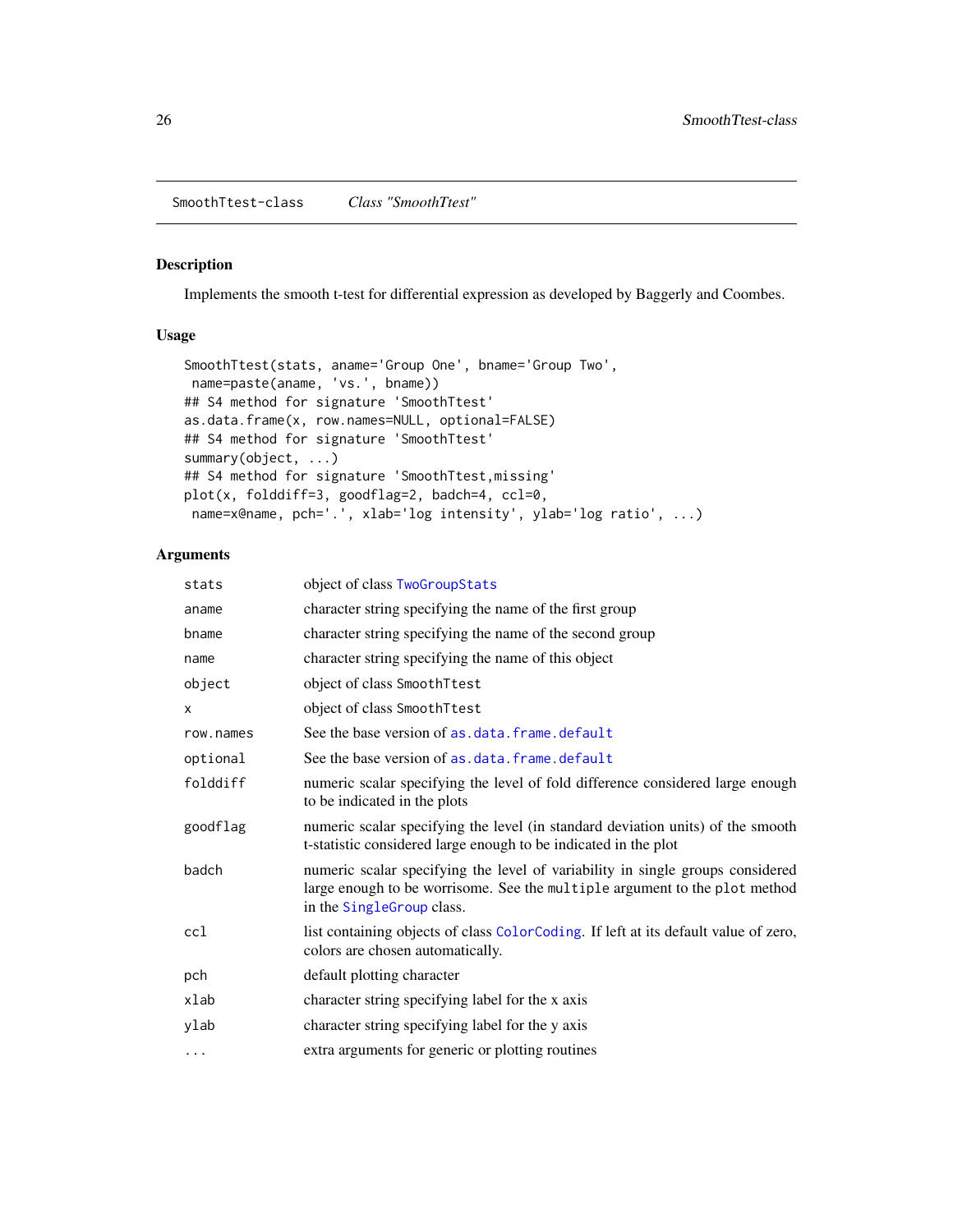#### <span id="page-26-0"></span>Details

In 2001 and 2002, Baggerly and Coombes developed the smooth t-test for finding differentially expressed genes in microarray data. Along with many others, they began by log-transforming the data as a reasonable step in the direction of variance stabilization. They observed, however, that the gene-by-gene standard deviations still seemed to vary in a systematic way as a function of the mean log intensity. By borrowing strength across genes and using [loess](#page-0-0) to fit the observed standard deviations as a function of the mean, one presumably got a better estimate of the true standard deviation.

These smooth estimates are computed for each of two groups of samples being compared. They are then combined (gene-by-gene using the usual univariate formulas) to compute pooled "smooth" estimates of the standard deviation. These smooth estimates are then used in gene-by-gene t-tests.

The interesting question then arises of how to compute and interpret p-values associated to these individual tests. The liberal argument asserts that, because smoothing uses data from hundreds of measurements to estimate the standard deviation, it can effectively be treated as "known" in the t-tests, which should thus be compared against the normal distribution. A conservative argument claims that the null distribution should still be the t-distribution with the degrees of freedom determined in the usual way by the number of samples. The truth probably lies somewhere in between, and is probably best approximated by some kind of permutation test. In this implementation, we take the coward's way out and don't provide any of those alternatives. You have to extract the tstatistics (from the smooth.t.statistics slot of the object) and compute your own p-values in your favorite way. If you base the computations on a theoretical model rather than a permutation test, then the [Bum](#page-1-1) class provides a convenient way to account for multiple testing.

# Creating Objects

In practice, users will first use a data frame and a classification vector (or an ExpressionSet) to construct an object of the [TwoGroupStats](#page-31-1) object. This object can then be handed directly to the SmoothTtest function to perform the smooth t-test.

#### **Slots**

- one: object of class SingleGroup representing a loess smooth of standard deviation as a function of the mean in the first group of samples
- two: object of class SingleGroup representing a loess smooth of standard deviation as a function of the mean in the second group of samples
- smooth.t.statistics: numeric vector containing the smooth t-statistics
- fit: data.frame with two columns, x and y, containing the smooth estimates of the pooled standard deviation
- dif: numeric vector of the differences in mean values between the two groups
- avg: numeric vector of the overall mean value
- aname: character string specifying the name of the first group
- bname: character string specifying the name of the second group
- name: character string specifying the name of this object
- stats: object of class TwoGroupStats that was used to create this object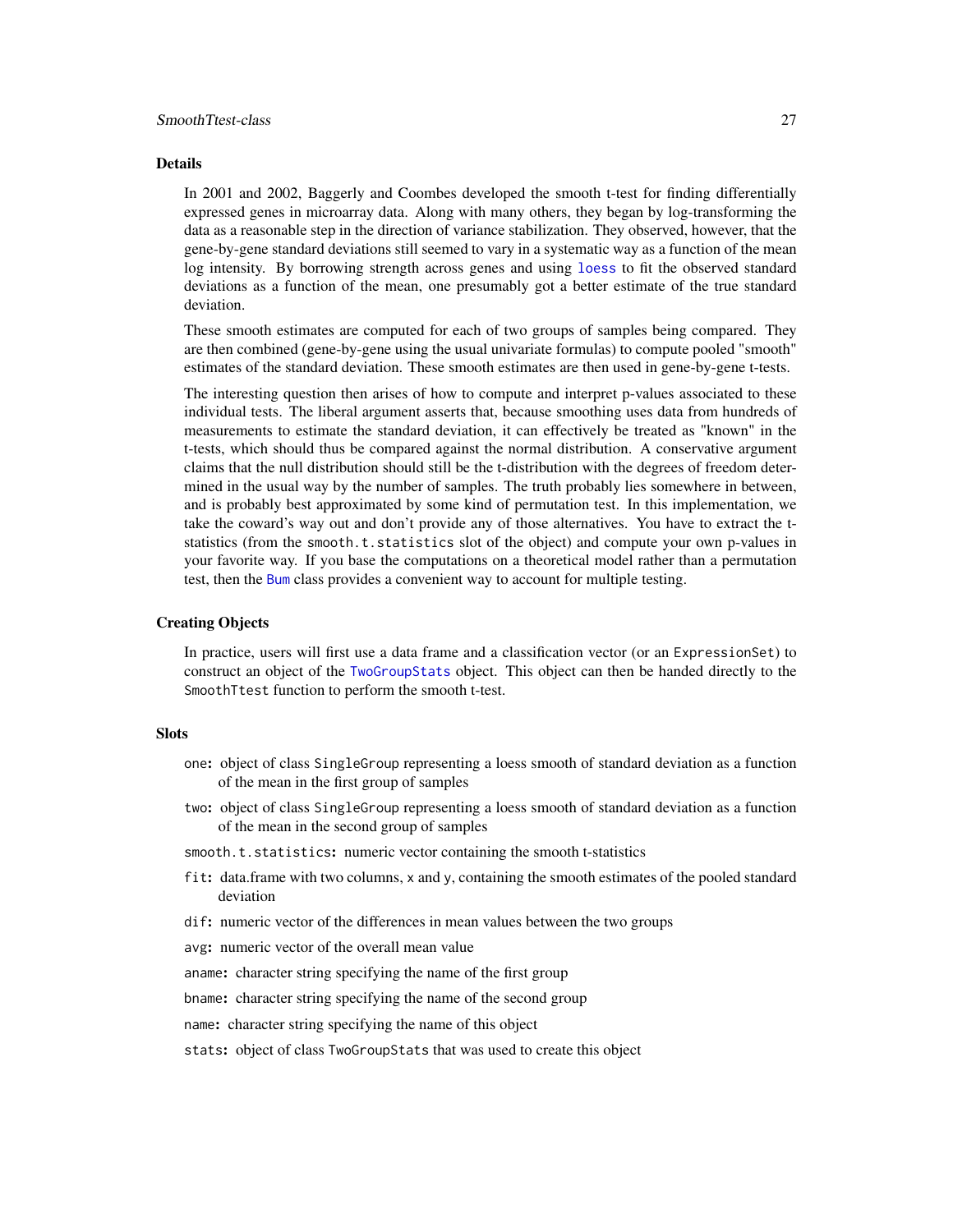## <span id="page-27-0"></span>Methods

as.data.frame(x, row.names=NULL, optional=FALSE) Convert the object into a data frame suitable for printing or exporting.

summary(object, ...) Write out a summary of the object.

plot(x, folddiff=3, goodflag=2, badch=4, ccl=0, name=x@name, pch='.', xlab='log intensity', ylab='log ratio', ...) Create a set of six plots. The first two plots are the QC plots from the [SingleGroup](#page-22-1) objects representing the two groups of samples. The third plot is a scatter plot comparing the means in the two groups. The fourth plot is Bland-Altman plot of the overall mean against the difference in means (also known colloquially as an M-vs-A plot). The fifth plot is a histogram of the smooth t-statistics. The final plot is a scatter plot of the smooth t-statistics as a function of the mean intensity. Colors in the plots are controlled by the current values of [oompaColor\\$BORING](#page-0-0), [oompaColor\\$SIGNIFICANT](#page-0-0), [oompaColor\\$BAD.REPLICATE](#page-0-0), [oompaColor\\$WORST.REPLICATE](#page-0-0), [oompaColor\\$FOLD.DIFFERENCE](#page-0-0), [oompaColor\\$CENTRAL.LINE](#page-0-0), and [oompaColor\\$CONFIDENCE.CURVE](#page-0-0).

# Author(s)

Kevin R. Coombes <krc@silicovore.com>

# References

Baggerly KA, Coombes KR, Hess KR, Stivers DN, Abruzzo LV, Zhang W. *Identifying differentially expressed genes in cDNA microarray experiments.* J Comp Biol. 8:639-659, 2001.

Coombes KR, Highsmith WE, Krogmann TA, Baggerly KA, Stivers DN, Abruzzo LV. *Identifying and quantifying sources of variation in microarray data using high-density cDNA membrane arrays.*

J Comp Biol. 9:655-669, 2002.

Altman DG, Bland JM. *Measurement in Medicine: the Analysis of Method Comparison Studies.* The Statistician, 1983; 32: 307-317.

#### See Also

[Bum](#page-1-1), [MultiTtest](#page-12-1), [SingleGroup](#page-22-1), [TwoGroupStats](#page-31-1)

# Examples

```
showClass("SmoothTtest")
bogus <- matrix(rnorm(30*1000, 8, 3), ncol=30, nrow=1000)
splitter <- rep(FALSE, 30)
splitter[16:30] <- TRUE
x <- TwoGroupStats(bogus, splitter)
y <- SmoothTtest(x)
opar \leq par(mfrow=c(2, 3), pch='.')
plot(y, badch=2, goodflag=1)
par(opar)
```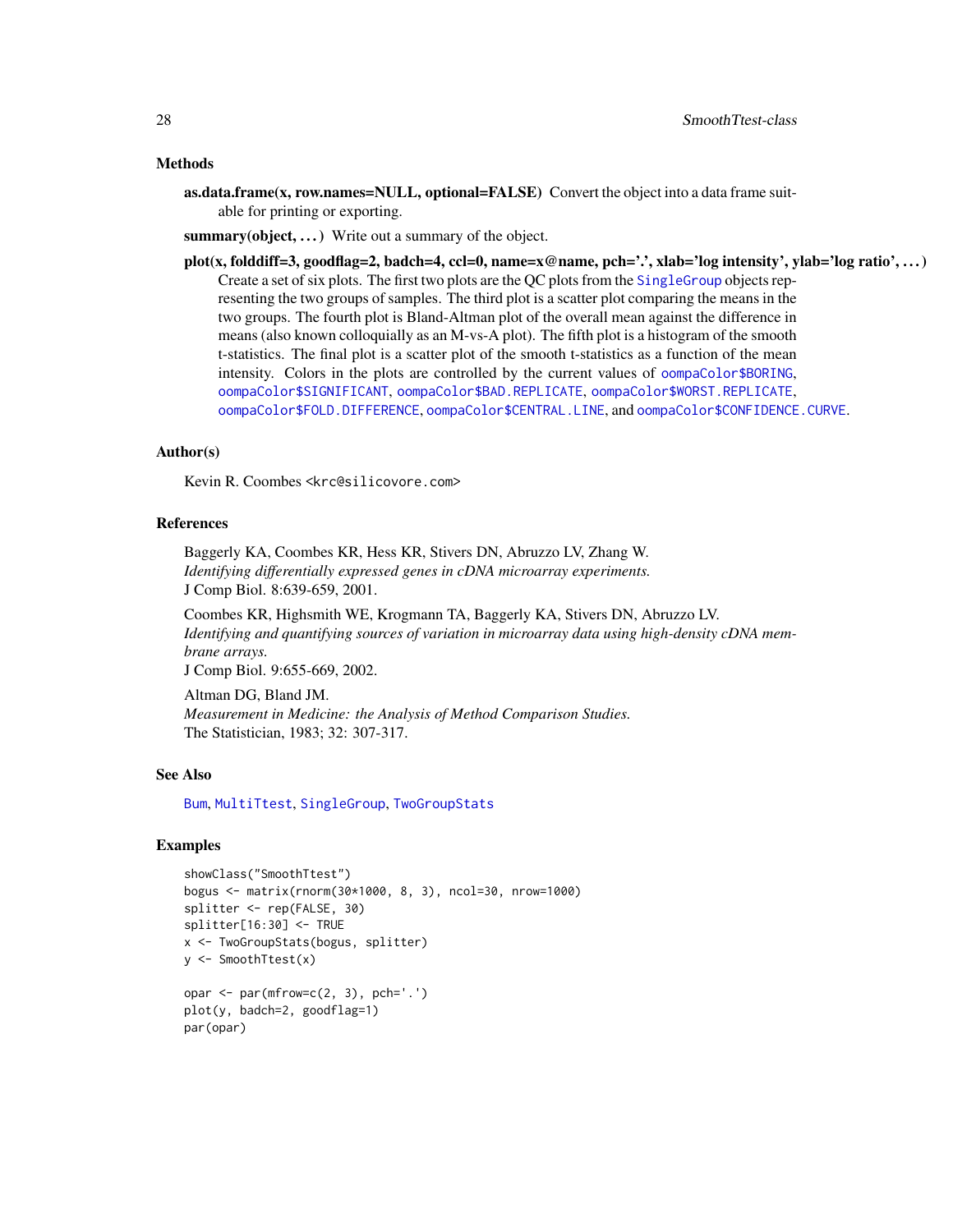<span id="page-28-0"></span>

# <span id="page-28-1"></span>Description

Implements the "Total Number of Misclassifications" method for finding differentially expressed genes.

# Usage

```
TNoM(data, classes, verbose=TRUE)
## S4 method for signature 'TNoM'
summary(object, ...)
## S4 method for signature 'TNoM'
update(object, nPerm, verbose=FALSE, ...)
## S4 method for signature 'TNoM'
selectSignificant(object, cutoff, ...)
## S4 method for signature 'TNoM'
countSignificant(object, cutoff, ...)
## S4 method for signature 'fullTNoM,missing'
plot(x, y, ...)## S4 method for signature 'fullTNoM'
hist(x, \ldots)
```

| data     | Either a data frame or matrix with numeric values or an ExpressionSet as<br>defined in the BioConductor tools for analyzing microarray data.                                                                                                        |
|----------|-----------------------------------------------------------------------------------------------------------------------------------------------------------------------------------------------------------------------------------------------------|
| classes  | If data is a data frame or matrix, then classes must be either a logical vector or<br>a factor. If data is an Expression Set, then classes can be a character string<br>that names one of the factor columns in the associated phenoData subobject. |
| verbose  | logical scalar. If TRUE, print out intermediate results                                                                                                                                                                                             |
| object   | object of class TNoM                                                                                                                                                                                                                                |
| nPerm    | integer scalar specifying the number of permutations to perform                                                                                                                                                                                     |
| cutoff   | integer scalar                                                                                                                                                                                                                                      |
| x        | object of class fullTNoM                                                                                                                                                                                                                            |
| у        | Nothing, since it is supposed to be missing. Changes to the Rd processor require<br>documenting the missing entry.                                                                                                                                  |
| $\ddots$ | extra arguments to generic or plotting routines                                                                                                                                                                                                     |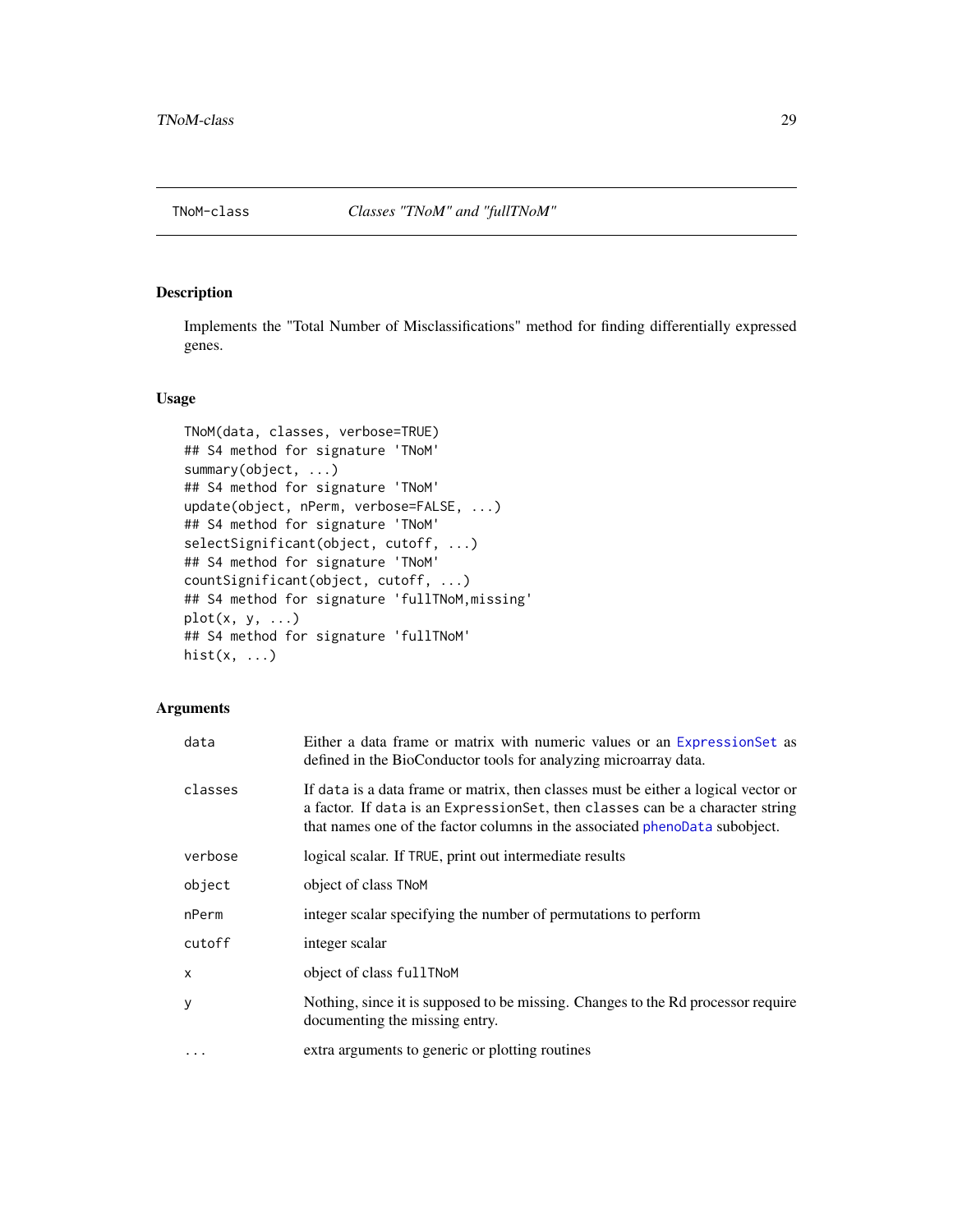#### <span id="page-29-0"></span>Details

The TNoM method was developed by Yakhini and Ben-Dor and first applied in the melanoma microarray study by Bittner and colleagues (see references). The goal of the method is to detect genes that are differentially expressed between two groups of samples. The idea is that each gene serves as a potential classifier to distinguish the two groups. One starts by determining an optimal cutoff on the expression of each gene and counting the number of misclassifications that gene makes. Next, we bin genes based on the total number of misclassifications. This distribution can be compared with the expected value (by simulating normal data sets of the same size). Alternatively, one can estimate the null distribution directly by scrambling the sample labels to perform a permutation test.

The TNoM constructor computes the optimal cutoffs and the misclassification rates. The update method performs the simulations and permutation tests, producing an object of the fullTNoM class.

# Value

summary returns a [TNoMSummary](#page-31-2) object. update returns a fullTNoM object. selectSignificant returns a vector of logical values. countSignificant returns an integer.

# Creating Objects

Although objects of the class can be created by a direct call to [new,](#page-0-0) the preferred method is to use the TNoM generator. The inputs to this function are the same as those used for row-by-row statistical tests throughout the **ClassComparison** package; a detailed description can be found in the MultiTtest class.

#### **Slots**

Objects of the TNoM class have the following slots:

data: The data matrix used to construct the object

tnomData: numeric vector, whose length is the number of rows in data, recording the minimum number of misclassification achieved using this data row.

nCol: The number of columns in data

nRow: The number of rows in data

classifier: The classification vector used to create the object.

call: The function call that created the object

Objects of the fullTNoM class have the following slots:

dex: Numeric vector of the different possible numbers of misclassifications

fakir: Numeric vector of expected values based on simulations

obs: Numeric vector of observed values

scr: Numeric vector of values based on a permutation test

name: A character string with a name for the object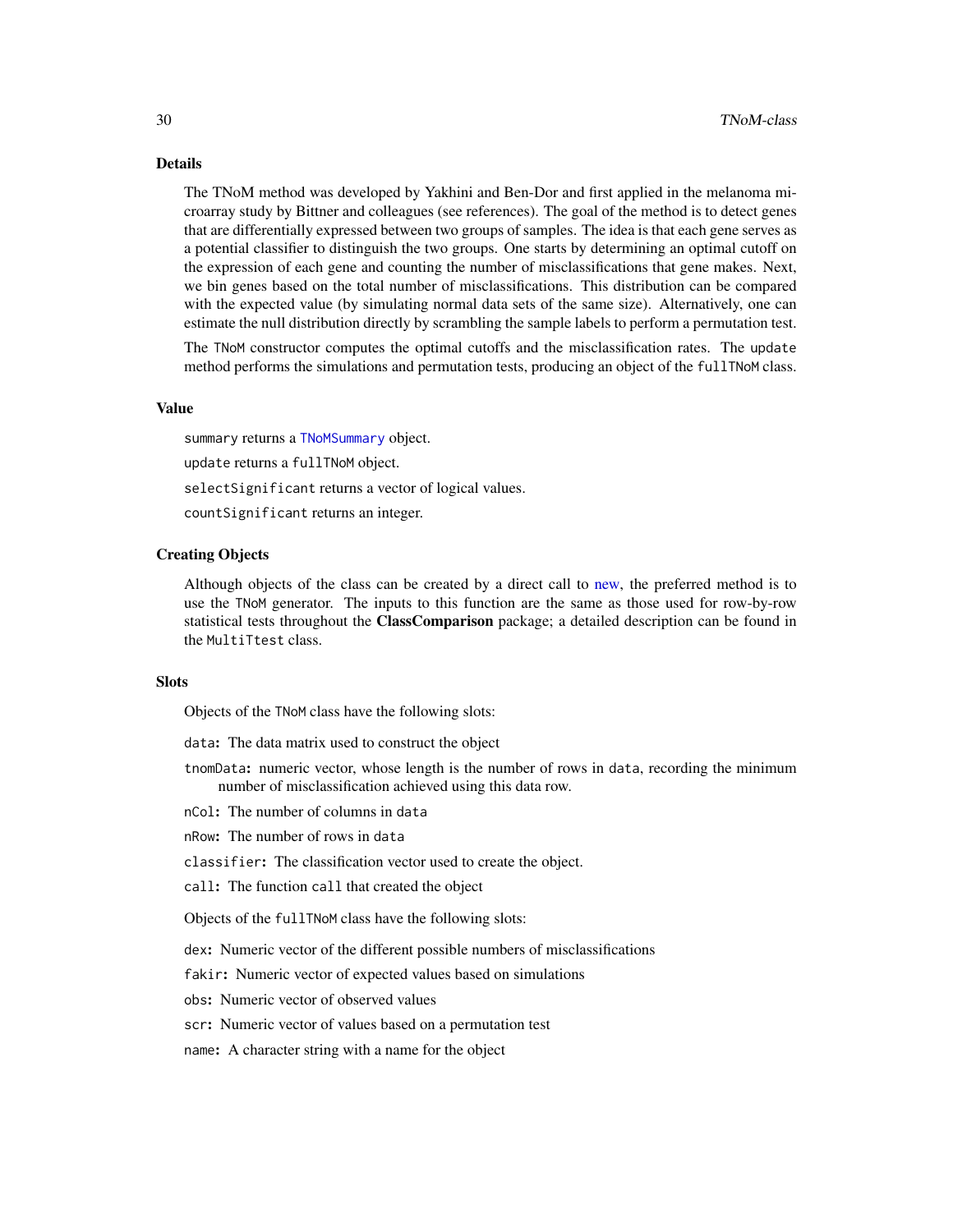#### <span id="page-30-0"></span>TNoM-class 31

#### Methods

Objects of the TNoM class have the following methods:

- summary(object, ...) Write out a summary of the object, including the number of genes achieving each possible number of misclassifications.
- count Significant (object, cutoff,  $\dots$ ) Count the number of significant genes at the given cutoff.
- selectSignificant(object, cutoff, ...) Get a vector for selecting the number of significant genes at the given cutoff.
- update(object, nPerm, verbose=FALSE, ...) Perform simulation and permutation tests on the TNoM object.

Objects of the fullTNoM class have the following methods:

- $plot(x, \ldots)$  Plot a summary of the TNoM object. This consists of three curves: the observed cumulative number of genes at each misclassification level, along with the corresponding numbers expected based on simulations or permutation tests. The colors of the curves are controlled by the values of [oompaColor\\$OBSERVED](#page-0-0), [oompaColor\\$EXPECTED](#page-0-0), and [oompaColor\\$PERMTEST](#page-0-0)
- hist $(x, \ldots)$  Plot a not terribly useful nor informative histogram of the results.

#### Author(s)

Kevin R. Coombes <krc@silicovore.com>

#### References

Bittner M, Meltzer P, Chen Y, Jiang Y, Seftor E, Hendrix M, Radmacher M, Simon R, Yakhini Z, Ben-Dor A, Sampas N, Dougherty E, Wang E, Marincola F, Gooden C, Lueders J, Glatfelter A, Pollock P, Carpten J, Gillanders E, Leja D, Dietrich K, Beaudry C, Berens M, Alberts D, Sondak V. *Molecular classification of cutaneous malignant melanoma by gene expression profiling.* Nature. 2000 Aug 3;406(6795):536-40.

## See Also

[Bum](#page-1-1), [MultiTtest](#page-12-1), [MultiWilcoxonTest](#page-14-1)

# Examples

```
showClass("TNoM")
showClass("fullTNoM")
n.genes <- 200
n.samples <- 10
bogus <- matrix(rnorm(n.samples*n.genes, 0, 3), ncol=n.samples)
splitter <- rep(FALSE, n.samples)
splitter[sample(1:n.samples, trunc(n.samples/2))] <- TRUE
tn <- TNoM(bogus, splitter)
summary(tn)
tnf <- update(tn)
```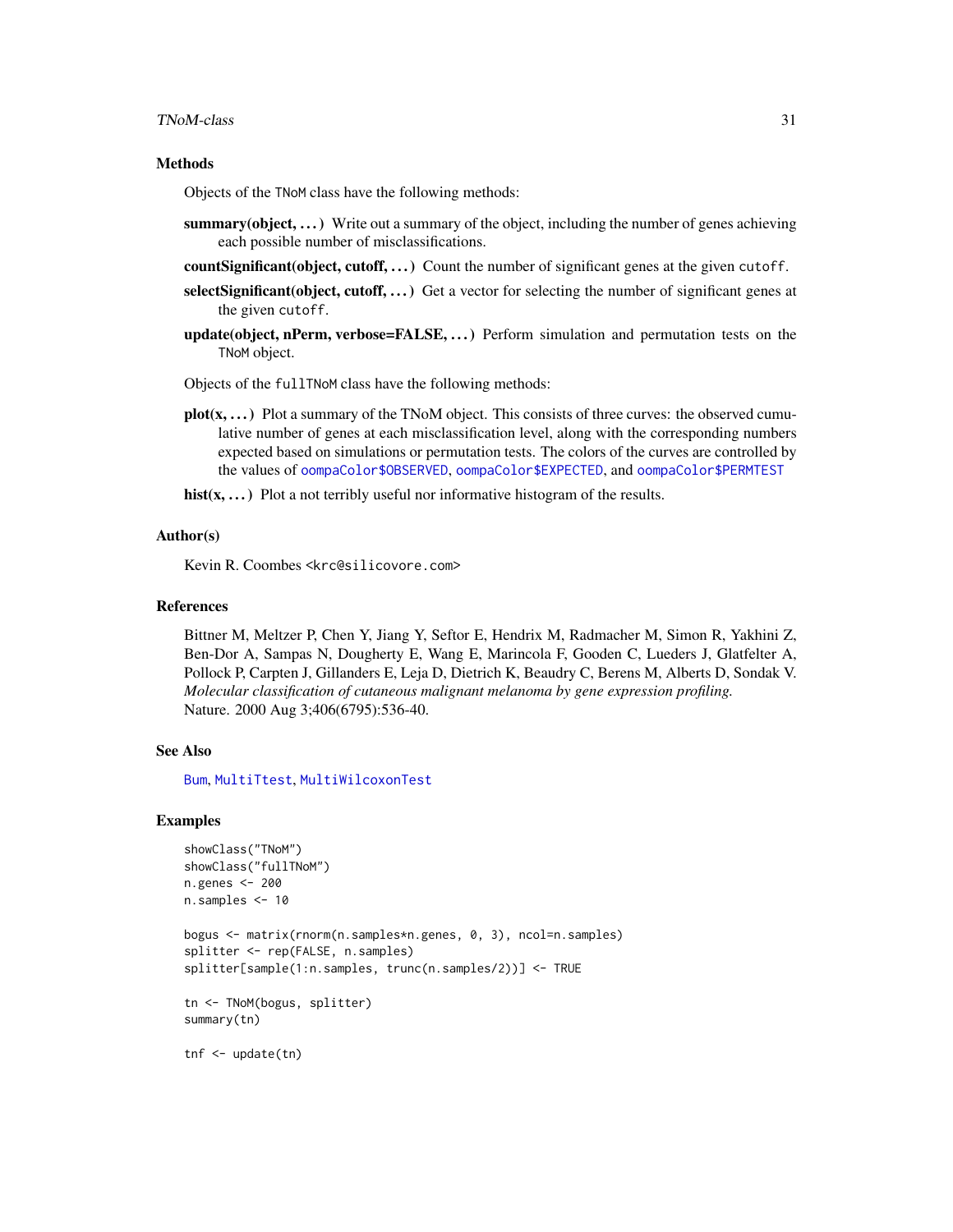<span id="page-31-0"></span>plot(tnf) hist(tnf)

TNoMSummary-class *Class "TNoMSummary"*

# <span id="page-31-2"></span>Description

An implementation class. Users are not expected to create these objects directly; they are produced as return objects from the summary method for TNoM.

# Slots

TNoM: object of class TNoM ~~

counts: object of class numeric ~~

# Methods

show signature(object = TNoMSummary): Print the object, which contains a summary of the underlying TNoM object. In particular, the summary reports the number of genes achieving each possible number of misclassifications.

# Author(s)

Kevin R. Coombes <krc@silicovore.com>

# See Also

**[TNoM](#page-28-1)** 

# Examples

```
showClass("TNoMSummary")
```
TwoGroupStats-class *Class "TwoGroupStats"*

# <span id="page-31-1"></span>Description

Compute row-by-row means and variances for a data matrix whose columns belong to two different groups of interest.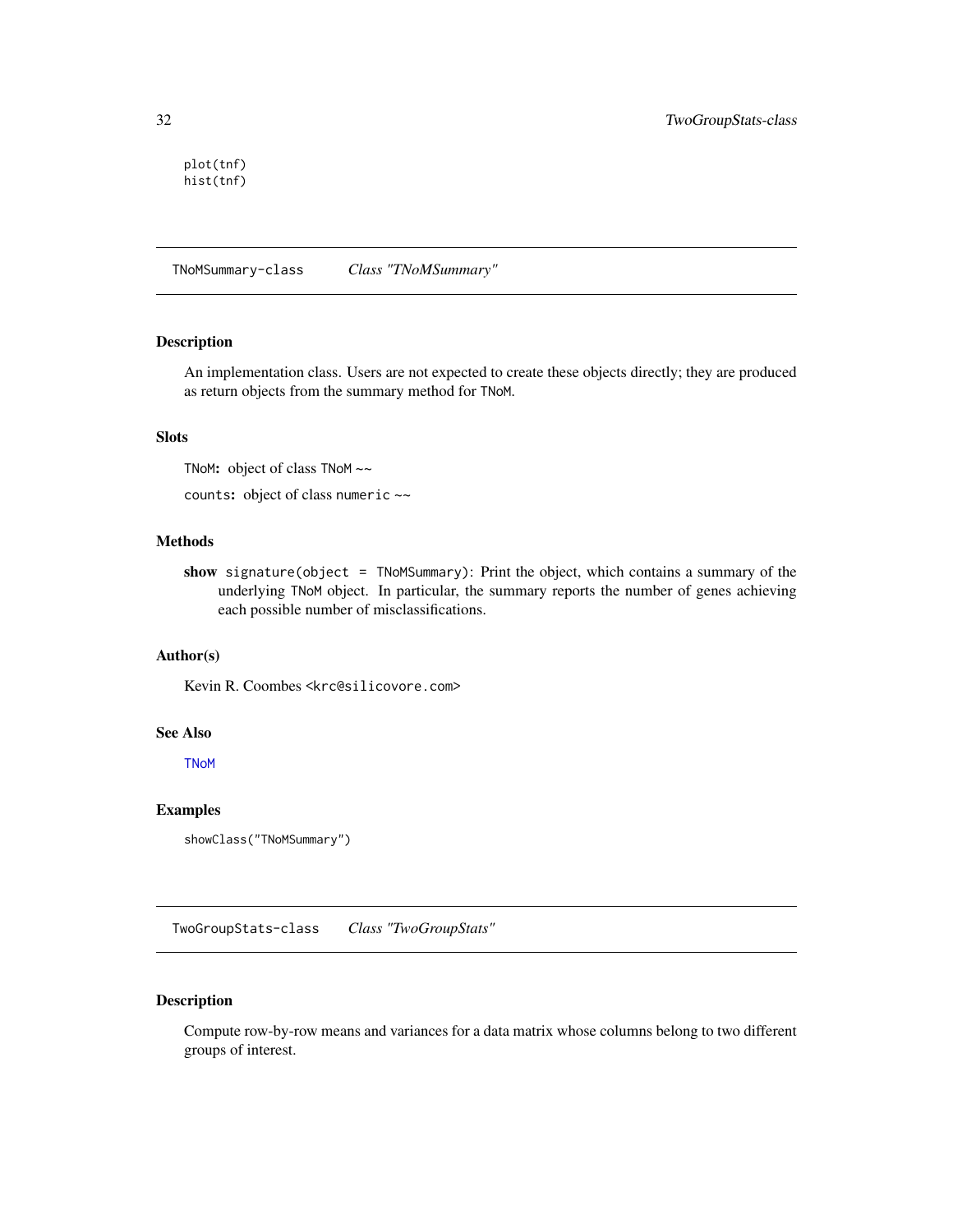# <span id="page-32-0"></span>TwoGroupStats-class 33

# Usage

```
TwoGroupStats(data, classes, name=comparison, name1=A, name2=B)
## S4 method for signature 'TwoGroupStats'
as.data.frame(x, row.names=NULL, optional=FALSE)
## S4 method for signature 'TwoGroupStats'
summary(object, ...)
## S4 method for signature 'TwoGroupStats'
print(x, \ldots)## S4 method for signature 'TwoGroupStats'
show(object)
## S4 method for signature 'TwoGroupStats,missing'
plot(x, main=x@name, useLog=FALSE, ...)
```
# **Arguments**

| data              | Either a data frame or matrix with numeric values or an Expression Set as<br>defined in the BioConductor tools for analyzing microarray data.                                                                                                       |
|-------------------|-----------------------------------------------------------------------------------------------------------------------------------------------------------------------------------------------------------------------------------------------------|
| classes           | If data is a data frame or matrix, then classes must be either a logical vector or<br>a factor. If data is an Expression Set, then classes can be a character string<br>that names one of the factor columns in the associated phenoData subobject. |
| name              | A character string; the name of this object                                                                                                                                                                                                         |
| name1             | A character string; the name of the first group                                                                                                                                                                                                     |
| name <sub>2</sub> | A character string; the name of the second group                                                                                                                                                                                                    |
| x                 | A TwoGroupStats object                                                                                                                                                                                                                              |
| row.names         | See the base version of as, data, frame, default                                                                                                                                                                                                    |
| optional          | See the base version of as, data, frame, default                                                                                                                                                                                                    |
| object            | A TwoGroupStats object                                                                                                                                                                                                                              |
| main              | Plot title                                                                                                                                                                                                                                          |
| useLog            | a logical flag; should the values be log-transformed before plotting?                                                                                                                                                                               |
|                   | The usual extra arguments to generic functions                                                                                                                                                                                                      |
|                   |                                                                                                                                                                                                                                                     |

# Details

This class was one of the earliest developments in our suite of tools to analyze microarrays. Its main purpose is to segregate out the preliminary computation of summary statistics on a row-byrow basis, along with a set of plots that could be generated automatically and used for quality control.

# Creating Objects

Although objects of the class can be created by a direct call to [new,](#page-0-0) the preferred method is to use the TwoGroupStats generator. The inputs to this function are the same as those used for row-byrow statistical tests throughout the ClassComparison package; a detailed description can be found in the MultiTtest class.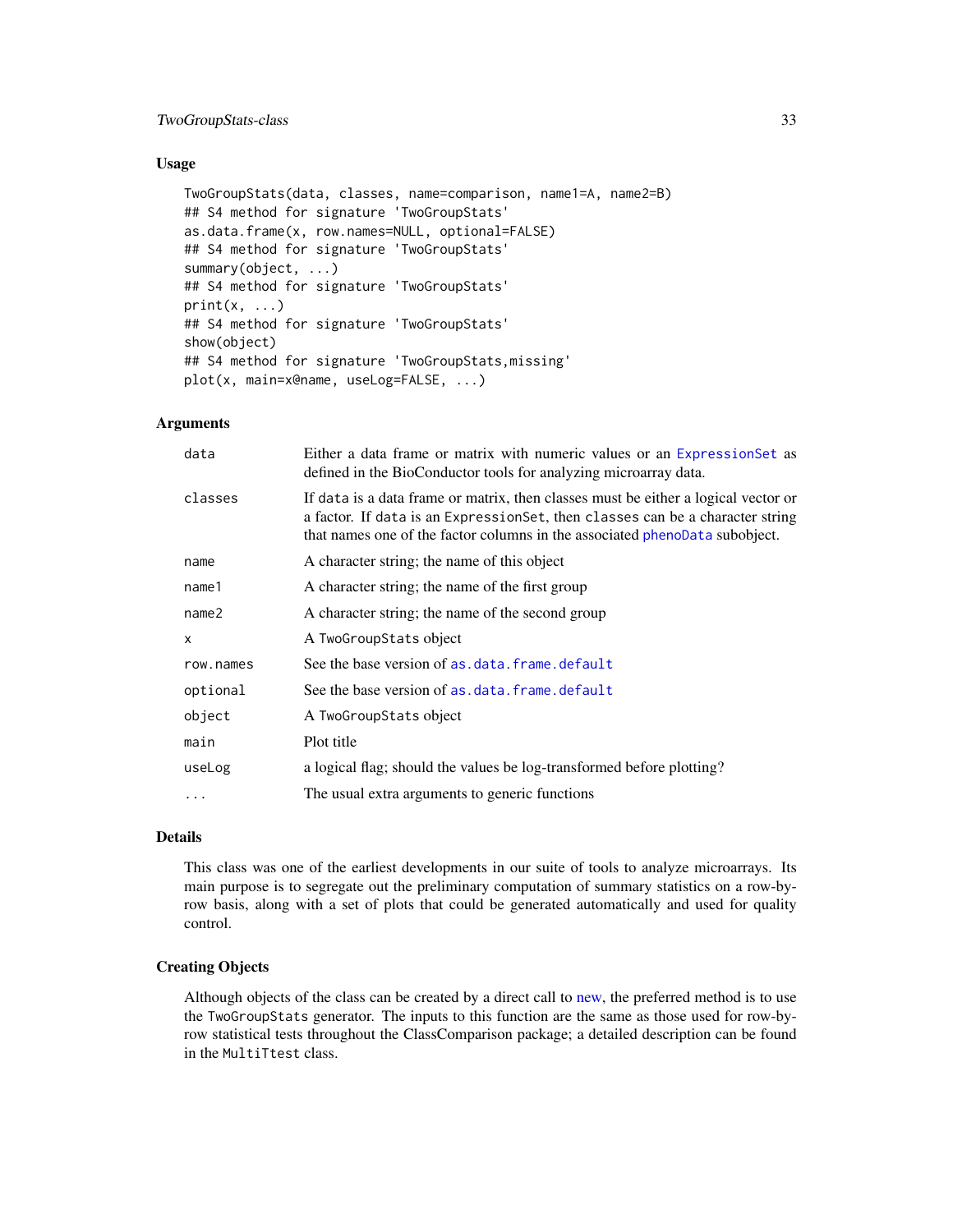# <span id="page-33-0"></span>34 TwoGroupStats-class

One should note that this class serves as the front end to the [SmoothTtest](#page-25-1) class, providing it with an interface that accepts [ExpressionSet](#page-0-0) objects compatible with the other statistical tests in the ClassComparison package.

# **Slots**

- mean1: numeric vector of means in the first group
- mean2: numeric vector of means in the second group
- overallMean: numeric vector of overall row means
- var1: numeric vector of variances in the first group
- var2: numeric vector of variances in the second group
- overallVar: numeric vector of variances assuming the two groups have the same mean
- pooledVar: numeric vector of row-by-row pooled variances, assuming the two groups have the same variance but different means
- n1: numeric scalar specifying number of items in the first group
- n2: numeric scalar specifying number of items in the second group

name1: character string specifying name of the first group

- name2: character string specifying name of the second group
- name: character string specifying name of the object

#### **Methods**

- as.data.frame(x, row.names=NULL, optional=FALSE) Collect the numeric vectors from the object into a single dat fame, suitable for printing or exporting.
- summary(object, ...) Write out a summary of the object.
- $print(x, ...)$  Print the object. (Actually, it only prints a summary, since the whole object is almost always more than you really want to see. If you insist on printing everything, use as.data.frame.)
- show(object) Print the object (same as print method).)
- plot(x, main=x@name, useLog=FALSE, ...) This function actually produces six different plots of the data, so it is usually wrapped by a graphical layout command like  $par(mfrow=c(2,3))$ . The first two plots show the relation between the mean and standard deviation for the two groups separately; the third plot does the same for the overall mean and variance. The fourth plot is a Bland-Altman plot of the difference between the means against the overall mean. (In the microarray world, this is usually called an M-vs-A plot.) A loess fit is overlaid on the scatter plot, and points outside confidence bounds based on the fit are printed in a different color to flag them as highly variable. The fifth plot shows a loess fit (with confidence bounds) of the difference as a function of the row index (which often is related to the geometric position of spots on a microarray). Thus, this plot gives a possible indication of regions of an array where unusual things happen. The final plot compares the overall variances to the pooled variances.

# Author(s)

Kevin R. Coombes <krc@silicovore.com>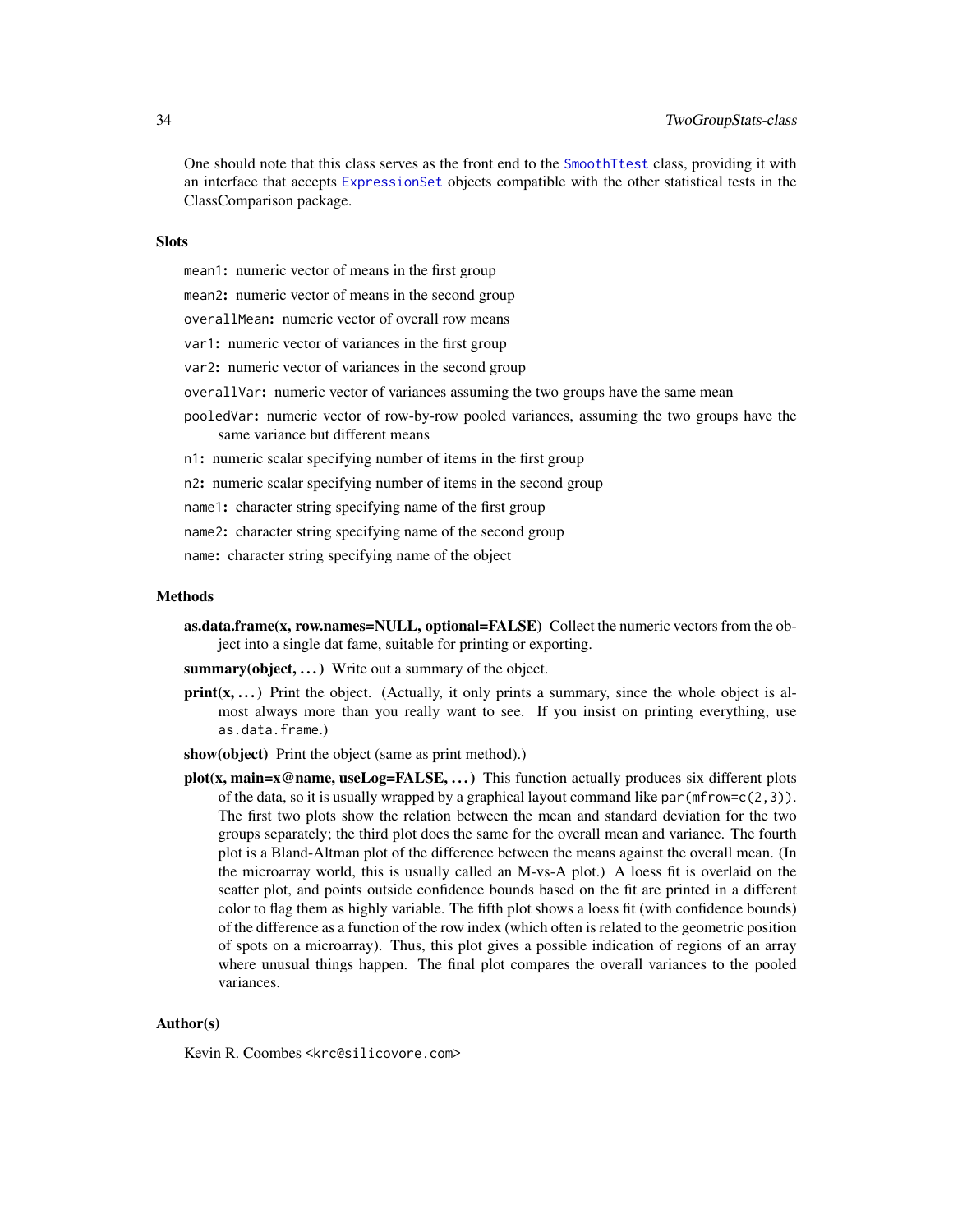#### <span id="page-34-0"></span>variant  $T$  35

# References

Altman DG, Bland JM. *Measurement in Medicine: the Analysis of Method Comparison Studies.* The Statistician, 1983; 32: 307-317.

# See Also

[MultiTtest](#page-12-1), [SmoothTtest](#page-25-1)

# Examples

```
showClass("TwoGroupStats")
bogus <- matrix(rnorm(30*1000, 8, 3), ncol=30, nrow=1000)
splitter <- rep(FALSE, 30)
splitter[16:30] <- TRUE
x <- TwoGroupStats(bogus, splitter)
summary(x)
opar<-par(mfrow=c(2,3), pch='.')
plot(x)
par(opar)
```
variantT *Classes for Variant T-tests*

# Description

Classes to perform row-by-row paired or unequal variance t-tests on microarray or proteomics data.

# Usage

```
MultiTtestPaired(data, classes, pairing)
MultiTtestUnequal(data, classes)
## S4 method for signature 'MultiTtestPaired'
summary(object, ...)
## S4 method for signature 'MultiTtestUnequal'
summary(object, ...)
```

| data     | Either a data frame or matrix with numeric values or an Expression Set as<br>defined in the BioConductor tools for analyzing microarray data.                                                                                                       |
|----------|-----------------------------------------------------------------------------------------------------------------------------------------------------------------------------------------------------------------------------------------------------|
| classes  | If data is a data frame or matrix, then classes must be either a logical vector or<br>a factor. If data is an Expression Set, then classes can be a character string<br>that names one of the factor columns in the associated phenoData subobject. |
| pairing  | A numerical vector indicating which samples are paired.                                                                                                                                                                                             |
| object   | A MultiTtest object                                                                                                                                                                                                                                 |
| $\cdots$ | Unused; optional extra parameters for summary.                                                                                                                                                                                                      |
|          |                                                                                                                                                                                                                                                     |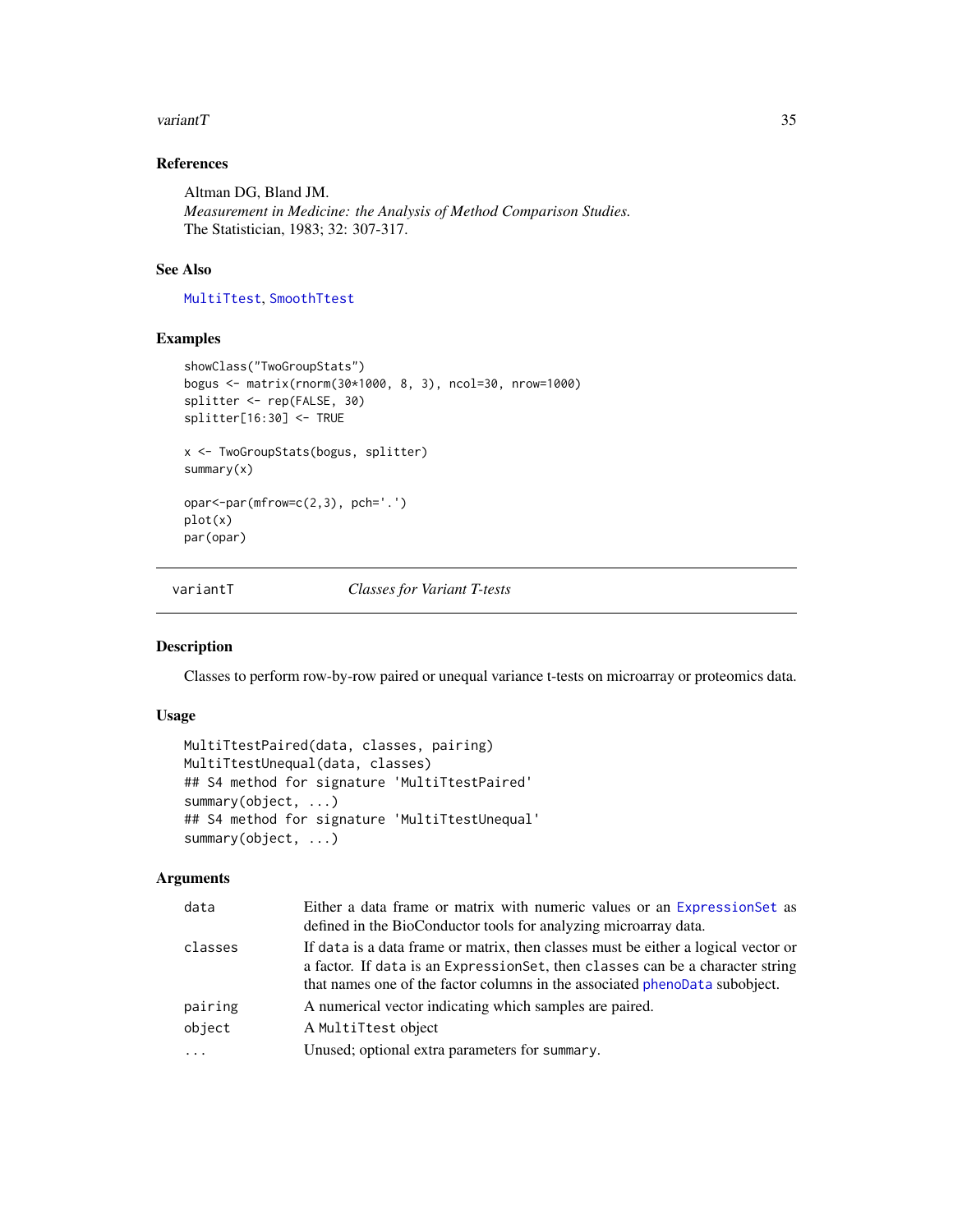# Creating objects

Although objects can be created using new, the better method is to use the MultiTtestPaired or MultiTtestUnequal functions. In the simplest case, you simply pass in a data matrix and a logical vector assigning classes to the columns (and, in the case of a paired t-test, a numeric vector describing the pairing), and the constructor performs row-by-row two-sample t-tests and computes the associated (single test) p-values. To adjust for multiple testing, you can pass the p-values on to the [Bum](#page-1-1) class.

If you use a factor instead of a logical vector, then the t-test compares the first level of the factor to everything else. To handle the case of multiple classes, see the [MultiLinearModel](#page-9-1) class.

As with other class comparison functions that are part of the OOMPA, we can also perform statistical tests on [ExpressionSet](#page-0-0) objects from the BioConductor libraries. In this case, we pass in an ExpressionSet object along with the name of a factor to use for splitting the data.

# Extends

Both classes extend class [MultiTtest](#page-12-1), directly. See that class for descriptions of the inherited methods and slots.

# **Slots**

df: The MultiTtestUnequal class adds a slot to record e gene-by-gene degrees of freedom, which can change along with the variances.

#### Methods

summary signature(object = MultiTtestPaired): Write out a summary of the object. summary signature(object = MultiTtestUnequal): Write out a summary of the object.

#### Author(s)

Kevin R. Coombes <krc@silicovore.com>

# References

**OOMPA** 

# See Also

[Bum](#page-1-1), [MultiTtest](#page-12-1)

## Examples

```
showClass("MultiTtestPaired")
showClass("MultiTtestUnequal")
ng <- 10000
ns <- 50
dat <- matrix(rnorm(ng*ns), ncol=ns)
cla <- factor(rep(c('A', 'B'), each=25))
res <- MultiTtestUnequal(dat, cla)
```
<span id="page-35-0"></span>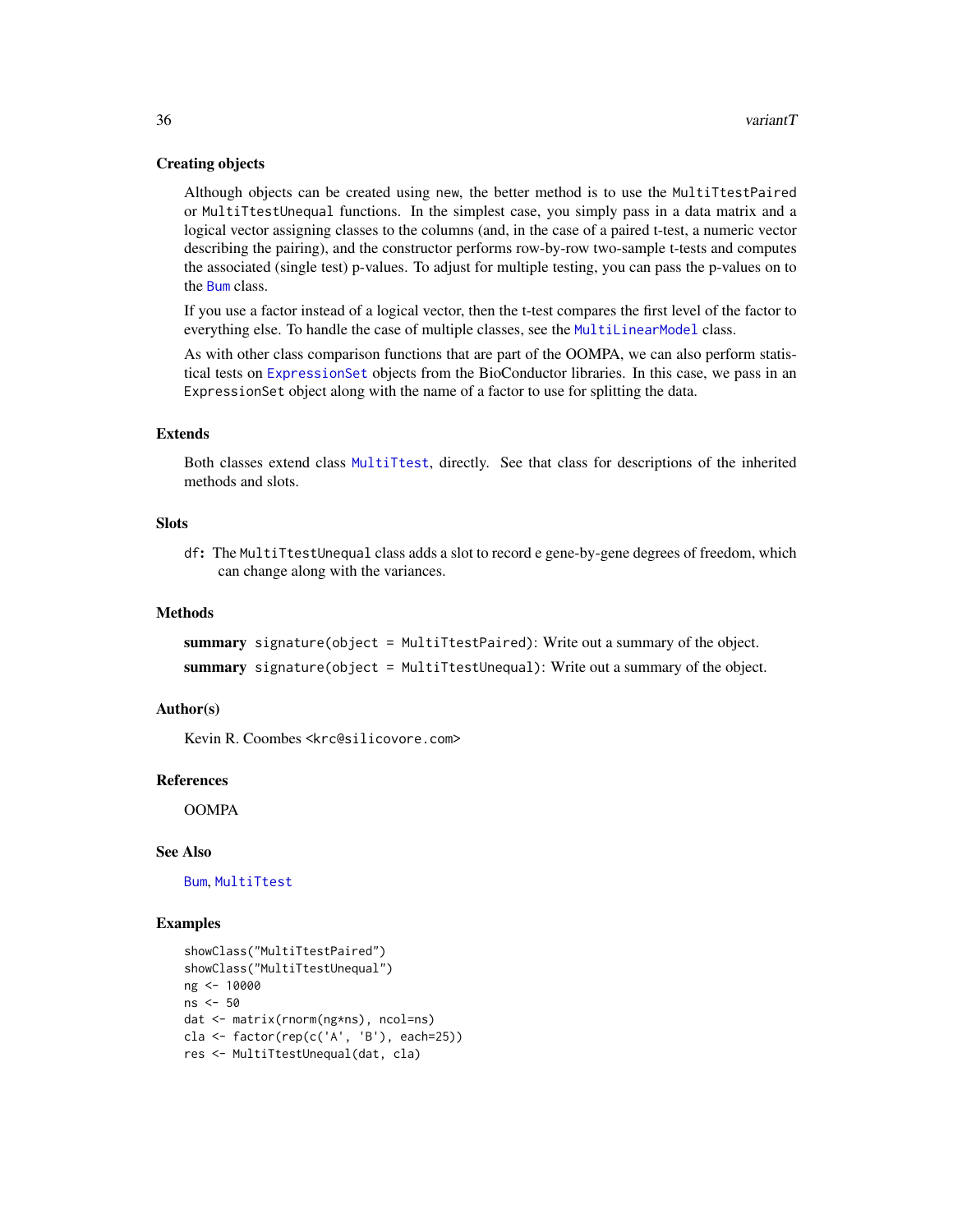#### variant $T$  37

```
summary(res)
hist(res, breaks=101)
plot(res, res@p.values)
pairing \leftarrow \text{rep}(1:25, 2)res <- MultiTtestPaired(dat, cla, pairing)
summary(res)
plot(res)
hist(res@p.values, breaks=101)
```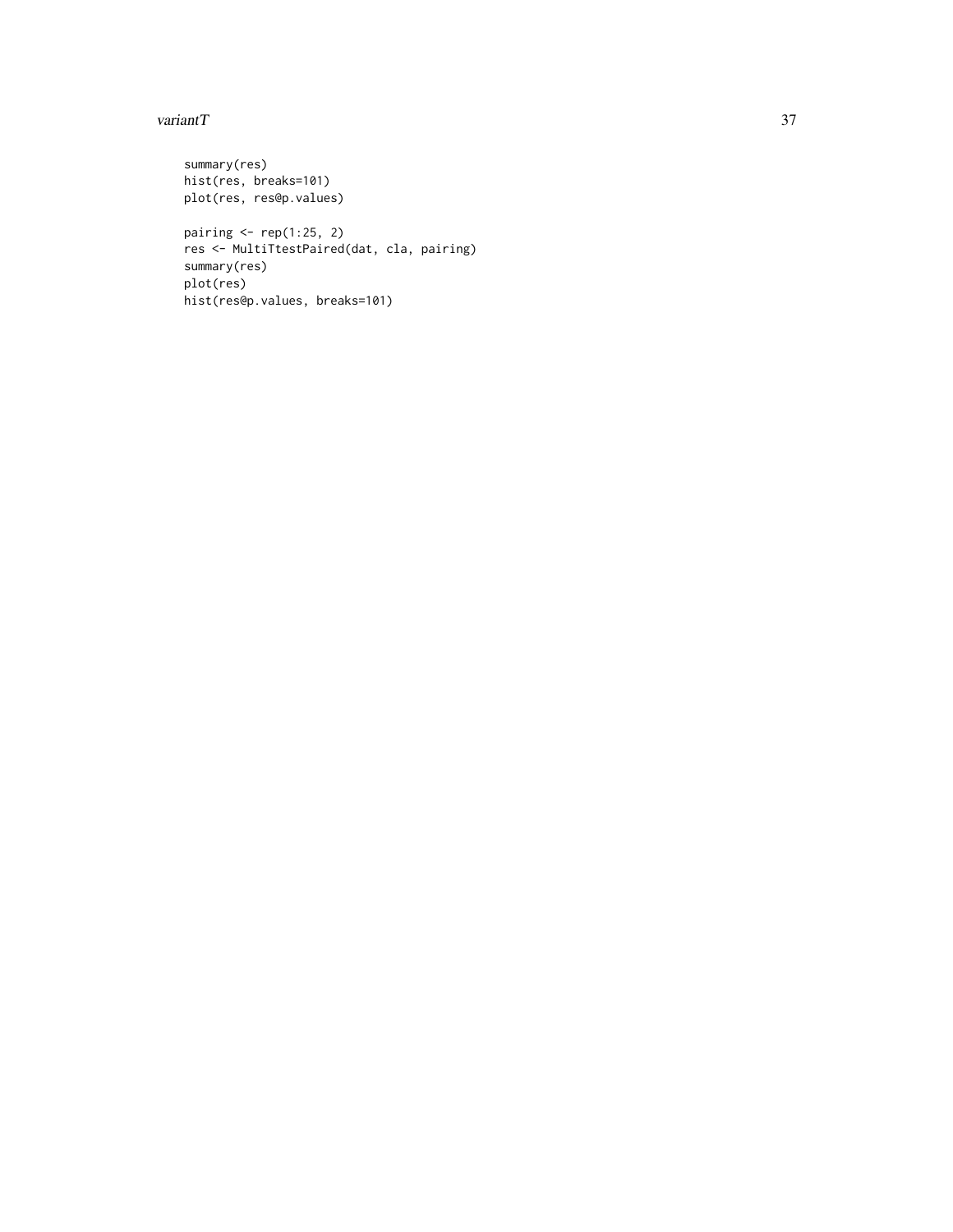# <span id="page-37-0"></span>**Index**

∗Topic classes Bum-class, [2](#page-1-0) BumSummary-class, [5](#page-4-0) Dudoit-class, [6](#page-5-0) MultiLinearModel-class, [10](#page-9-0) MultiTtest-class, [13](#page-12-0) MultiWilcoxonTest-class, [15](#page-14-0) Sam-class, [19](#page-18-0) SamSummary-class, [21](#page-20-0) SingleGroup-class, [23](#page-22-0) SmoothTtest-class, [26](#page-25-0) TNoM-class, [29](#page-28-0) TNoMSummary-class, [32](#page-31-0) TwoGroupStats-class, [32](#page-31-0) variantT, [35](#page-34-0) ∗Topic distribution dwil, [9](#page-8-0) ∗Topic hplot TwoGroupStats-class, [32](#page-31-0) ∗Topic htest Bum-class, [2](#page-1-0) Dudoit-class, [6](#page-5-0) MultiLinearModel-class, [10](#page-9-0) MultiTtest-class, [13](#page-12-0) MultiWilcoxonTest-class, [15](#page-14-0) rankSum, [18](#page-17-0) significant, [22](#page-21-0) SmoothTtest-class, [26](#page-25-0) TNoM-class, [29](#page-28-0) variantT, [35](#page-34-0) ∗Topic loess SingleGroup-class, [23](#page-22-0) ∗Topic methods significant, [22](#page-21-0) ∗Topic multivariate Bum-class, [2](#page-1-0) Dudoit-class, [6](#page-5-0) MultiLinearModel-class, [10](#page-9-0) MultiTtest-class, [13](#page-12-0)

MultiWilcoxonTest-class, [15](#page-14-0) SmoothTtest-class, [26](#page-25-0) TNoM-class, [29](#page-28-0) variantT, [35](#page-34-0) ∗Topic univar TwoGroupStats-class, [32](#page-31-0)

anova, *[12](#page-11-0)* anova, MultiLinearModel-method *(*MultiLinearModel-class*)*, [10](#page-9-0) apply, *[12](#page-11-0)* as.data.frame,MultiTtest-method *(*MultiTtest-class*)*, [13](#page-12-0) as.data.frame,SingleGroup-method *(*SingleGroup-class*)*, [23](#page-22-0) as.data.frame,SmoothTtest-method *(*SmoothTtest-class*)*, [26](#page-25-0) as.data.frame,TwoGroupStats-method *(*TwoGroupStats-class*)*, [32](#page-31-0) as.data.frame.default, *[24](#page-23-0)*, *[26](#page-25-0)*, *[33](#page-32-0)*

Bum, *[6](#page-5-0)*, *[8](#page-7-0)*, *[11,](#page-10-0) [12](#page-11-0)*, *[14](#page-13-0)*, *[17](#page-16-0)*, *[21](#page-20-0)*, *[27,](#page-26-0) [28](#page-27-0)*, *[31](#page-30-0)*, *[36](#page-35-0)* Bum *(*Bum-class*)*, [2](#page-1-0) Bum-class, [2](#page-1-0) BumSummary, *[3](#page-2-0)*, *[5](#page-4-0)* BumSummary *(*BumSummary-class*)*, [5](#page-4-0) BumSummary-class, [5](#page-4-0)

ColorCoding, *[24](#page-23-0)*, *[26](#page-25-0)* countSignificant *(*significant*)*, [22](#page-21-0) countSignificant,ANY-method *(*significant*)*, [22](#page-21-0) countSignificant,Bum-method *(*Bum-class*)*, [2](#page-1-0) countSignificant,Dudoit-method *(*Dudoit-class*)*, [6](#page-5-0) countSignificant,MultiWilcoxonTest-method *(*MultiWilcoxonTest-class*)*, [15](#page-14-0) countSignificant,Sam-method *(*Sam-class*)*, [19](#page-18-0)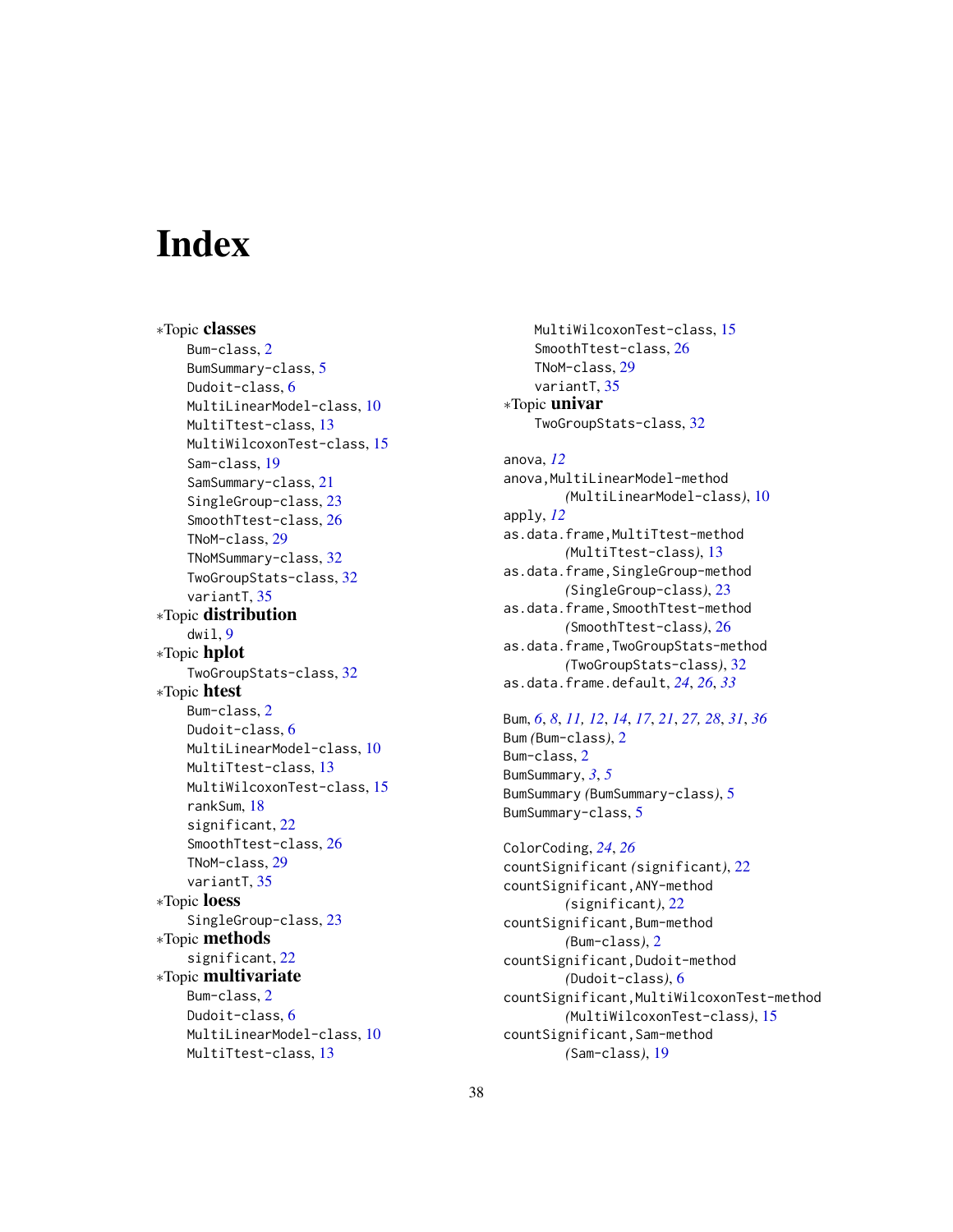# INDEX  $39$

countSignificant,TNoM-method *(*TNoM-class*)*, [29](#page-28-0) countSignificant-method *(*significant*)*,  $22$ cutoffSignificant *(*significant*)*, [22](#page-21-0) cutoffSignificant,ANY-method *(*significant*)*, [22](#page-21-0) cutoffSignificant,Bum-method *(*Bum-class*)*, [2](#page-1-0) cutoffSignificant,Dudoit-method *(*Dudoit-class*)*, [6](#page-5-0) cutoffSignificant,MultiWilcoxonTest-method *(*MultiWilcoxonTest-class*)*, [15](#page-14-0) cutoffSignificant-method *(*significant*)*, [22](#page-21-0)

Dudoit, *[14](#page-13-0)* Dudoit *(*Dudoit-class*)*, [6](#page-5-0) Dudoit-class, [6](#page-5-0) dwil, [9,](#page-8-0) *[17](#page-16-0)*, *[19](#page-18-0)*

ExpressionSet, *[6](#page-5-0)*, *[10](#page-9-0)*, *[13–](#page-12-0)[15](#page-14-0)*, *[19,](#page-18-0) [20](#page-19-0)*, *[29](#page-28-0)*, *[33](#page-32-0)[–36](#page-35-0)*

for, *[12](#page-11-0)* formula, *[11](#page-10-0)* fullTNoM-class *(*TNoM-class*)*, [29](#page-28-0)

hist,Bum-method *(*Bum-class*)*, [2](#page-1-0) hist,fullTNoM-method *(*TNoM-class*)*, [29](#page-28-0) hist,MultiLinearModel-method *(*MultiLinearModel-class*)*, [10](#page-9-0) hist,MultiTtest-method *(*MultiTtest-class*)*, [13](#page-12-0) hist,MultiWilcoxonTest-method *(*MultiWilcoxonTest-class*)*, [15](#page-14-0)

image,Bum-method *(*Bum-class*)*, [2](#page-1-0)

likelihoodBum *(*Bum-class*)*, [2](#page-1-0) lm, *[11,](#page-10-0) [12](#page-11-0)* loess, *[23,](#page-22-0) [24](#page-23-0)*, *[27](#page-26-0)*

matrixT, *[14](#page-13-0)* model.matrix, *[12](#page-11-0)* MultiLinearModel, *[5](#page-4-0)*, *[14](#page-13-0)*, *[36](#page-35-0)* MultiLinearModel *(*MultiLinearModel-class*)*, [10](#page-9-0) MultiLinearModel-class, [10](#page-9-0)

MultiTtest, *[5](#page-4-0)*, *[7,](#page-6-0) [8](#page-7-0)*, *[12](#page-11-0)*, *[16,](#page-15-0) [17](#page-16-0)*, *[21](#page-20-0)*, *[28](#page-27-0)*, *[31](#page-30-0)*, *[35,](#page-34-0) [36](#page-35-0)* MultiTtest *(*MultiTtest-class*)*, [13](#page-12-0) MultiTtest-class, [13](#page-12-0) MultiTtestPaired *(*variantT*)*, [35](#page-34-0) MultiTtestPaired-class *(*variantT*)*, [35](#page-34-0) MultiTtestUnequal *(*variantT*)*, [35](#page-34-0) MultiTtestUnequal-class *(*variantT*)*, [35](#page-34-0) multiTukey *(*MultiLinearModel-class*)*, [10](#page-9-0) MultiWilcoxonTest, *[9](#page-8-0)*, *[12](#page-11-0)*, *[18,](#page-17-0) [19](#page-18-0)*, *[31](#page-30-0)* MultiWilcoxonTest *(*MultiWilcoxonTest-class*)*, [15](#page-14-0) MultiWilcoxonTest-class, [15](#page-14-0)

# new, *[30](#page-29-0)*, *[33](#page-32-0)*

oompaColor\$BAD.REPLICATE, *[25](#page-24-0)*, *[28](#page-27-0)* oompaColor\$BORING, *[25](#page-24-0)*, *[28](#page-27-0)* oompaColor\$CENTRAL.LINE, *[20](#page-19-0)*, *[25](#page-24-0)*, *[28](#page-27-0)* oompaColor\$CONFIDENCE.CURVE, *[20](#page-19-0)*, *[25](#page-24-0)*, *[28](#page-27-0)* oompaColor\$EXPECTED, *[4](#page-3-0)*, *[17](#page-16-0)*, *[31](#page-30-0)* oompaColor\$FOLD.DIFFERENCE, *[28](#page-27-0)* oompaColor\$OBSERVED, *[4](#page-3-0)*, *[17](#page-16-0)*, *[31](#page-30-0)* oompaColor\$PERMTEST, *[31](#page-30-0)* oompaColor\$SIGNIFICANT, *[28](#page-27-0)* oompaColor\$WORST.REPLICATE, *[25](#page-24-0)*, *[28](#page-27-0)*

phenoData, *[6](#page-5-0)*, *[11](#page-10-0)*, *[13](#page-12-0)*, *[15](#page-14-0)*, *[19](#page-18-0)*, *[29](#page-28-0)*, *[33](#page-32-0)*, *[35](#page-34-0)* plot,Dudoit,missing-method *(*Dudoit-class*)*, [6](#page-5-0) plot,fullTNoM,missing-method *(*TNoM-class*)*, [29](#page-28-0) plot,MultiLinearModel,ANY-method *(*MultiLinearModel-class*)*, [10](#page-9-0) plot,MultiLinearModel,missing-method *(*MultiLinearModel-class*)*, [10](#page-9-0) plot,MultiTtest,ANY-method *(*MultiTtest-class*)*, [13](#page-12-0) plot,MultiTtest,missing-method *(*MultiTtest-class*)*, [13](#page-12-0) plot,MultiWilcoxonTest,missing-method *(*MultiWilcoxonTest-class*)*, [15](#page-14-0) plot,Sam,missing-method *(*Sam-class*)*, [19](#page-18-0) plot,SingleGroup,missing-method *(*SingleGroup-class*)*, [23](#page-22-0) plot,SmoothTtest,missing-method *(*SmoothTtest-class*)*, [26](#page-25-0) plot,TwoGroupStats,missing-method *(*TwoGroupStats-class*)*, [32](#page-31-0)